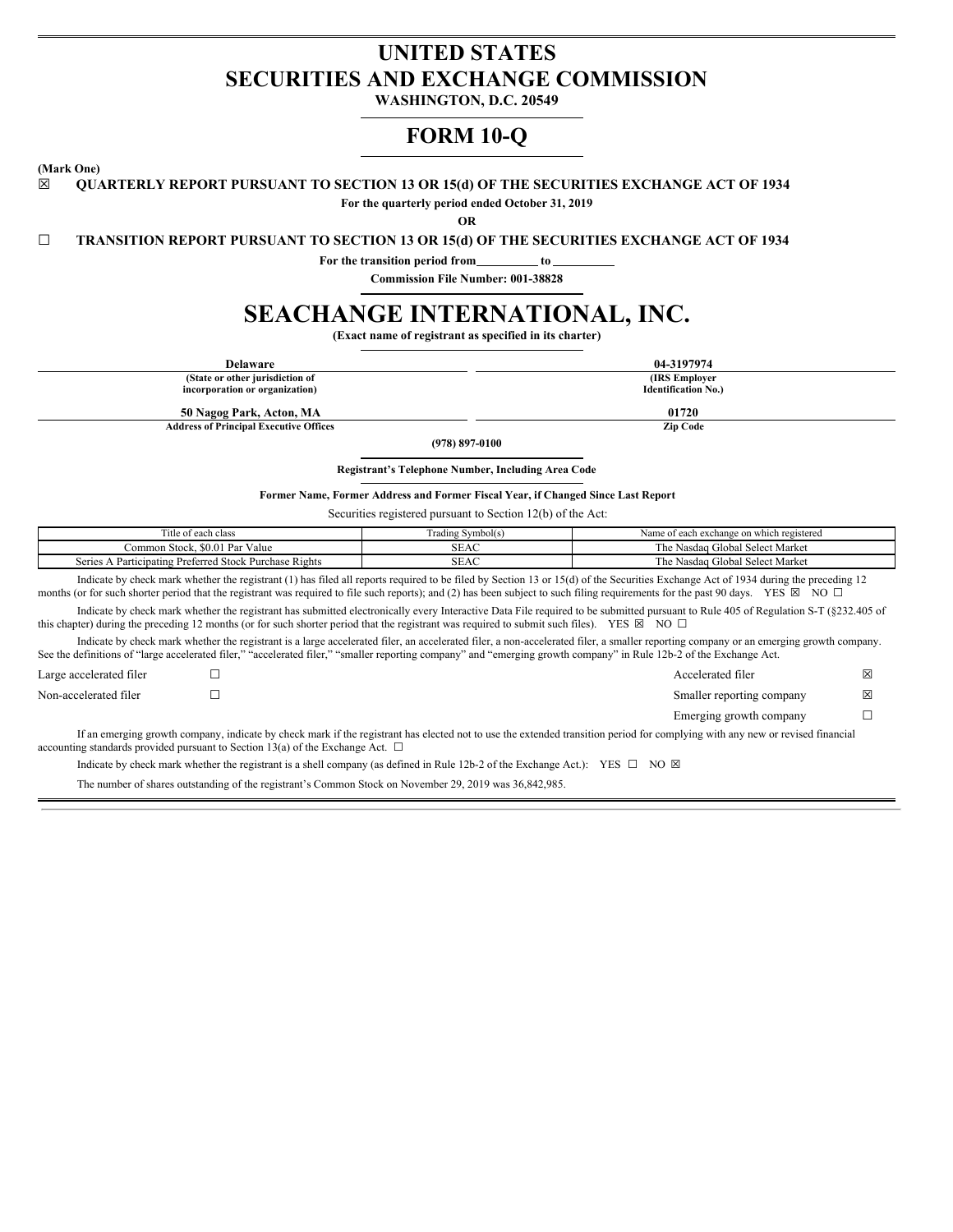# **SEACHANGE INTERNATIONAL, INC.**

## **Table of Contents**

**Page**

# **PART I. FINANCIAL [INFORMATION](#page-2-0)**

| Item 1.           | <b>Financial Statements</b>                                                           |                |
|-------------------|---------------------------------------------------------------------------------------|----------------|
|                   | <b>Consolidated Balance Sheets</b>                                                    | $\overline{2}$ |
|                   | <b>Consolidated Statements of Operations and Comprehensive Income (Loss)</b>          | 3              |
|                   | <b>Consolidated Statements of Stockholders' Equity</b>                                | 4              |
|                   | <b>Consolidated Statements of Cash Flows</b>                                          | 6              |
|                   | <b>Notes to Consolidated Financial Statements</b>                                     | 7              |
| Item 2.           | Management's Discussion and Analysis of Financial Condition and Results of Operations | 25             |
| Item 3.           | <b>Quantitative and Qualitative Disclosures About Market Risk</b>                     | 32             |
| Item 4.           | <b>Controls and Procedures</b>                                                        | 32             |
|                   | <b>PART II. OTHER INFORMATION</b>                                                     |                |
| Item 1.           | <b>Legal Proceedings</b>                                                              | 33             |
| Item 1A.          | <b>Risk Factors</b>                                                                   | 33             |
| Item 5.           | Other Information                                                                     | 33             |
| Item 6.           | <b>Exhibits</b>                                                                       | 33             |
| <b>SIGNATURES</b> |                                                                                       | 34             |
|                   |                                                                                       |                |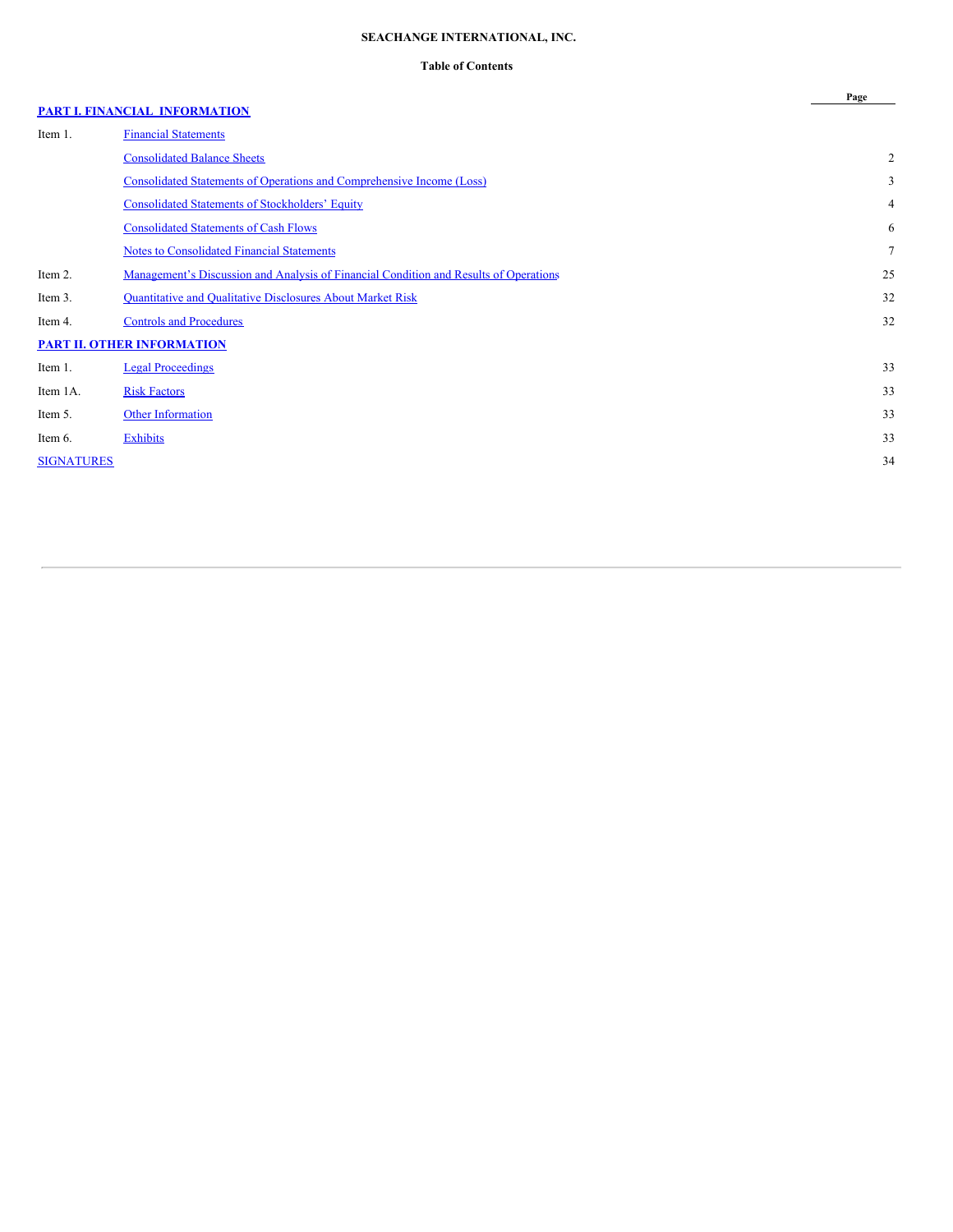## <span id="page-2-1"></span><span id="page-2-0"></span>**ITEM 1. Financial Statements**

## <span id="page-2-2"></span>**SEACHANGE INTERNATIONAL, INC. CONSOLIDATED BALANCE SHEETS** *(Unaudited, amounts in thousands, except share data)*

|                                                                                                                                                                                                                 |              | October 31,<br>2019 |              | January 31,<br>2019 |
|-----------------------------------------------------------------------------------------------------------------------------------------------------------------------------------------------------------------|--------------|---------------------|--------------|---------------------|
| <b>Assets</b>                                                                                                                                                                                                   |              |                     |              |                     |
| Current assets:                                                                                                                                                                                                 |              |                     |              |                     |
| Cash, cash equivalents and restricted cash                                                                                                                                                                      | $\mathbb{S}$ | 5,887               | \$           | 20,317              |
| Marketable securities                                                                                                                                                                                           |              | 5,332               |              | 4,020               |
| Accounts receivable, net of allowance for doubtful accounts of \$659 and                                                                                                                                        |              |                     |              |                     |
| \$577 at October 31, 2019 and January 31, 2019, respectively                                                                                                                                                    |              | 13,953              |              | 19,267              |
| Unbilled receivables                                                                                                                                                                                            |              | 5,962               |              | 5,448               |
| Inventory                                                                                                                                                                                                       |              | 204                 |              | 924                 |
| Prepaid expenses and other current assets                                                                                                                                                                       |              | 6,213               |              | 6,033               |
| Total current assets                                                                                                                                                                                            |              | 37,551              |              | 56,009              |
| Property and equipment, net                                                                                                                                                                                     |              | 6,577               |              | 7,192               |
| Operating lease right-of-use assets                                                                                                                                                                             |              | 2,438               |              |                     |
| Marketable securities, long-term                                                                                                                                                                                |              | 2,536               |              | 6,339               |
| Intangible assets, net                                                                                                                                                                                          |              | 2,682               |              |                     |
| Goodwill                                                                                                                                                                                                        |              | 9,795               |              | 8,753               |
| Unbilled receivables, long-term                                                                                                                                                                                 |              | 10,723              |              |                     |
| Other assets                                                                                                                                                                                                    |              | 237                 |              | 450                 |
| Total assets                                                                                                                                                                                                    | \$           | 72,539              | \$           | 78,743              |
| <b>Liabilities and Stockholders' Equity</b>                                                                                                                                                                     |              |                     |              |                     |
| Current liabilities:                                                                                                                                                                                            |              |                     |              |                     |
| Accounts payable                                                                                                                                                                                                | \$           | 4,077               | $\mathbb{S}$ | 4,503               |
| Accrued expenses                                                                                                                                                                                                |              | 9,151               |              | 7,762               |
| Deferred revenue                                                                                                                                                                                                |              | 6,045               |              | 8,104               |
| Total current liabilities                                                                                                                                                                                       |              | 19,273              |              | 20,369              |
| Deferred revenue, long-term                                                                                                                                                                                     |              | 1,724               |              | 2,642               |
| Operating lease liabilities, long-term                                                                                                                                                                          |              | 2,056               |              |                     |
| Taxes payable, long-term                                                                                                                                                                                        |              | 422                 |              | 429                 |
| Deferred tax liabilities, long-term                                                                                                                                                                             |              |                     |              | 203                 |
| <b>Total liabilities</b>                                                                                                                                                                                        |              | 23,475              |              | 23,643              |
| Commitments and contingencies (Note 7)                                                                                                                                                                          |              |                     |              |                     |
| Stockholders' equity:                                                                                                                                                                                           |              |                     |              |                     |
| Common stock, \$0.01 par value; 100,000,000 shares authorized at<br>October 31, 2019 and January 31, 2019; 36,970,975 shares issued and<br>36,830,485 shares outstanding at October 31, 2019, 35,946,100 shares |              |                     |              |                     |
| issued and 35,905,610 outstanding at January 31, 2019                                                                                                                                                           |              | 369                 |              | 359                 |
| Additional paid-in capital                                                                                                                                                                                      |              | 243,926             |              | 242,442             |
| Treasury stock, at cost; 140,490 shares at October 31, 2019 and 40,490<br>shares at January 31, 2019                                                                                                            |              | (147)               |              | (5)                 |
| Accumulated other comprehensive loss                                                                                                                                                                            |              | (1,903)             |              | (3,393)             |
| Accumulated deficit                                                                                                                                                                                             |              | (193, 181)          |              | (184, 303)          |
| Total stockholders' equity                                                                                                                                                                                      |              | 49,064              |              | 55,100              |
| Total liabilities and stockholders' equity                                                                                                                                                                      | \$           | 72,539              | \$           | 78,743              |

The accompanying notes are an integral part of these unaudited, consolidated financial statements.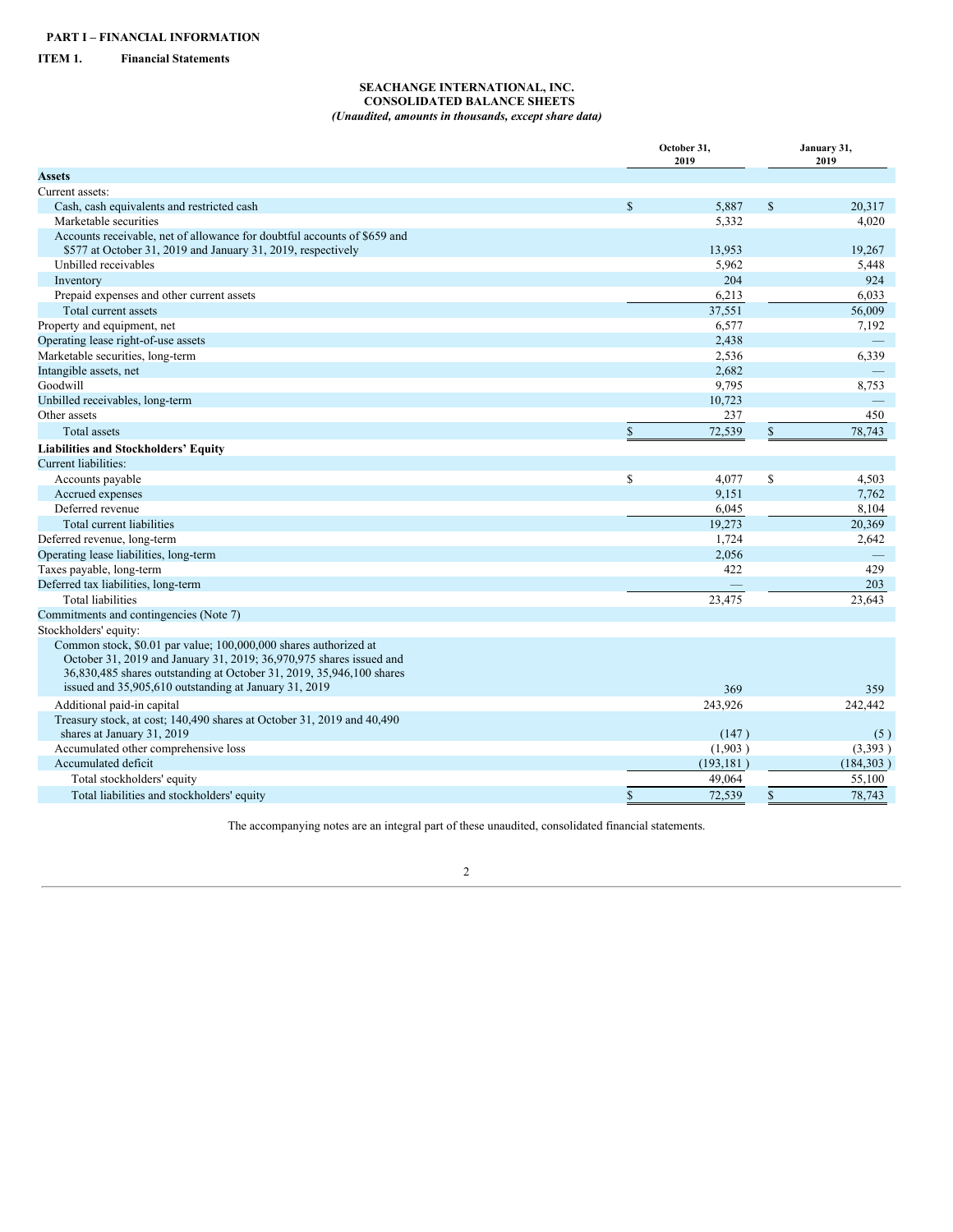## <span id="page-3-0"></span>**SEACHANGE INTERNATIONAL, INC. CONSOLIDATED STATEMENTS OF OPERATIONS AND COMPREHENSIVE INCOME (LOSS)** *(Unaudited, amounts in thousands, except per share data)*

|                                                     |               | <b>For the Three Months</b><br><b>Ended October 31.</b> |               |         | For the Nine Months<br><b>Ended October 31.</b> |          |               |           |
|-----------------------------------------------------|---------------|---------------------------------------------------------|---------------|---------|-------------------------------------------------|----------|---------------|-----------|
|                                                     |               | 2019                                                    |               | 2018    |                                                 | 2019     |               | 2018      |
| Revenue:                                            |               |                                                         |               |         |                                                 |          |               |           |
| Product                                             | <sup>\$</sup> | 13,524                                                  | S             | 8,268   | S                                               | 26,671   | \$            | 12,821    |
| Service                                             |               | 7,020                                                   |               | 10,343  |                                                 | 21,170   |               | 32,626    |
| Total revenue                                       |               | 20,544                                                  |               | 18,611  |                                                 | 47,841   |               | 45,447    |
| Cost of revenue:                                    |               |                                                         |               |         |                                                 |          |               |           |
| Product                                             |               | 466                                                     |               | 1,723   |                                                 | 4,414    |               | 2,539     |
| Service                                             |               | 4,386                                                   |               | 5,600   |                                                 | 13,939   |               | 16,428    |
| Total cost of revenue                               |               | 4,852                                                   |               | 7,323   |                                                 | 18,353   |               | 18,967    |
| Gross profit                                        |               | 15,692                                                  |               | 11,288  |                                                 | 29,488   |               | 26,480    |
| Operating expenses:                                 |               |                                                         |               |         |                                                 |          |               |           |
| Research and development                            |               | 4,033                                                   |               | 4,727   |                                                 | 12,060   |               | 15,770    |
| Selling and marketing                               |               | 3,859                                                   |               | 4,165   |                                                 | 9.674    |               | 11,635    |
| General and administrative                          |               | 3,265                                                   |               | 3,881   |                                                 | 11,664   |               | 13,356    |
| Severance and restructuring costs                   |               | 2,282                                                   |               | 1,030   |                                                 | 3,152    |               | 1,620     |
| Total operating expenses                            |               | 13,439                                                  |               | 13,803  |                                                 | 36,550   |               | 42,381    |
| Income (loss) from operations                       |               | 2,253                                                   |               | (2,515) |                                                 | (7,062)  |               | (15,901)  |
| Other expense, net                                  |               | (161)                                                   |               | (2,087) |                                                 | (2,030)  |               | (4,898)   |
| Income (loss) before income taxes                   |               | 2,092                                                   |               | (4,602) |                                                 | (9,092)  |               | (20,799)  |
| Income tax benefit                                  |               | (53)                                                    |               | (775)   |                                                 | (214)    |               | (2,421)   |
| Net income (loss)                                   |               | 2,145                                                   | S             | (3,827) | S                                               | (8, 878) | S.            | (18,378)  |
| Net income (loss) per share, basic                  | \$            | 0.06                                                    | $\mathbb{S}$  | (0.11)  | $\mathbb{S}$                                    | (0.24)   | $\mathbb{S}$  | (0.52)    |
| Net income (loss) per share, diluted                | S             | 0.06                                                    | \$            | (0.11)  | S                                               | (0.24)   | S             | (0.52)    |
| Weighted average common shares outstanding, basic   |               | 36,751                                                  |               | 35,747  |                                                 | 36,606   |               | 35,668    |
| Weighted average common shares outstanding, diluted |               | 37,752                                                  |               | 35,747  |                                                 | 36,606   |               | 35,668    |
|                                                     |               |                                                         |               |         |                                                 |          |               |           |
| Comprehensive income (loss):                        |               |                                                         |               |         |                                                 |          |               |           |
| Net income (loss)                                   | $\mathcal{S}$ | 2,145                                                   | <sup>\$</sup> | (3,827) | <sup>\$</sup>                                   | (8,878)  | <sup>\$</sup> | (18, 378) |
| Other comprehensive income, net of tax:             |               |                                                         |               |         |                                                 |          |               |           |
| Foreign currency translation adjustment             |               | 59                                                      |               | 923     |                                                 | 1,399    |               | 2,354     |
| Unrealized gains (losses) on marketable securities  |               | 31                                                      |               | 3       |                                                 | 91       |               | (15)      |
| Total other comprehensive income                    |               | 90                                                      |               | 926     |                                                 | 1,490    |               | 2,339     |
| Comprehensive income (loss)                         | S             | 2,235                                                   | S             | (2,901) | S                                               | (7,388)  | S             | (16,039)  |

The accompanying notes are an integral part of these unaudited, consolidated financial statements.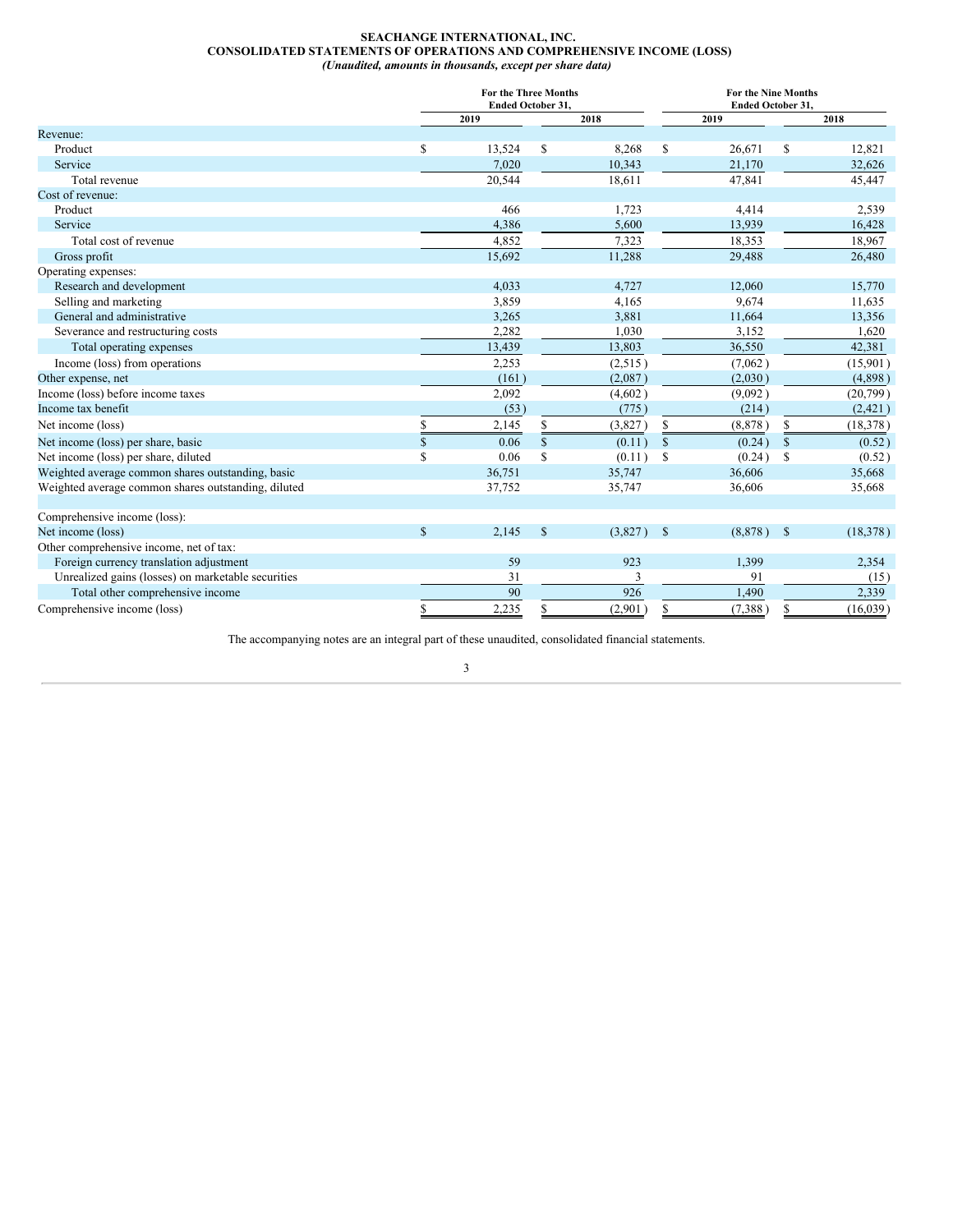## <span id="page-4-0"></span>**SEACHANGE INTERNATIONAL, INC. CONSOLIDATED STATEMENTS OF STOCKHOLDERS' EQUITY** *(Unaudited, amounts in thousands except share data)*

|                                                                           | <b>Common Stock</b> |           |               | <b>Additional</b> |   |                 |               | Accumulated<br>Other    |             |               | Total         |
|---------------------------------------------------------------------------|---------------------|-----------|---------------|-------------------|---|-----------------|---------------|-------------------------|-------------|---------------|---------------|
|                                                                           | Number of           |           |               | Paid-in           |   | <b>Treasury</b> |               | Comprehensive           | Accumulated |               | Stockholders' |
|                                                                           | <b>Shares</b>       | Par Value |               | Capital           |   | <b>Stock</b>    |               | Loss                    | Deficit     |               | <b>Equity</b> |
| Balances at July 31, 2019                                                 | 36,811,061          | 367       | <sup>\$</sup> | 243,514           | S | (147)           | <sup>\$</sup> | $(1,993)$ \$            | (195, 326)  | S             | 46,415        |
| Issuance of common stock pursuant to<br>vesting of restricted stock units | 138,134             |           |               | (1)               |   |                 |               |                         |             |               |               |
| Issuance of common stock pursuant to<br><b>ESPP</b> purchases             | 4,634               |           |               | 11                |   |                 |               |                         |             |               | 11            |
| Issuance of common stock pursuant to<br>exercise of stock options         | 17,146              |           |               | 45                |   |                 |               |                         |             |               | 46            |
| Stock-based compensation expense                                          |                     |           |               | 357               |   |                 |               |                         |             |               | 357           |
| Unrealized gains on marketable securities                                 |                     |           |               |                   |   |                 |               | 31                      |             |               | 31            |
| Foreign currency translation adjustment                                   |                     |           |               |                   |   |                 |               | 59                      |             |               | 59            |
| Net income                                                                |                     |           |               |                   |   |                 |               |                         | 2,145       |               | 2,145         |
| <b>Balances at October 31, 2019</b>                                       | 36,970,975          | 369       |               | 243,926           |   | (147)           |               | (1,903)                 | (193, 181)  |               | 49,064        |
| Balances at July 31, 2018                                                 | 35,769,447          | 358       | $\mathcal{S}$ | 241,297           | S | $(5)$ \$        |               | $(4,021)$ \$            | (160, 852)  | <sup>\$</sup> | 76,777        |
| Issuance of common stock pursuant to<br>vesting of restricted stock units | 20,675              |           |               |                   |   |                 |               |                         |             |               |               |
| Issuance of common stock pursuant to<br><b>ESPP</b> purchases             | 4,977               |           |               | 8                 |   |                 |               |                         |             |               | $\mathbf{8}$  |
| Stock-based compensation expense                                          |                     |           |               | 769               |   |                 |               |                         |             |               | 769           |
| Unrealized gains on marketable securities                                 |                     |           |               |                   |   |                 |               | $\overline{\mathbf{3}}$ |             |               | 3             |
| Foreign currency translation adjustment                                   |                     |           |               |                   |   |                 |               | 923                     |             |               | 923           |
| Net loss                                                                  |                     |           |               |                   |   |                 |               |                         | (3,827)     |               | (3,827)       |
| <b>Balances at October 31, 2018</b>                                       | 35,795,099          | 358       |               | 242,074           | S | (5)             |               | (3,095)                 | (164, 679)  |               | 74,653        |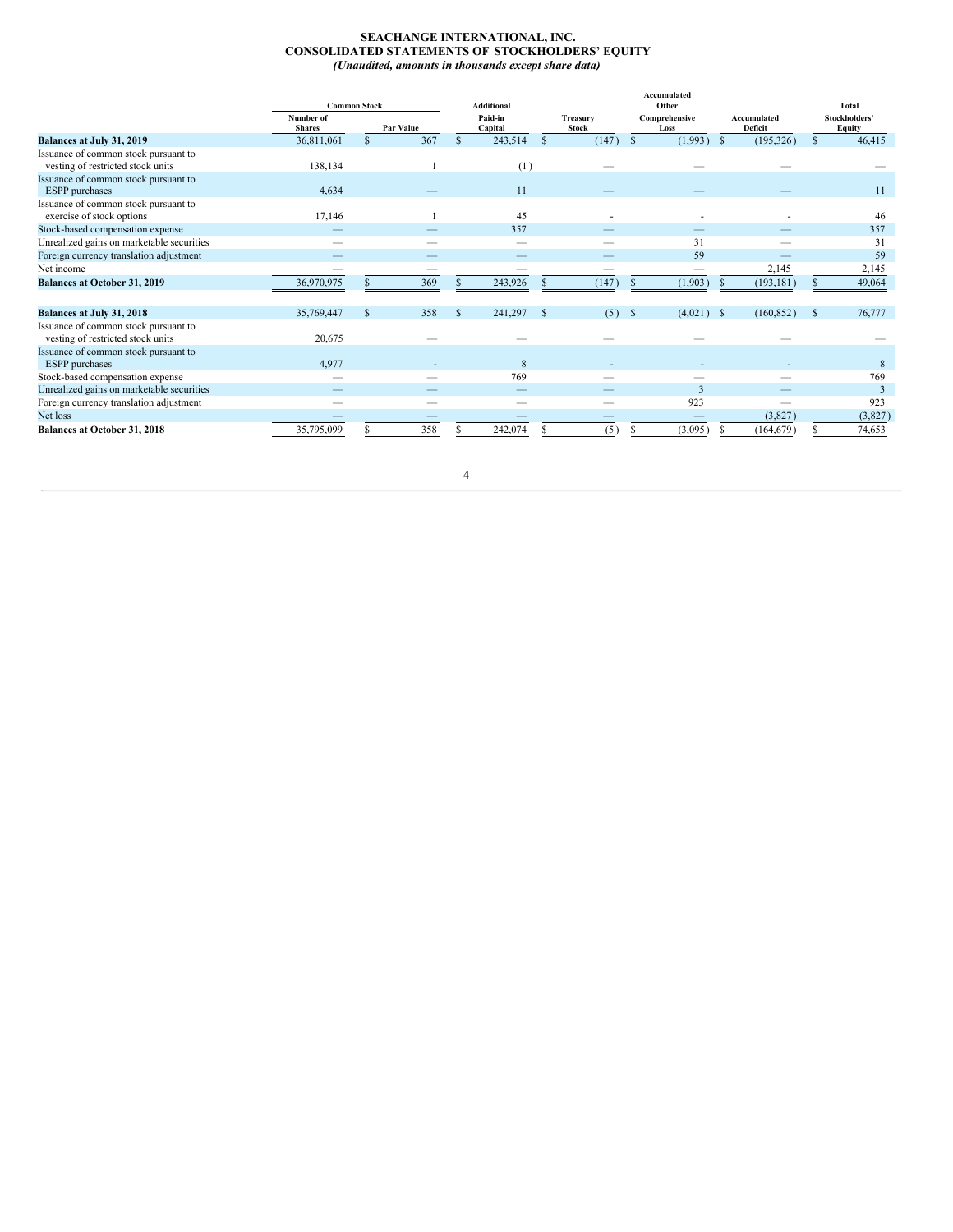## **SEACHANGE INTERNATIONAL, INC. CONSOLIDATED STATEMENTS OF STOCKHOLDERS' EQUITY** *(Unaudited, amounts in thousands except share data)*

|                                                                           |                            | <b>Common Stock</b> |                | <b>Additional</b> |                    |  |                          | Accumulated<br>Other |                       |  |                        | <b>Total</b> |                         |
|---------------------------------------------------------------------------|----------------------------|---------------------|----------------|-------------------|--------------------|--|--------------------------|----------------------|-----------------------|--|------------------------|--------------|-------------------------|
|                                                                           | Number of<br><b>Shares</b> |                     | Par Value      |                   | Paid-in<br>Capital |  | Treasury<br><b>Stock</b> |                      | Comprehensive<br>Loss |  | Accumulated<br>Deficit |              | Stockholders'<br>Equity |
| <b>Balances at January 31, 2019</b>                                       | 35,946,100                 |                     | 359            |                   | 242,442            |  | (5)                      |                      | $(3,393)$ \$          |  | (184, 303)             |              | 55,100                  |
| Issuance of common stock pursuant to<br>acquisition of Xstream            | 541,738                    |                     | 5              |                   | 869                |  |                          |                      |                       |  |                        |              | 874                     |
| Issuance of common stock pursuant to<br>vesting of restricted stock units | 453,538                    |                     | $\overline{4}$ |                   | (4)                |  |                          |                      | ۰.                    |  | ۰                      |              |                         |
| Issuance of common stock pursuant to<br>ESPP purchases                    | 12,453                     |                     |                |                   | 20                 |  |                          |                      |                       |  | ٠                      |              | 20                      |
| Issuance of common stock pursuant to<br>exercise of stock options         | 17,146                     |                     |                |                   | 45                 |  |                          |                      |                       |  | $\sim$                 |              | 46                      |
| Repurchases of common stock                                               |                            |                     |                |                   | --                 |  | (142)                    |                      |                       |  |                        |              | (142)                   |
| Stock-based compensation expense                                          | __                         |                     |                |                   | 554                |  |                          |                      |                       |  |                        |              | 554                     |
| Unrealized gains on marketable securities                                 |                            |                     |                |                   |                    |  |                          |                      | 91                    |  |                        |              | 91                      |
| Foreign currency translation adjustment                                   |                            |                     |                |                   |                    |  |                          |                      | 1,399                 |  |                        |              | 1,399                   |
| Net loss                                                                  |                            |                     |                |                   |                    |  |                          |                      |                       |  | (8,878)                |              | (8,878)                 |
| <b>Balances at October 31, 2019</b>                                       | 36,970,975                 |                     | 369            |                   | 243,926            |  | (147)                    |                      | (1,903)               |  | (193, 181)             |              | 49,064                  |

|                                                                           | <b>Common Stock</b>        |           | <b>Additional</b>  |                          | Accumulated<br>Other  |                        | Total                   |
|---------------------------------------------------------------------------|----------------------------|-----------|--------------------|--------------------------|-----------------------|------------------------|-------------------------|
|                                                                           | Number of<br><b>Shares</b> | Par Value | Paid-in<br>Capital | Treasury<br>Stock        | Comprehensive<br>Loss | Accumulated<br>Deficit | Stockholders'<br>Equity |
| <b>Balances at January 31, 2018</b>                                       | 35,634,984                 | 356       | 239,423            | (5)                      | $(5,434)$ \$          | (148,620)              | 85,720                  |
| Adjustment resulting from the adoption<br>of ASC $606$                    |                            |           |                    |                          |                       | 2,319                  | 2,319                   |
| Issuance of common stock pursuant to<br>exercise of stock options         | 20,937                     |           | 56                 |                          |                       |                        | 56                      |
| Issuance of common stock pursuant to<br>vesting of restricted stock units | 126,384                    |           | (1)                |                          |                       |                        |                         |
| Issuance of common stock pursuant to<br><b>ESPP</b> purchases             | 12,794                     |           | 25                 |                          |                       |                        | 26                      |
| Stock-based compensation expense                                          |                            |           | 2,571              |                          |                       |                        | 2,571                   |
| Unrealized losses on marketable securities                                |                            |           | __                 |                          | (15)                  |                        | (15)                    |
| Foreign currency translation adjustment                                   | $-$                        | __        |                    | $\overline{\phantom{a}}$ | 2,354                 |                        | 2,354                   |
| Net loss                                                                  |                            |           |                    |                          |                       | (18,378)               | (18, 378)               |
| <b>Balances at October 31, 2018</b>                                       | 35,795,099                 | 358       | 242,074            | (5                       | (3,095)               | (164, 679)             | 74,653                  |

The accompanying notes are an integral part of these unaudited, consolidated financial statements.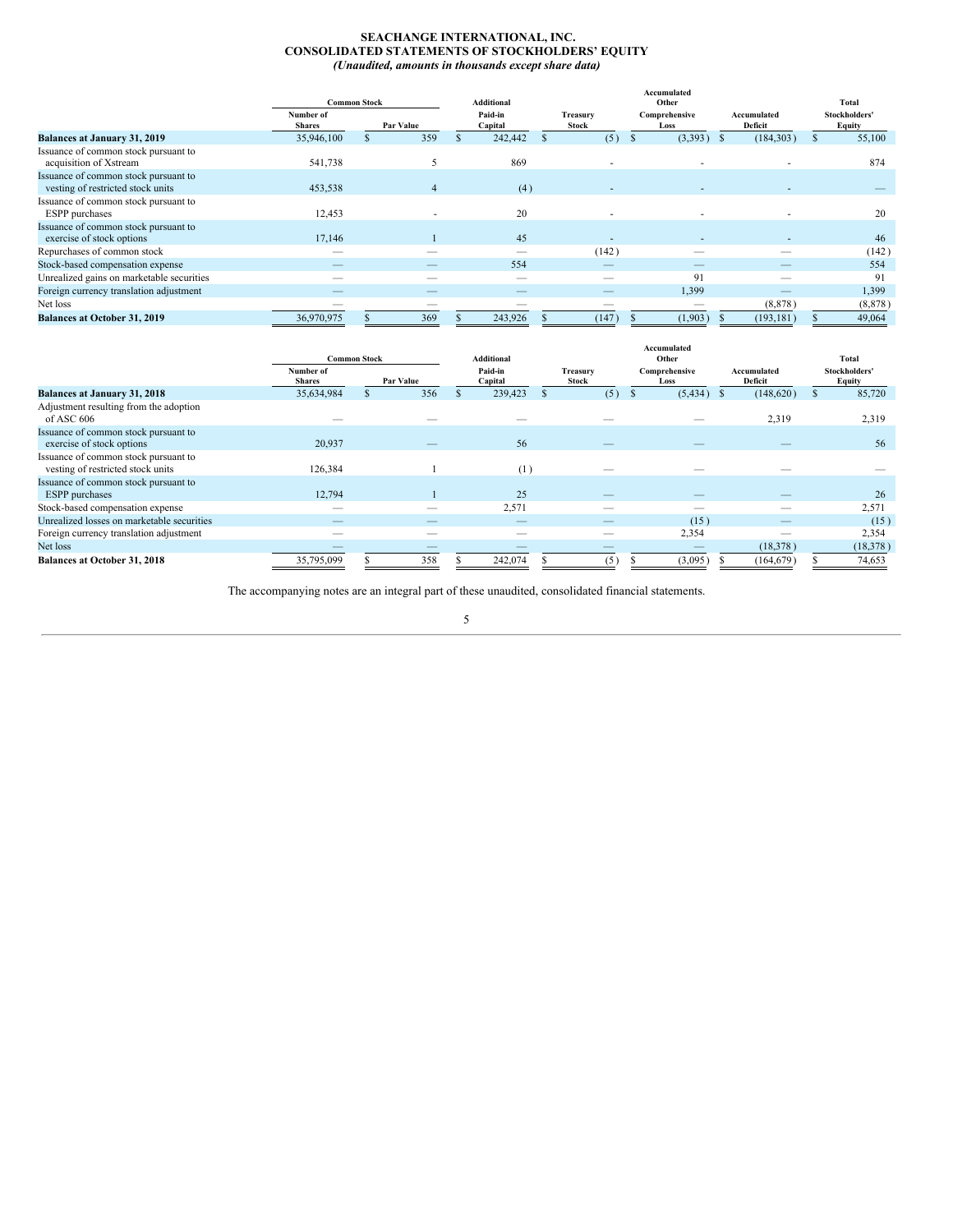## <span id="page-6-0"></span>**SEACHANGE INTERNATIONAL, INC. CONSOLIDATED STATEMENTS OF CASH FLOWS** *(Unaudited, amounts in thousands)*

|                                                                             |    | <b>For the Nine Months</b><br><b>Ended October 31.</b> |           |  |  |  |
|-----------------------------------------------------------------------------|----|--------------------------------------------------------|-----------|--|--|--|
|                                                                             |    | 2019                                                   | 2018      |  |  |  |
| Cash flows from operating activities:                                       |    |                                                        |           |  |  |  |
| Net loss                                                                    | \$ | \$<br>(8,878)                                          | (18,378)  |  |  |  |
| Adjustments to reconcile net loss to net cash used in operating activities: |    |                                                        |           |  |  |  |
| Depreciation and amortization expense                                       |    | 1,622                                                  | 2,251     |  |  |  |
| Provision for bad debts                                                     |    | 480                                                    |           |  |  |  |
| Stock-based compensation expense                                            |    | 554                                                    | 2,571     |  |  |  |
| Deferred income taxes                                                       |    | (203)                                                  | (702)     |  |  |  |
| Unrealized foreign currency transaction gain                                |    | 1,399                                                  | 2,354     |  |  |  |
| Other                                                                       |    | 97                                                     | 27        |  |  |  |
| Changes in operating assets and liabilities:                                |    |                                                        |           |  |  |  |
| Accounts receivable                                                         |    | 5,456                                                  | 9,100     |  |  |  |
| Unbilled receivables                                                        |    | (11,215)                                               | (4,957)   |  |  |  |
| Inventory                                                                   |    | 720                                                    | (43)      |  |  |  |
| Prepaid expenses and other current assets and other assets                  |    | 469                                                    | (2,107)   |  |  |  |
| Accounts payable                                                            |    | (1,079)                                                | 2,401     |  |  |  |
| Accrued expenses and other liabilities                                      |    | 535                                                    | (9, 153)  |  |  |  |
| Deferred revenue                                                            |    | (2,977)                                                | (7,060)   |  |  |  |
| Other operating activities                                                  |    |                                                        | 2,424     |  |  |  |
| Net cash used in operating activities                                       |    | (13,020)                                               | (21, 272) |  |  |  |
| Cash flows from investing activities:                                       |    |                                                        |           |  |  |  |
| Purchases of property and equipment                                         |    | (252)                                                  | (328)     |  |  |  |
| Cash paid for acquisitions, net                                             |    | (3,838)                                                |           |  |  |  |
| Purchases of marketable securities                                          |    | (852)                                                  | (8,510)   |  |  |  |
| Proceeds from sales and maturities of marketable securities                 |    | 3,343                                                  | 6,649     |  |  |  |
| Net cash used in investing activities                                       |    | (1,599)                                                | (2,189)   |  |  |  |
| Cash flows from financing activities:                                       |    |                                                        |           |  |  |  |
| Proceeds from issuance of common stock                                      |    | 66                                                     | 82        |  |  |  |
| Repurchases of common stock                                                 |    | (142)                                                  |           |  |  |  |
| Other financing activities                                                  |    | $\hspace{0.1mm}-\hspace{0.1mm}$                        | (44)      |  |  |  |
| Net cash (used in) provided by financing activities                         |    | (76)                                                   | 38        |  |  |  |
| Effect of exchange rate on cash and cash equivalents                        |    | 265                                                    | 1,859     |  |  |  |
| Net decrease in cash, cash equivalents and restricted cash                  |    | (14, 430)                                              | (21, 564) |  |  |  |
| Cash, cash equivalents and restricted cash at beginning of period           |    | 20,317                                                 | 43,661    |  |  |  |
| Cash, cash equivalents and restricted cash at end of period                 | \$ | 5,887<br>\$                                            | 22,097    |  |  |  |
| Supplemental disclosure of cash flow information                            |    |                                                        |           |  |  |  |
| Income taxes paid                                                           |    | \$<br>454                                              | 2,908     |  |  |  |
| <b>Non-cash activities:</b>                                                 |    |                                                        |           |  |  |  |
| Fair value of common stock issued in acquisition                            | S  | 874<br>\$                                              |           |  |  |  |

The accompanying notes are an integral part of these unaudited, consolidated financial statements.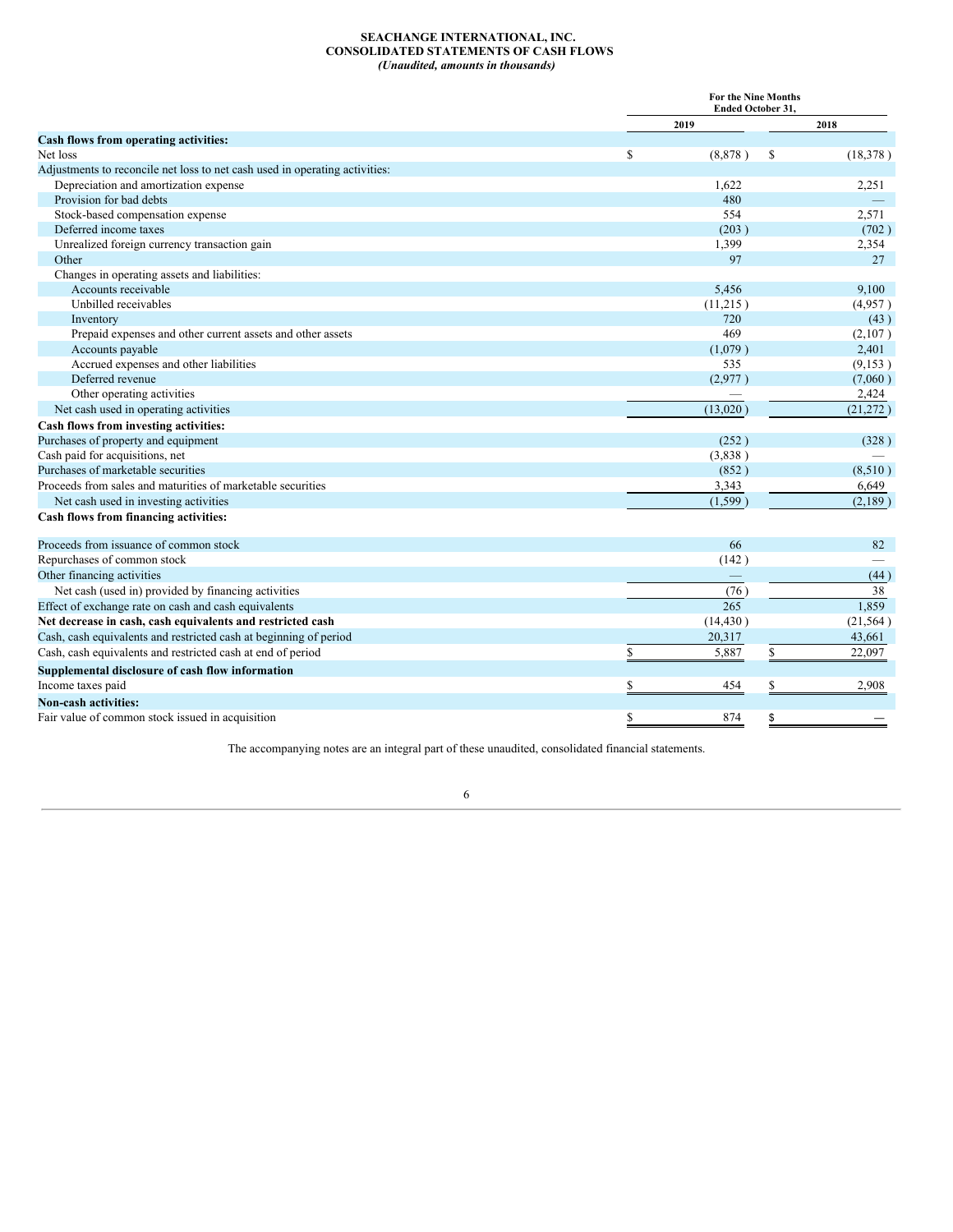### <span id="page-7-0"></span>**SEACHANGE INTERNATIONAL, INC. NOTES TO CONSOLIDATED FINANCIAL STATEMENTS (Unaudited)**

#### **1. Nature of Business and Basis of Presentation**

SeaChange International, Inc. ("we" or the "Company"), a Delaware corporation, was founded on July 9, 1993. We are an industry leader in the delivery of multiscreen, advertising and premium over-the-top ("OTT") video management solutions. Our software products and services are designed to empower video providers to create, manage and monetize the increasingly personalized, highly engaging experiences that viewers demand.

#### *Liquidity*

We continue to realize the savings related to our restructuring activities. During fiscal 2019, we made significant reductions to our headcount as part of our ongoing restructuring effort from which we expected to generate annualized savings of approximately \$6 million. In fiscal 2020, we continue to streamline our operations and closed our service organizations in Ireland and the Netherlands in order to generate annualized savings of approximately \$6 million. These measures are important steps in restoring us to profitability and positive cash flow. We believe that existing cash and investments and cash expected to be provided by future operating results, augmented by the plans highlighted below (see Note 9), are adequate to satisfy our working capital, capital expenditure requirements and other contractual obligations for at least the next 12 months.

If our expectations are incorrect, we may need to raise additional funds to fund our operations, to take advantage of unanticipated strategic opportunities or to strengthen our financial position. In the future, we may enter into other arrangements for potential investments in, or acquisitions of, complementary businesses, services or technologies, which could require us to seek additional equity or debt financing. If adequate funds are not available or are not available on acceptable terms, we may not be able to take advantage of market opportunities, to develop new products or to otherwise respond to competitive pressures.

#### *Basis of Presentation and Principles of Consolidation*

The accompanying consolidated financial statements have been prepared in accordance with accounting principles generally accepted in the United States of America ("U.S. GAAP"). We consolidate the financial statements of our wholly-owned subsidiaries and all intercompany transactions and account balances have been eliminated in consolidation. Certain prior year amounts have been reclassified to conform to the current year presentation.

The accompanying unaudited consolidated financial statements included herein have been prepared by the Company pursuant to the rules and regulations of the Securities and Exchange Commission (the "SEC"). Certain information and footnote disclosures normally included in consolidated financial statements prepared in accordance with generally accepted accounting principles in U.S. GAAP have been omitted pursuant to applicable rules and regulations. In the opinion of management, all adjustments of a normal recurring nature which were considered necessary for a fair presentation have been included. The year-end consolidated balance sheet data as of January 31, 2019 was derived from our audited consolidated financial statements and may not include al disclosures required by U.S. GAAP. Certain prior period amounts on the consolidated statements of operations have been reclassified to conform with current period presentation. Such reclassifications had no impact on net income or accumulated deficit. The results of operations for the three months and nine months ended October 31, 2019 are not necessarily indicative of the results to be expected for the entire year. These consolidated financial statements should be read in conjunction with the consolidated financial statements and the notes thereto included in our Annual Report on Form 10-K for the fiscal year ended January 31, 2019, filed with the SEC on April 12, 2019.

#### **2. Significant Accounting Policies**

#### *Use of Estimates*

The preparation of these consolidated financial statements in conformity with U.S. GAAP requires management to make estimates and judgments that affect the reported amounts of assets, liabilities, revenue and expenses, and disclosure of contingent assets and liabilities. Significant estimates and assumptions reflected in these consolidated financial statements include, but are not limited to, those related to revenue recognition, allowance for doubtful accounts, goodwill and intangible assets, right-of-use operating leases, impairment of long-lived assets, accounting for income taxes, the valuation of stock-based awards, and ongoing legal matters. We base our estimates on historical experience, known trends and other market-specific or relevant factors that are believed to be reasonable under the circumstances. On an ongoing basis, management evaluates its estimates as there are changes in circumstances, facts and experience. Changes in estimates are recorded in the period in which they become known. Actual results may differ from those estimates or assumptions.

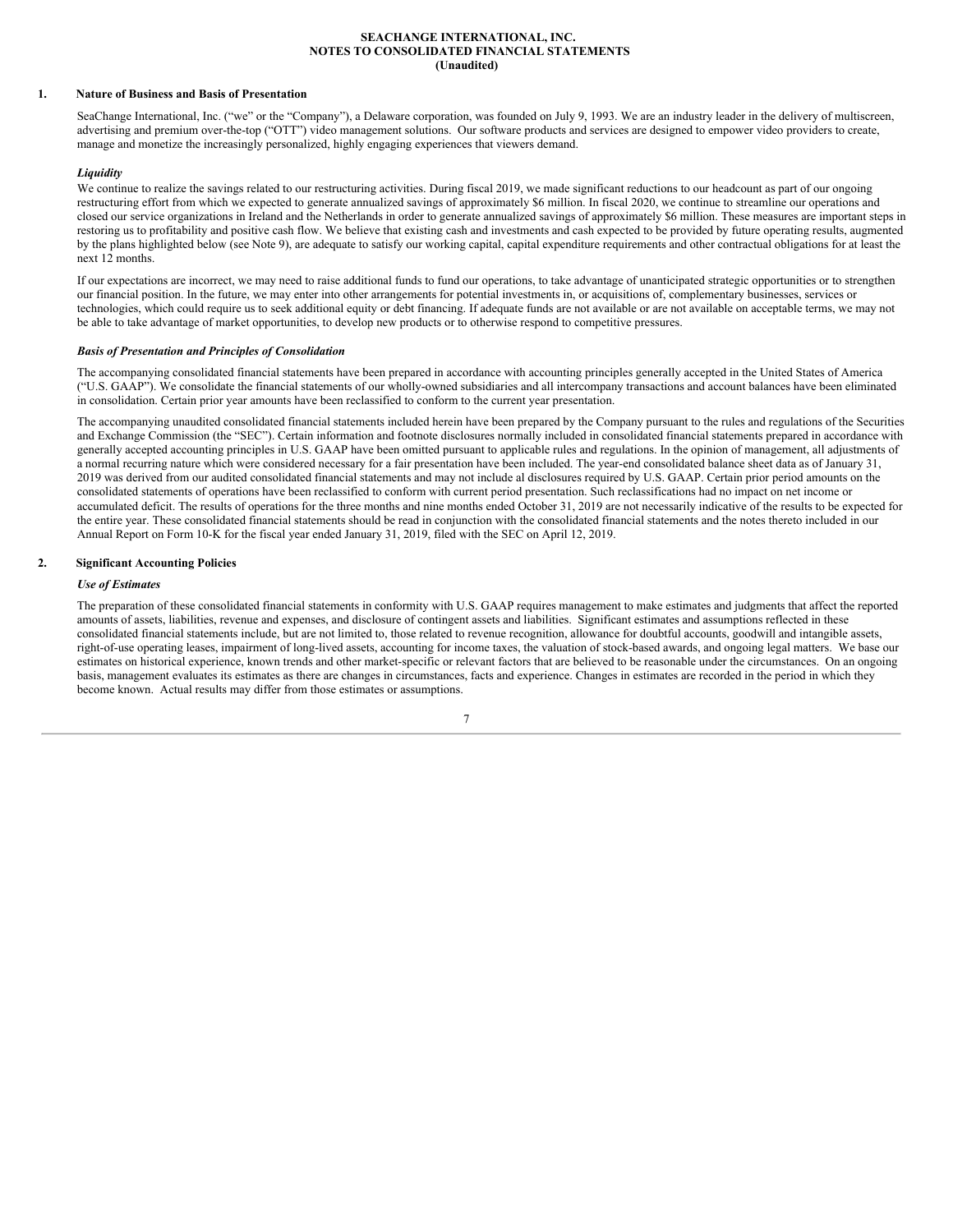#### *Business Combinations*

We account for acquisitions of entities that include inputs and processes and have the ability to create outputs as business combinations. We allocate the purchase price of the acquisition to the tangible assets acquired, liabilities assumed, and identifiable intangible assets acquired based on their estimated fair values. The excess of the purchase price over those fair values is recorded as goodwill. Acquisition-related expenses and restructuring costs are expensed as incurred. During the measurement period, we record adjustments to provisional amounts recorded for assets acquired and liabilities assumed with the corresponding offset to goodwill. After the measurement period, which could be up to one year after the transaction date, subsequent adjustments are recorded to the Company's consolidated statements of operations.

#### *Cash, cash equivalents and restricted cash*

Cash and cash equivalents include cash on hand and on deposit and highly liquid investments in money market mutual funds, government sponsored enterprise obligations, treasury bills, commercial paper and other money market securities with remaining maturities at the date of purchase of 90 days or less. All cash equivalents are carried at cost, which approximates fair value. Restricted cash represents cash that is restricted as to withdrawal or usage and consists primarily of cash held as collateral in relation to obligations set forth by our landlords.

The following table provides a summary of cash, cash equivalents and restricted cash that constitutes the total amounts shown in the consolidated statements of cash flows as of October 31, 2019 and 2018:

|                                                  | As of October 31.      |  |        |  |  |
|--------------------------------------------------|------------------------|--|--------|--|--|
|                                                  | 2019                   |  | 2018   |  |  |
|                                                  | (Amounts in thousands) |  |        |  |  |
| Cash and cash equivalents                        | 5.598                  |  | 21,554 |  |  |
| Restricted cash                                  | 289                    |  | 543    |  |  |
| Total cash, cash equivalents and restricted cash | 5.887                  |  | 22,097 |  |  |

#### *Concentration of Credit Risk and of Significant Customers*

Financial instruments which potentially expose us to concentrations of credit risk include cash and cash equivalents, marketable securities and accounts receivable. We have cash investment policies which, among other things, limit investments to investment-grade securities. We restrict our cash equivalents and marketable securities to repurchase agreements with major banks and U.S. government and corporate securities which are subject to minimal credit and market risk. We perform ongoing credit evaluations of our customers.

We sell our software products and services worldwide primarily to service providers consisting of operators, telecommunications companies, satellite operators and broadcasters. Two customers accounted for 13% each of total revenue in the third quarter of fiscal 2020 and four customers accounted for 13%, 12%, 10%, and 10% each of total revenue in the third quarter of fiscal 2019. No one customer accounted for 10% or more of total revenue in the first nine months of fiscal 2020 and two customers accounted for 16% and 12% each of total revenue in the first nine months of fiscal 2019. Three customers accounted for 14%, 14%, and 12% each of the accounts receivable balance as of October 31, 2019. Two customers accounted for 44% and 15% of the accounts receivable balance as of January 31, 2019.

### *Marketable Securities*

Our investments in debt securities are classified as available-for-sale and are carried at fair value, with the unrealized gains and losses, net of tax, reported as a component of accumulated other comprehensive loss in stockholders' equity. Realized gains and losses and declines in value determined to be other than temporary are based on the specific identification method and are included as a component of other expense, net in the consolidated statements of operations and comprehensive income (loss).

We evaluate our investments with unrealized losses for other-than-temporary impairment. When assessing investments for other-than-temporary declines in value, we consider such factors as, among other things, how significant the decline in value is as a percentage of the original cost, how long the market value of the investment has been less than its original cost, our ability and intent to retain the investment for a period of time sufficient to allow for any anticipated recovery in fair value and market conditions in general. If any adjustment to fair value reflects a decline in the value of the investment that we consider to be "other than temporary," we reduce the investment to fair value through a charge to the consolidated statement of operations and comprehensive income (loss). No such adjustments were necessary during the periods presented.

## *Fair Value Measurements*

Certain assets and liabilities are carried at fair value under U.S. GAAP. Fair value is defined as the exchange price that would be received for an asset or paid to transfer a liability (an exit price) in the principal or most advantageous market for the asset or liability in an orderly transaction between market participants on the measurement date. Valuation techniques used to measure fair value must maximize the use of observable inputs and minimize the use of unobservable inputs. Financial assets and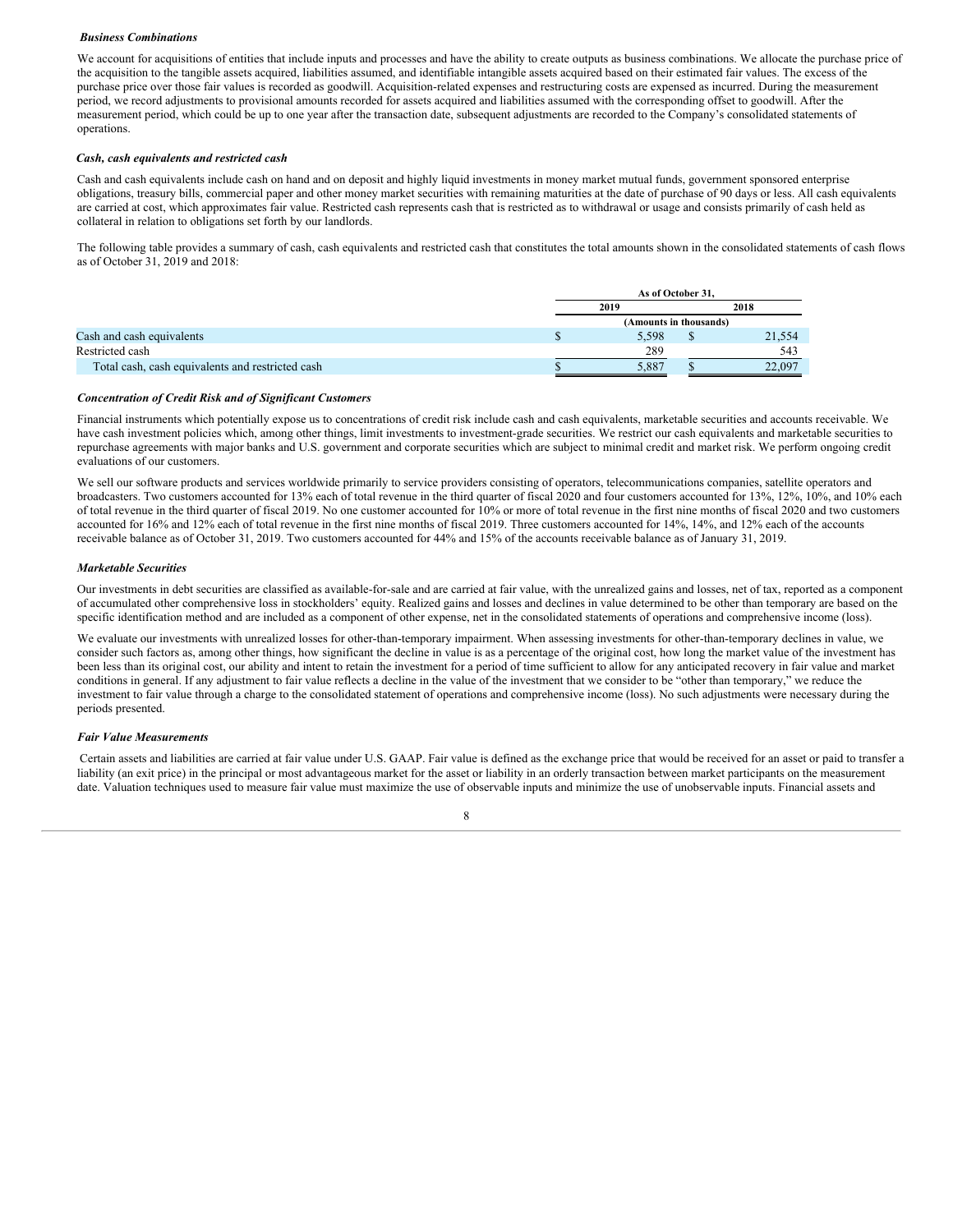liabilities carried at fair value are to be classified and disclosed in one of the following three levels of the fair value hierarchy, of which the first two are considered observable and the last is considered unobservable:

- Level 1-Quoted prices in active markets for identical assets or liabilities.
- Level 2—Observable inputs (other than Level 1 quoted prices), such as quoted prices in active markets for similar assets or liabilities, quoted prices in markets that are not active for identical or similar assets or liabilities, or other inputs that are observable or can be corroborated by observable market data.
- Level 3—Unobservable inputs that are supported by little or no market activity and that are significant to determining the fair value of the assets or liabilities, including pricing models, discounted cash flow methodologies and similar techniques.

Our cash equivalents and marketable securities are carried at fair value determined according to the fair value hierarchy described above. The carrying values of our accounts and other receivables, unbilled receivables, accounts payable and accrued expenses approximate their fair values due to the short-term nature of these assets and liabilities.

#### *Goodwill and Acquired Intangible Assets*

We record goodwill when consideration paid in a business acquisition exceeds the value of the net assets acquired. Our estimates of fair value are based upon assumptions believed to be reasonable at that time but that are inherently uncertain and unpredictable. Assumptions may be incomplete or inaccurate and unanticipated events or circumstances may occur, which may affect the accuracy or validity of such assumptions, estimates or actual results. Goodwill is not amortized, but rather is tested for impairment annually on August 1st of each year, or more frequently if facts and circumstances warrant a review, such as the ones mentioned in impairments of long-lived assets below. We have determined that there is a single reporting unit for the purpose of conducting this goodwill impairment assessment. We assess both thexistence of potential impairment and the amount of impairment loss by comparing the fair value of the reporting unit with its carrying amount, including goodwill. Through October 31, 2019, we have recorded accumulated goodwill impairment charges of \$54.8 million.

Intangible assets are recorded at their estimated fair values at the date of acquisition. We amortize acquired intangible assets over their estimated useful lives based on the pattern of consumption of the economic benefits or, if that pattern cannot be readily determined, on a straight-line basis.

## *Impairment of Long-Lived Assets*

Long-lived assets primarily consist of property, plant and equipment and intangible assets with finite lives. Long-lived assets are evaluated for impairment whenever events or changes in circumstances indicate that the carrying amount of an asset or group of assets may not be recoverable. Recoverability of long-lived assets or groups of assets is assessed based on a comparison of the carrying amount to the estimated future undiscounted cash flows. If estimated future undiscounted net cash flows are less than the carrying amount, the asset is considered impaired and expense is recorded at an amount required to reduce the carrying amount to fair value. Determining the fair value of long-lived assets includes significant judgment by management and different judgments could yield different results.

We assess the useful lives and possible impairment of existing recognized long-lived assets whenever events or changes in circumstances occur that indicate that it is more likely than not that an impairment has occurred. We test long-lived assets for impairment by comparing the carrying amount to the sum of the net undiscounted cash flows expected to be generated by the asset whenever events or changes in circumstances indicate that the carrying amount of the asset may not be recoverable. If the carrying amount of the asset exceeds its net undiscounted cash flows, then an impairment loss is recognized for the amount by which the carrying amount exceeds its fair value. We use a discounted cash flow approach or other methods, if appropriate, to assess fair value. Factors considered important which could trigger a review include:

- significant underperformance relative to historical or projected future operating results;
- significant changes in the manner of use of the acquired assets or the strategy for our overall business;
- identification of other impaired assets within a reporting unit;
- significant negative industry or economic trends;
- a significant decline in our stock price for a sustained period; and
- a decline in our market capitalization relative to net book value.

Determining whether a triggering event has occurred involves significant judgment. (see Note 6).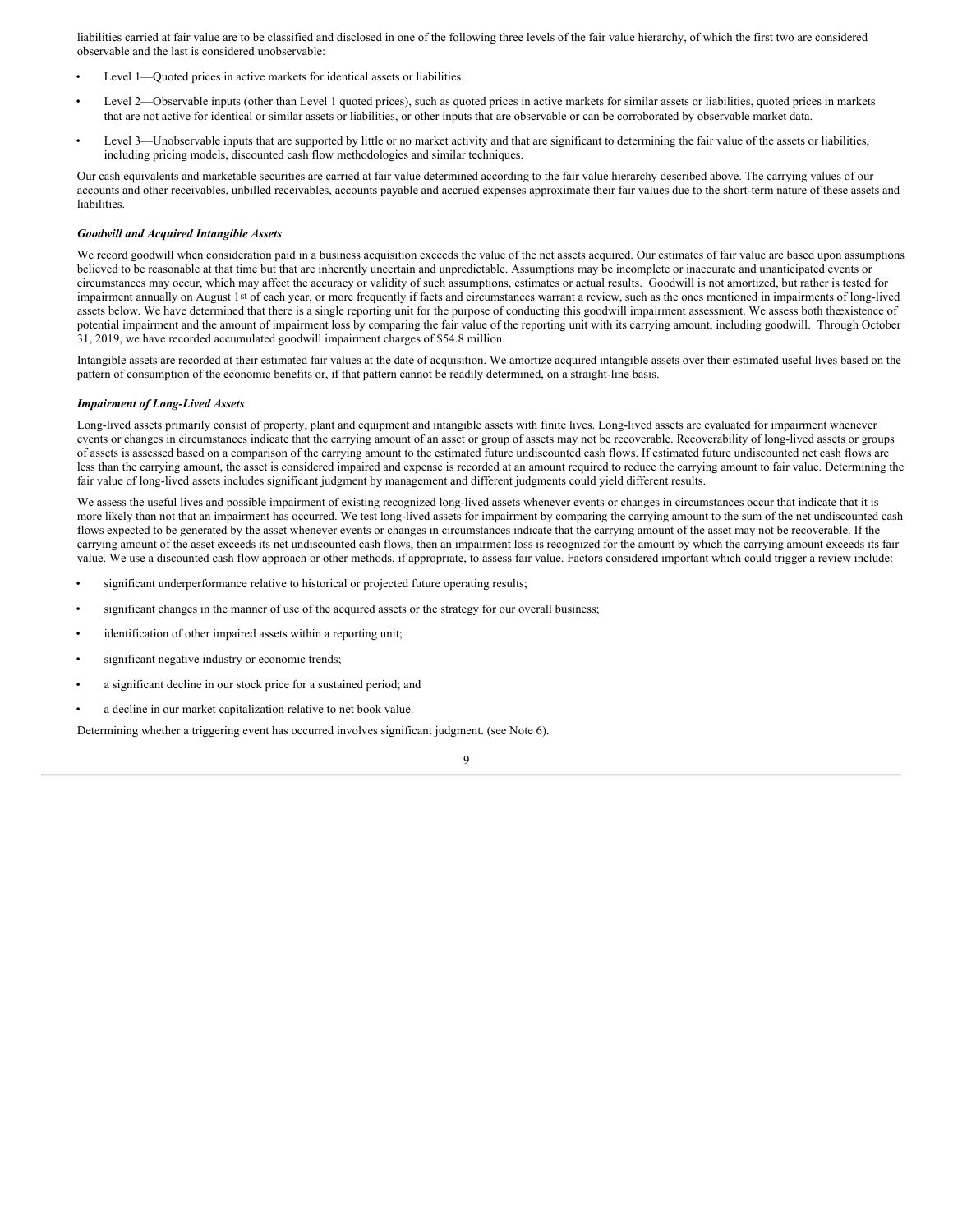#### *Revenue Recognition*

Our revenue is derived from sales of hardware, software licenses, professional services, and maintenance fees related to the hardware and our software licenses.

Our contracts often contain multiple performance obligations. For contracts with multiple performance obligations, we account for individual performance obligations separately if they are distinct. The transaction price is allocated to the separate performance obligations on a relative standalone selling price basis. If the transaction price contains discounts or we expect to provide future price concessions, these elements are considered when determining the transaction price prior to allocation. Variable fees within the transaction price are estimated and recognized as revenue when we satisfy our performance obligations to the extent it is probable that a significant reversal of cumulative revenue recognized will not occur. If the contract grants the client the option to acquire additional products or services, we assess whether or not any discount on the products and services is in excess of levels normally available to similar clients and, if so, we account for that discount as an additional performance obligation. For Framework, which is our end-to-end software delivery platform solution, we have identified a single support service obligation which includes software upgrades and updates, installation services, and technical support.

## *Hardware*

Historically, we have concluded that hardware is either (1) a distinct performance obligation as the client can benefit from the product on its own or (2) a combined performance obligation with software licenses. This conclusion is dependent on the nature of the promise to the customer. In either scenario, hardware revenue is included in product revenue in our consolidated statement of operations and comprehensive income (loss) and is typically recognized at a point in time when control is transferred to the customer, which is defined as the point in time when the client can use and benefit from the hardware. Hardware sold with our Framework software bundle is considered a distinct performance obligation. In situations where the hardware is distinct, it is delivered before services are provided and is functional without services, therefore the point in time when control is transferred is upon delivery or acceptance by the customer.

#### *Software Licenses*

Historically, we have concluded that our software licenses are either (1) a distinct performance obligation as the client can benefit from the software on its own or (2) a combined performance obligation with hardware, depending on the nature of the promise to the customer. In either scenario, software license revenue is included in product revenue in our consolidated statement of operations and comprehensive income (loss) and is typically recognized at a point in time when control is transferred to the client, which is defined as the point in time when the client can use and benefit from the license. The software license is delivered before related services are provided and is functional without services, updates, and technical support. Framework software bundles include software and support, both of which are considered distinct performance obligations in regard to revenue recognition and related consideration is allocated under the residual method.

#### *Maintenance*

Maintenance revenue, which is included in services revenue in our consolidated statements of operations and comprehensive income (loss), includes revenue from client support and related professional services. Client support includes software upgrades on a when and-if available basis, telephone support, bug fixes or patches and general hardware maintenance support. Maintenance is priced as a percentage of the list price of the related software license and hardware. We determined the standalone selling price of maintenance based on this pricing relationship and observable data from standalone sales of maintenance.

We have identified three separate distinct performance obligations of maintenance:

- Software upgrades and updates;
- Technical support; and
- Hardware support.

These performance obligations are distinct within the contract and, although they are not sold separately, the components are not essential to the functionality of the other components. Each of the performance obligations included in maintenance revenue is a stand ready obligation that is recognized ratably over the passage of the contractual term for products sold on a standalone basis.

#### *Services*

Historically, our services revenue, excluding maintenance revenue, is comprised of software license implementation services, engineering services, training and reimbursable expenses. We have concluded that services are distinct performance obligations,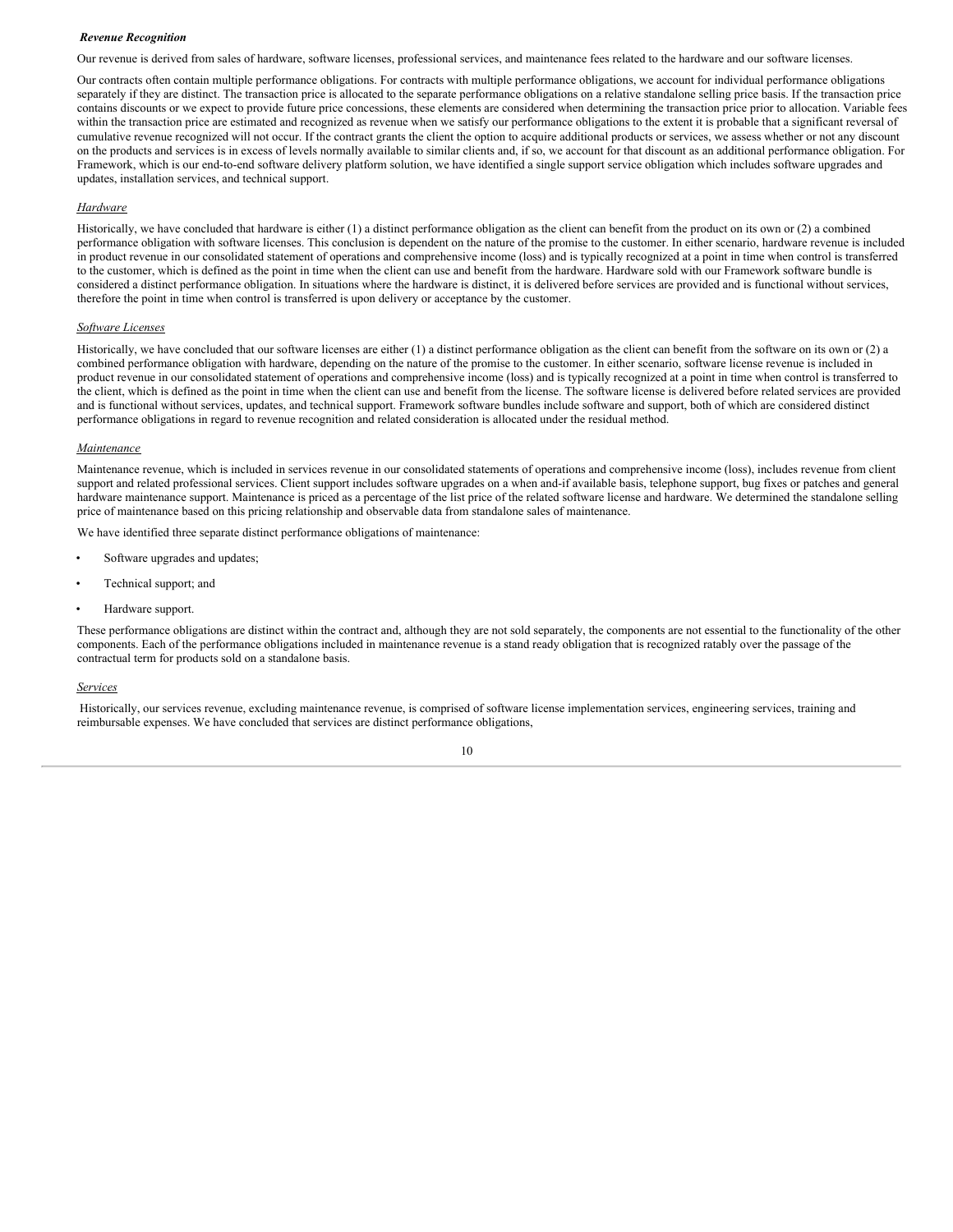with the exception of engineering services. Engineering services may be provided on a standalone basis or bundled with a license when we are providing custom development.

The standalone selling price for services in time and materials contracts is determined by observable prices in standalone services arrangements and recognized as revenue as the services are performed based on an input measure of hours incurred to total estimated hours.

We estimate the standalone selling price for fixed price services based on estimated hours adjusted for historical experience at time and material rates charged in standalone services arrangements. Revenue for fixed price services is recognized over time as the services are provided based on an input measure of hours incurred to total estimated hours.

For Framework deals we have identified a single support service obligation which includes software upgrades and updates, installations services, and technical support. We determine the stand-alone selling price for Framework services based on a cost-plus model as market and other observable inputs are seldom present based on the proprietary nature of the Company's products and services.

#### *Contract Modifications*

We occasionally enter into amendments to previously executed contracts that constitute contract modifications. We assess each of these contract modifications to determine:

- If the additional products and services are distinct from the product and services in the original arrangement; and
- If the amount of consideration expected for the added products and services reflects the standalone selling price of those products and services.

A contract modification meeting both criteria is accounted for as a separate contract. A contract modification not meeting both criteria is considered a change to the original contract and is accounted for on either a prospective basis as a termination of the existing contract and the creation of a new contract, or a cumulative catchup basis.

#### *Significant Judgments*

Our contracts with customers often include promises to transfer multiple products and services to a customer. Determining whether products and services are considered distinct performance obligations that should be accounted for separately versus together may require significant judgment. Once we determine the performance obligations, we determine the transaction price, which includes estimating the amount of variable consideration to be included in the transaction price, if any. We then allocate the transaction price to each performance obligation in the contract based on a relative standalone selling price method. The corresponding revenue is recognized as the related performance obligations are satisfied as discussed in the revenue categories above.

Judgment is required to determine the standalone selling price for each distinct performance obligation. We determine standalone selling price based on the price at which the performance obligation is sold separately. If the standalone selling price is not observable through past transactions, we estimate the standalone selling price taking into account available information such as market conditions and internally approved pricing guidelines related to the performance obligations. In instances where standalone selling price is not directly observable, such as when we don't sell the product or service separately, we determine the stand-alone selling price based on a cost-plus model as market and other observable inputs are seldom present based on the proprietary nature of the Company's products and services.

Our contracts do not generally include a variable component to the transaction price. With certain statements of work, we explicitly state that we are to be reimbursed for reasonable travel and entertainment expenses incurred as part of the delivery of professional services. In the cases when we are entitled to collect all travel and entertainment expenses incurred, an estimate of the fulfillment costs is made at the onset of the contract in order to determine the transaction price. The revenue associated with travel and entertainment expenses is then recognized over time along with the professional services.

Some of our contracts have payment terms that differ from the timing of revenue recognition, which requires us to assess whether the transaction price for those contracts include a significant financing component. We have elected the practical expedient that permits an entity to not adjust for the effects of a significant financing component if we expect that at the contract inception, the period between when the entity transfers a promised good or service to a customer and when the customer pays for that good or service will be one year or less. For those contracts in which the period exceeds the one-year threshold, this assessment, as well as the quantitative estimate of the financing component and its relative significance, requires judgment. We estimate the significant financing component provided to our customers with extended payment terms by determining the present value of the future payments by applying a discount rate that reflects the customer's creditworthiness.

#### *Contract Balances*

Contract assets consist of unbilled revenue, which is recognized as work progresses in accordance with agreed-upon contractualterms, either at periodic intervals or upon achievement of contractual milestones. Unbilled receivables expected to be billed and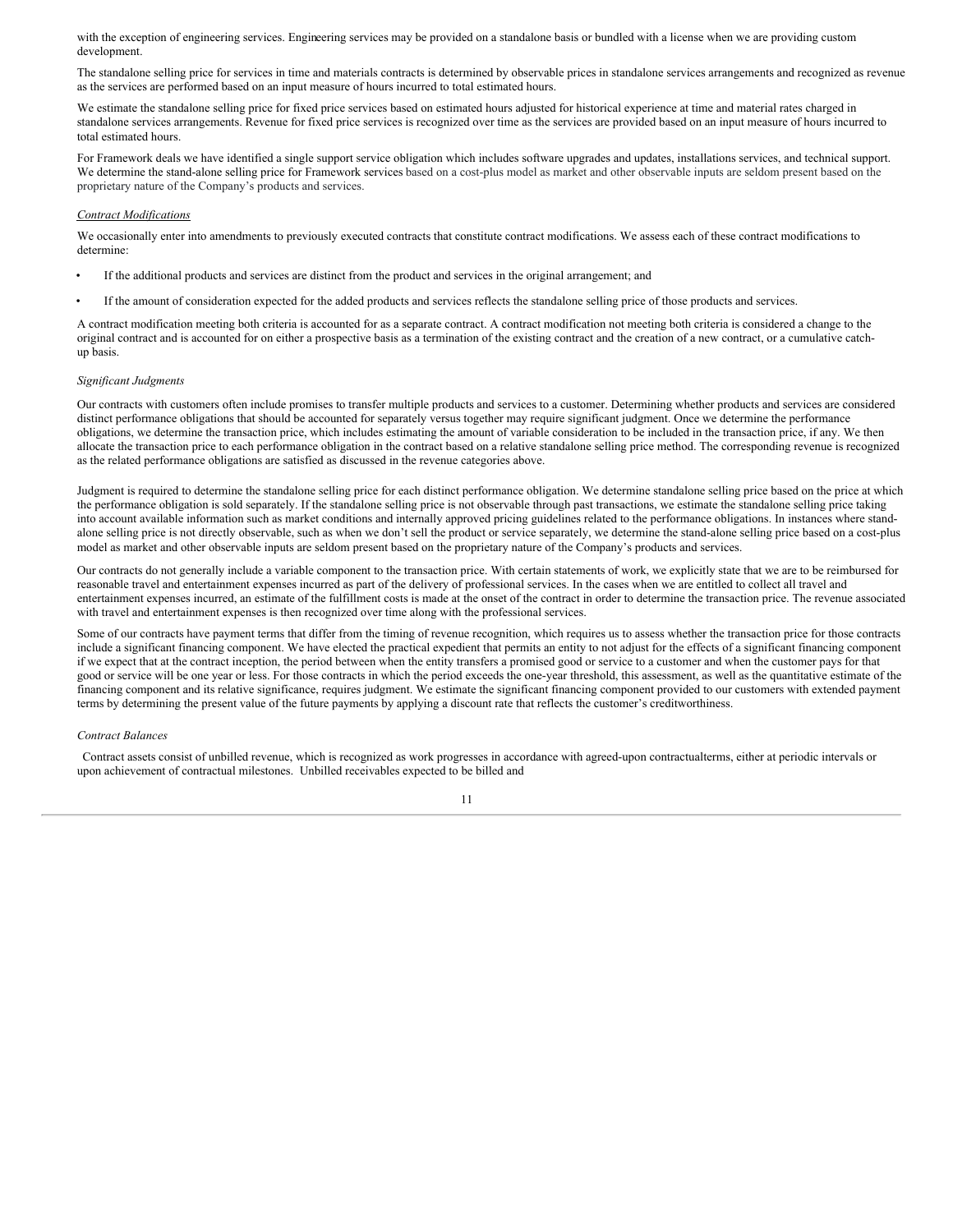collected within one year are classified as current assets or long-term assets if expected to be billed and collected after one year. Contract liabilities consist of deferred revenue and customer deposits that arise when amounts are billed to or collected from customers in advance of revenue recognition.

#### *Costs to Obtain and Fulfill a Contract*

We recognize an asset for the incremental costs of obtaining a contract with a customer if we expect the benefit of those costs to be longer than one year. We have determined that commissions and special incentive payments ("Spiffs") for hardware and software maintenance and support and professional services paid under our sales incentive programs meet the requirements to be capitalized under ASC 340-40. Costs to obtain a contract are amortized as selling and marketing expense over the expected period of benefit in a manner that is consistent with the transfer of the related goods or services to which the asset relates. The judgments made in determining the amount of costs incurred include whether the commissions are in fact incremental and would not have occurred absent the customer contract and the estimate of the amortization period. The commissions and Spiffs related to professional services are amortized over time as work is completed. The commissions and Spiffs for hardware and software maintenance are amortized over the life of the contract. These costs are periodically reviewed for impairment. We determined that no impairment existed as of October 31, 2019 or 2018. We have elected to apply the practical expedient and recognize the incremental costs of obtaining contracts as an expense when incurred if the amortization period of the assets that we otherwise would have recognized is one year or less.

We capitalize incremental costs incurred to fulfill our contracts that (i) relate directly to the contract, (ii) are expected to generate resources that will be used to satisfy our performance obligation under the contract, and (iii) are expected to be recovered through revenue generated under the contract. Contract fulfillment costs include direct labor for support services, software enhancements, reimbursable expenses and professional services for customized software development costs. The revenue associated with the support services, software enhancements and reimbursable expenses is recognized ratably over time; therefore, the costs associated are expensed as incurred. The professional services associated with the customized software are not recognized until completion. As such, the professional services costs are capitalized and recognized upon completion of the services.

#### *Leases*

We account for our leases in accordance with ASC 842,*Leases*. A contract is accounted for as a lease when we have the right to control the asset for a period of time while obtaining substantially all of the asset's economic benefits. We determine if an arrangement is a lease or contains an embedded lease at inception. For arrangements that meet the definition of a lease, we determine the initial classification and measurement of our right-of-use operating lease asset and corresponding liability at the lease commencement date. We determine the classification and measurement of a modified lease at the date it is modified. The lease term includes only renewal options that are reasonably assured to exercise. The present value of lease payments is typically determined by using the Company's estimated secured incremental borrowing rate for the associated lease term as interest rates implicit in the leases are not normally readily determinable. Management's policy is to utilize the practical expedient to not record leases with an original term of twelve months or less on our consolidated balance sheets, and lease payments are recognized in the consolidated statements of operations and comprehensive income (loss) on a straight-line basis over the lease term.

Our existing leases are for facilities, automobiles and equipment. None of our leases are with related parties.In addition to rent, office leases may require us to pay additional amounts for taxes, insurance, maintenance and other expenses, which are generally referred to as non-lease components. As a practical expedient, we account for the non-lease components together with the lease components as a single lease component for all of our leases. Only the fixed costs for leases are accounted for as a single lease component and recognized as part of a right-of-use asset and liability.

#### *Net Income (Loss) Per Share*

Basic net income (loss) per share is computed by dividing net income (loss) by the weighted average number of unrestricted common shares outstanding during the period. Diluted net income (loss) per share is computed by dividing net income (loss) by the sum of the weighted average number of unrestricted common shares outstanding during the period and the weighted average number of potential common shares from the assumed exercise of stock options and the vesting of shares of restricted and deferred common stock units using the "treasury stock" method when the effect is not anti-dilutive. In periods in which we report a net loss, diluted net loss per share is the same as basic net loss per share.

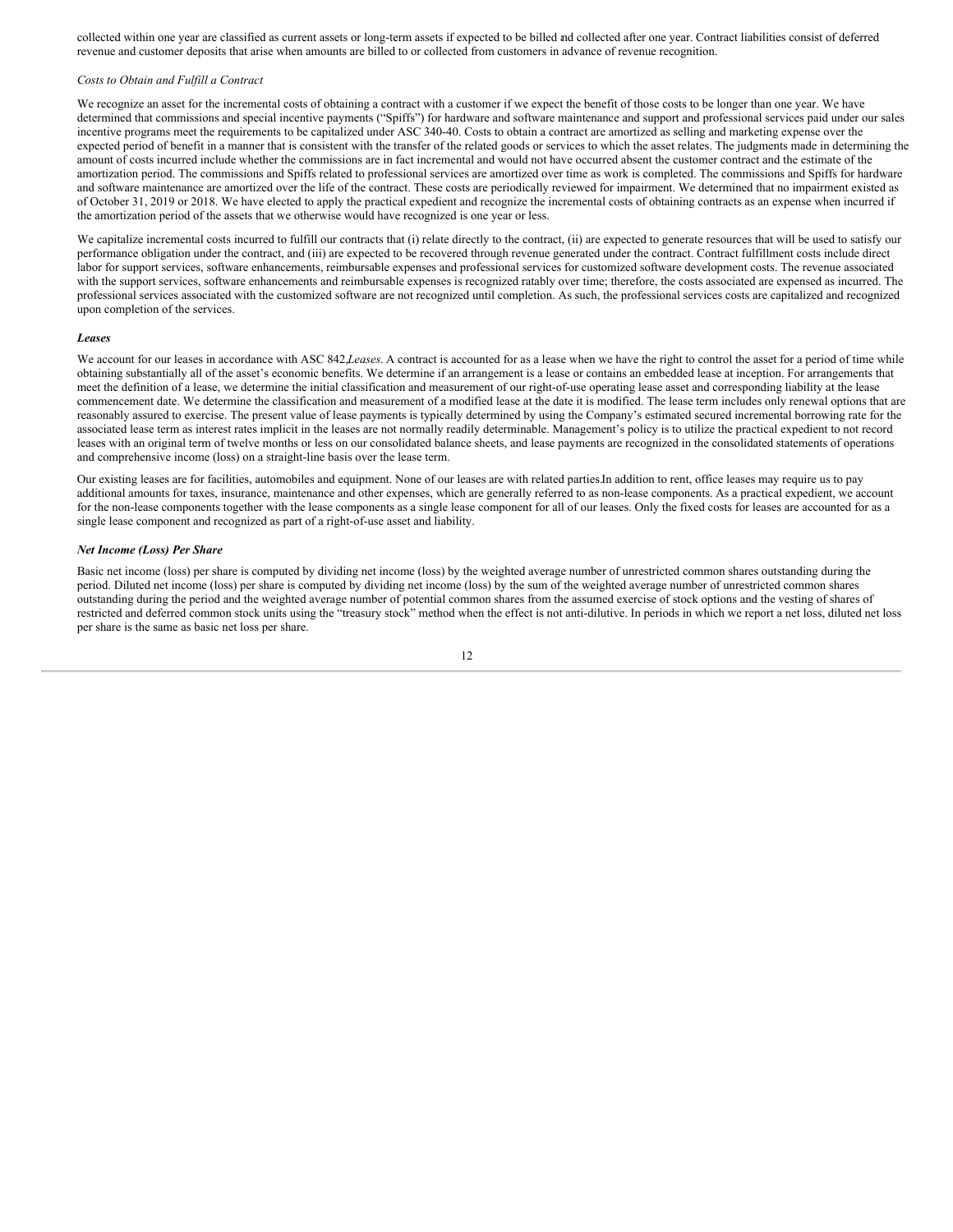The number of common shares used in the computation of diluted net income per share for the period presented includes the effect of the following potentially outstanding common shares (in thousands):

|                         | <b>For the Three Months</b><br>Ended October 31, 2019 |
|-------------------------|-------------------------------------------------------|
| Stock options           | 390                                                   |
| Restricted stock units  | 159                                                   |
| Deferred stock units    | 324                                                   |
| Performance stock units | 128                                                   |
|                         | 1.001                                                 |

The number of common shares used in the computation of diluted net income (loss) per share for the periods presented does not include the effect of the following potentially outstanding common shares because the effect would have been anti-dilutive:

|                         | <b>For the Three Months</b><br><b>Ended October 31.</b> |                        | For the Nine Months<br>Ended October 31, |       |  |  |  |  |
|-------------------------|---------------------------------------------------------|------------------------|------------------------------------------|-------|--|--|--|--|
|                         | 2019                                                    | 2018                   |                                          | 2018  |  |  |  |  |
|                         |                                                         | (Amounts in thousands) |                                          |       |  |  |  |  |
| Stock options           | 1,011                                                   | 3,204                  | 2,820                                    | 3,259 |  |  |  |  |
| Restricted stock units  |                                                         | 419                    | 130                                      | 389   |  |  |  |  |
| Deferred stock units    |                                                         | 218                    | 201                                      | 111   |  |  |  |  |
| Performance stock units |                                                         | 575                    | 112                                      | 527   |  |  |  |  |
|                         | 1,011                                                   | 4,416                  | 3,263                                    | 4,286 |  |  |  |  |

#### *Recently Adopted Accounting Pronouncements*

In August 2018, the FASB issued ASU 2018-13, "Fair Value Measurement (Topic 820): Disclosure Framework-Changes to the Disclosure Requirements for Fair *Value Measurement."* ASU 2018-13 modifies the disclosure requirements on fair value measurements. We adopted ASU 2018-13 on February 1, 2019, which did not have a material impact to our consolidated financial statements.

In June 2018, the FASB issued ASU 2018-07, *"Compensation – Stock Compensation (Topic 718): Improvements to Nonemployee Share-Based Payment Accounting."* ASU 2018-07 expands the scope of Topic 718 to include all share-based payment transactions for acquiring goods and services from nonemployees. We adopted ASU 2018-07 on February 1, 2019, which did not have a material impact to our consolidated financial statements.

In February 2018, the FASB issued ASU 2018-02, "Income Statement - Reporting Comprehensive Income (Topic 220): Reclassification of Certain Tax Effects from *Accumulated Other Comprehensive Income."* On December 22, 2017, the U.S. federal government enacted a tax bill, H.R.1,*An Act to Provide for Reconciliation* Pursuant to Titles II and V of the Concurrent Resolution on the Budget for Fiscal Year 2018 ("Tax Cuts and Jobs Act"), which requires deferred tax liabilities and assets to be adjusted for the effect of a change in tax laws. ASU 2018-02 allows a reclassification from accumulated other comprehensive income to retained earnings for stranded tax effects resulting from the Tax Reform Act. We adopted ASU 2018-02 effective February 1, 2019 and elected not to reclassify the income tax effects stranded in other comprehensive income to retained earnings and, as a result, there was no impact to our consolidated financial statements.

In February 2016, the FASB issued ASU 2016-02,*Leases*, which is intended to improve financial reporting about leasing transactions.In July 2018, the Financial Accounting Standards Board issued ASU 2018-11 to amend ASU 2016-02 and provide an additional (and optional) transition method to adopt the new lease standard. This transition method allows entities to apply the new lease standard at the adoption date and recognize a cumulative-effect adjustment to the opening balance of retained earnings in the period of adoption instead of using the original modified retrospective transition method of adoption which requires the restatement of all prior-period financial statements. Under this new transition method, the comparative periods in the financial statements will continue to be presented in accordance with prior U.S. GAAP. On February 1, 2019, we adopted the new lease standard on a prospective basis using the new transition method under ASU 2018-11. Under this guidance, as of February 2019, we recognized right-of-use assets and operating lease liabilities of \$1.7 million for all leases with lease terms of more than 12 months. There was no impact to retained earnings as of that date. In addition, we adopted the guidance by electing the following practical expedients: (1) We did not reassess whether any expired or existing contracts contained leases, (2) We did not reassess the lease classification for any expired or existing leases, and (3) We excluded variable payments from the lease contract consideration and recorded those as incurred. The adoption of the standard did not have a material impact on our results of operations or cash flows. Our future commitments under lease obligations and additional disclosures are summarized in Note 8.

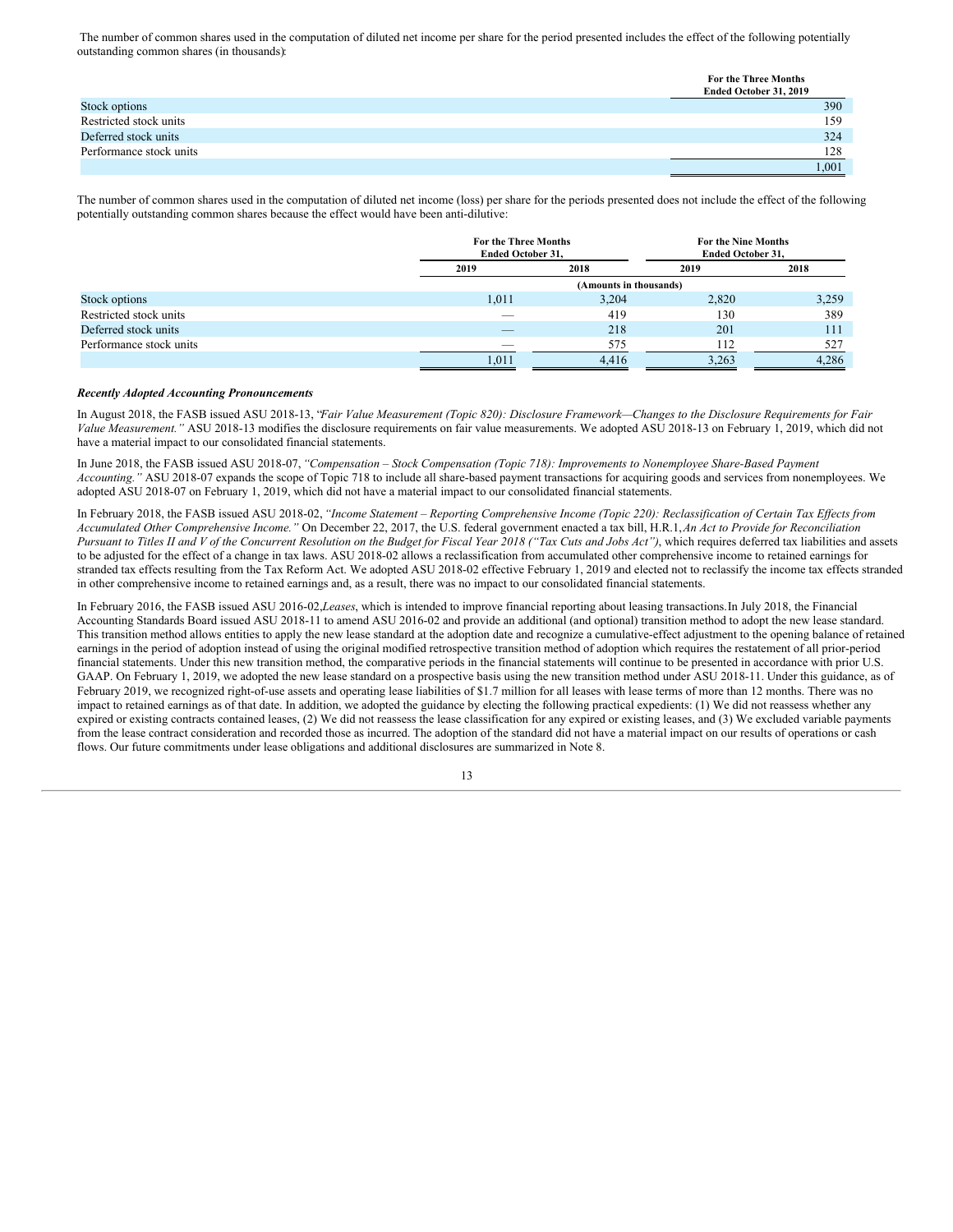#### *Recently Issued Accounting Pronouncement*

In June 2016, the FASB issued ASU No. 2016-13,*Financial Instruments—Credit Losses (Topic 326)*, which introduces a new methodology for accounting for credit losses on financial instruments, including available-for-sale debt securities and accounts receivable. The guidance establishes a new "expected loss model" that requires entities to estimate current expected credit losses on financial instruments by using all practical and relevant information. Any expected credit losses are to be reflected as allowances rather than reductions in the amortized cost of available-for-sale debt securities. ASU 2016-13 is effective in the first quarter of our fiscal 2021. We are currently evaluating if this guidance will have a material effect to our consolidated financial statements.

## **3. Fair Value Measurements**

The following tables set forth our financial assets that were accounted for at fair value on a recurring basis. There were no fair value measurements of our financial assets using level 3 inputs for the periods presented:

|                               |  |       |  |                          | Fair Value at October 31, 2019 Using |         |  |  |
|-------------------------------|--|-------|--|--------------------------|--------------------------------------|---------|--|--|
|                               |  | Total |  | Level 1                  |                                      | Level 2 |  |  |
|                               |  |       |  | (Amounts in thousands)   |                                      |         |  |  |
| <b>Assets:</b>                |  |       |  |                          |                                      |         |  |  |
| Cash equivalents              |  | 1,118 |  | $\overline{\phantom{a}}$ | - \$                                 | 1,118   |  |  |
| Marketable securities:        |  |       |  |                          |                                      |         |  |  |
| U.S. Treasury Notes and bonds |  | 6,610 |  | 6,610                    |                                      |         |  |  |
| Corporate bonds               |  | 1,258 |  | $\overline{\phantom{a}}$ |                                      | 1,258   |  |  |
| Total                         |  | 8,986 |  | 6,610                    |                                      | 2,376   |  |  |

|    |                        |   | Fair Value at January 31, 2019 Using |    |                |  |  |  |
|----|------------------------|---|--------------------------------------|----|----------------|--|--|--|
|    | Total                  |   | Level 1                              |    | <b>Level 2</b> |  |  |  |
|    | (Amounts in thousands) |   |                                      |    |                |  |  |  |
|    |                        |   |                                      |    |                |  |  |  |
| S  | 2,887                  | S | 2.724                                | -S | 163            |  |  |  |
|    |                        |   |                                      |    |                |  |  |  |
|    | 7,072                  |   | 7,072                                |    |                |  |  |  |
|    | 992                    |   | $\overline{\phantom{a}}$             |    | 992            |  |  |  |
|    | 2,295                  |   | -                                    |    | 2,295          |  |  |  |
| ۰D | 13,246                 |   | 9.796                                |    | 3.450          |  |  |  |

Cash equivalents include money market funds and U.S. treasury bills.

Marketable securities by security type consisted of the following:

|                               | As of October 31, 2019 |       |   |                        |              |                            |                   |                     |  |  |
|-------------------------------|------------------------|-------|---|------------------------|--------------|----------------------------|-------------------|---------------------|--|--|
|                               | Amortized              |       |   |                        |              | <b>Gross</b><br>Unrealized |                   | Gross<br>Unrealized |  |  |
|                               |                        | Cost  |   | Gains                  |              | Losses                     | <b>Fair Value</b> |                     |  |  |
|                               |                        |       |   | (Amounts in thousands) |              |                            |                   |                     |  |  |
| U.S. Treasury Notes and bonds | P                      | 6,512 | S | 98                     | <sup>S</sup> | _                          |                   | 6,610               |  |  |
| Corporate bonds               |                        | 1,255 |   |                        |              | $\overline{\phantom{a}}$   |                   | 1,258               |  |  |
|                               |                        | 7.767 |   | 101                    |              | $\sim$                     |                   | 7,868               |  |  |
|                               |                        |       |   |                        |              |                            |                   |                     |  |  |
|                               | 14                     |       |   |                        |              |                            |                   |                     |  |  |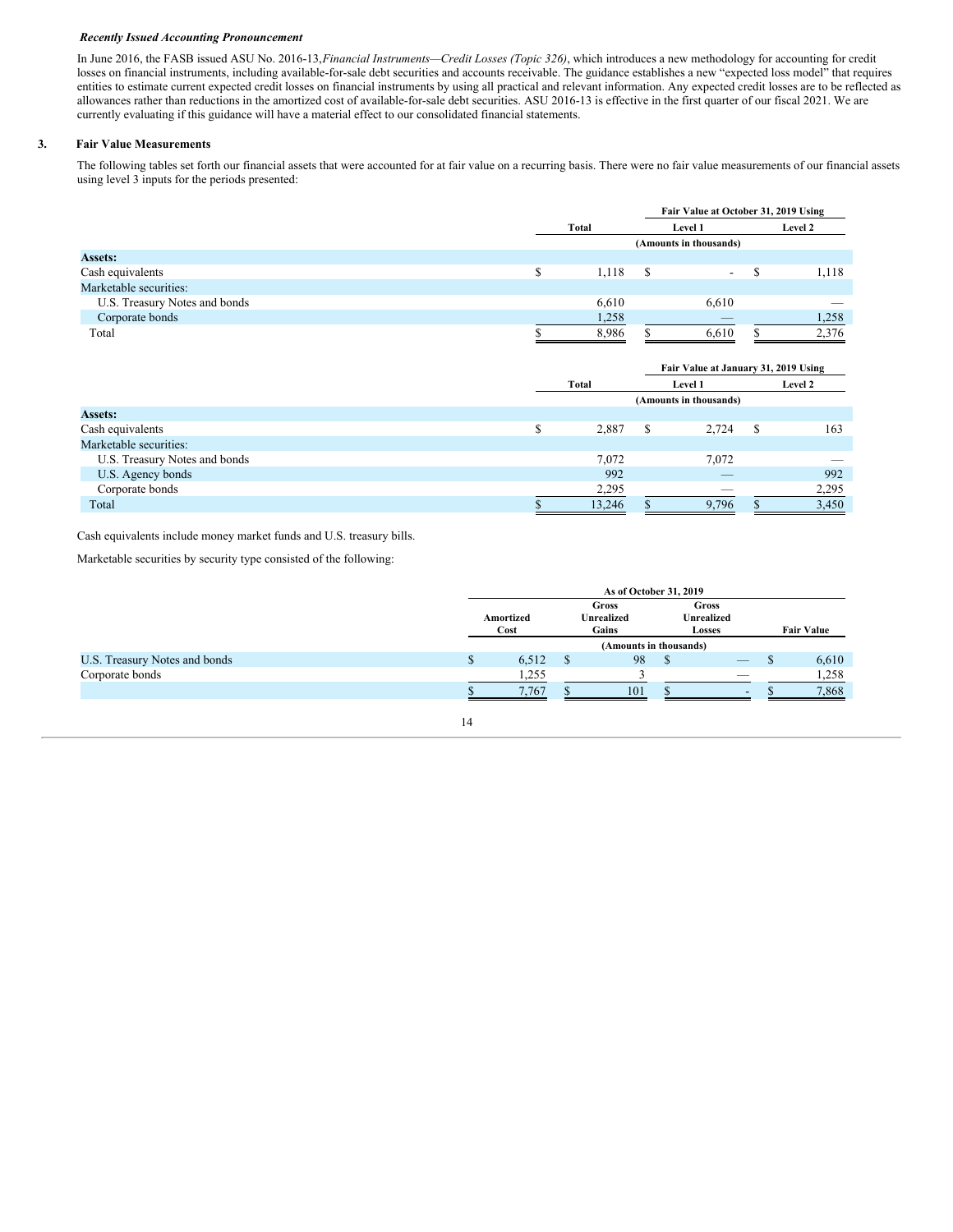|                               | As of January 31, 2019 |        |                                     |                          |  |                                             |  |                   |
|-------------------------------|------------------------|--------|-------------------------------------|--------------------------|--|---------------------------------------------|--|-------------------|
|                               | Amortized<br>Cost      |        | Gross<br><b>Unrealized</b><br>Gains |                          |  | Gross<br><b>Unrealized</b><br><b>Losses</b> |  | <b>Fair Value</b> |
|                               |                        |        |                                     | (Amounts in thousands)   |  |                                             |  |                   |
| U.S. Treasury Notes and bonds |                        | 7,055  |                                     |                          |  | $\hspace{0.1mm}-\hspace{0.1mm}$             |  | 7,072             |
| U.S. Agency bonds             |                        | 1,001  |                                     | $\overline{\phantom{a}}$ |  | (9)                                         |  | 992               |
| Corporate Bonds               |                        | 2,308  |                                     | $\overline{\phantom{a}}$ |  | (13)                                        |  | 2,295             |
|                               |                        | 10,364 |                                     |                          |  | (22                                         |  | 10,359            |

As of October 31, 2019, marketable securities consisted of investments that mature within one year, with the exception of investments with a fair value of \$2.5 million that mature between one and three years.

## **4. Consolidated Balance Sheet Detail**

## *Inventory*

Inventory consists of the following:

| As of                  |                         |     |  |
|------------------------|-------------------------|-----|--|
| October 31, 2019       | <b>January 31, 2019</b> |     |  |
| (Amounts in thousands) |                         |     |  |
| 161                    |                         | 763 |  |
| $4^{\circ}$            |                         | 161 |  |
| 204                    |                         | 924 |  |
|                        |                         |     |  |

# *Property and equipment, net*

Property and equipment, net consists of the following:

|                                                          | As of |                        |    |                         |  |
|----------------------------------------------------------|-------|------------------------|----|-------------------------|--|
|                                                          |       | October 31, 2019       |    | <b>January 31, 2019</b> |  |
|                                                          |       | (Amounts in thousands) |    |                         |  |
| <b>Buildings</b>                                         |       | 3,467                  | \$ | 3,467                   |  |
| Land                                                     |       | 2,780                  |    | 2,780                   |  |
| Computer equipment, software and demonstration equipment |       | 9,804                  |    | 12,316                  |  |
| Service and spare components                             |       | 1,158                  |    | 1,158                   |  |
| Office furniture and equipment                           |       | 437                    |    | 738                     |  |
| Leasehold improvements                                   |       | 153                    |    | 531                     |  |
|                                                          |       | 17.799                 |    | 20,990                  |  |
| Less: Accumulated depreciation and amortization          |       | (11,222)               |    | (13,798)                |  |
| Total property and equipment, net                        |       | 6,577                  |    | 7,192                   |  |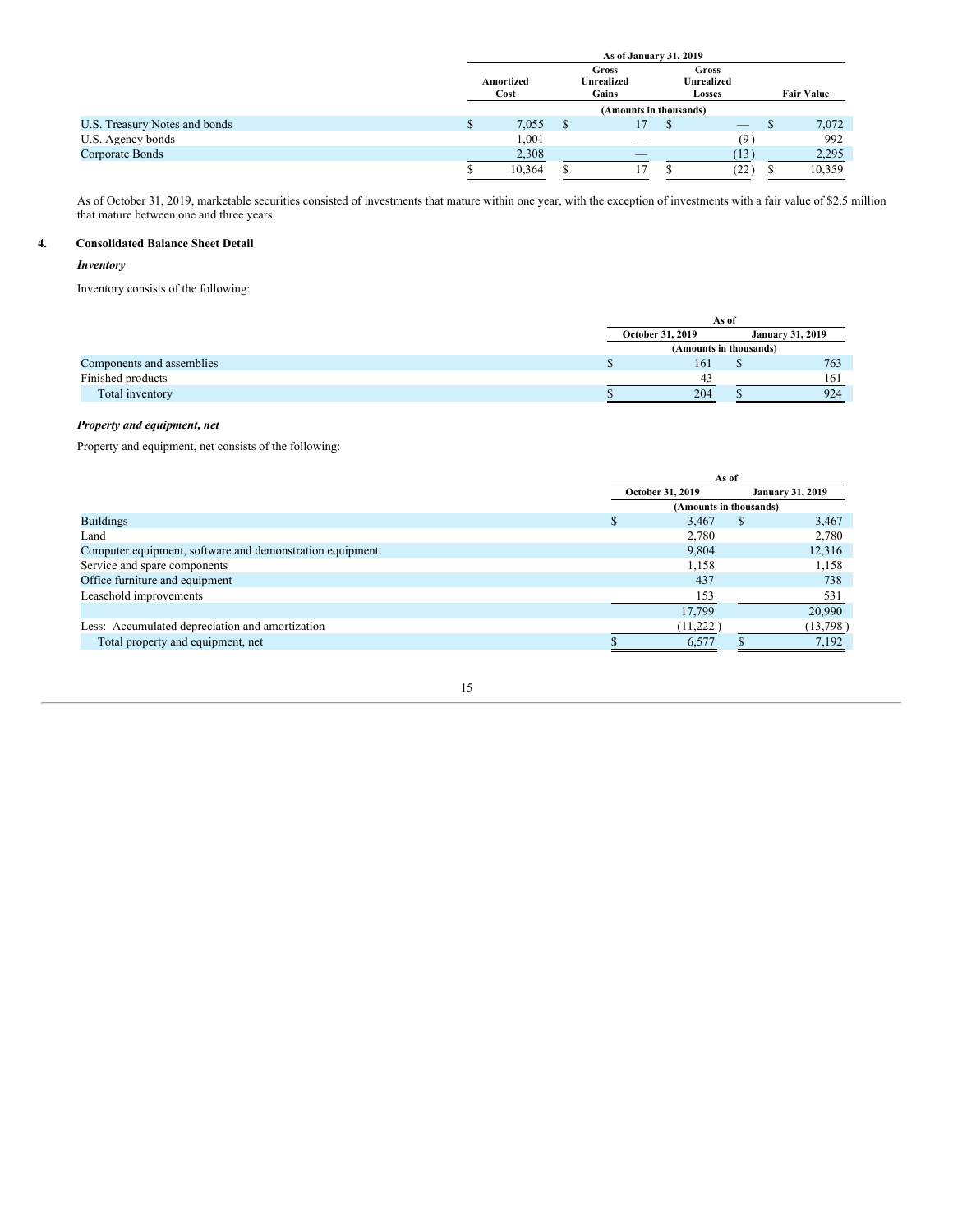#### *Accrued expenses*

Accrued expenses consist of the following:

|                                                    | As of                  |       |               |                         |  |  |  |  |
|----------------------------------------------------|------------------------|-------|---------------|-------------------------|--|--|--|--|
|                                                    | October 31, 2019       |       |               | <b>January 31, 2019</b> |  |  |  |  |
|                                                    | (Amounts in thousands) |       |               |                         |  |  |  |  |
| Accrued employee compensation and benefits         |                        | 3,785 | <sup>\$</sup> | 2,161                   |  |  |  |  |
| Accrued professional fees                          |                        | 1,214 |               | 1,521                   |  |  |  |  |
| Sales tax and VAT payable                          |                        | 746   |               | 1,502                   |  |  |  |  |
| Current obligation - right of use operating leases |                        | 511   |               |                         |  |  |  |  |
| Accrued restructuring (Note 9)                     |                        | 1,959 |               | 653                     |  |  |  |  |
| Accrued other                                      |                        | 936   |               | 1,925                   |  |  |  |  |
| Total accrued expenses                             |                        | 9.151 |               | 7.762                   |  |  |  |  |

## **5. Acquisition**

On February 6, 2019, we acquired all of the outstanding stock of Xstream A/S ("Xstream") for \$4.6 million in cash and 541,738 shares of common stock for a total transaction value of \$5.4 million. Xstream provides a managed service, OTT video solution that serves more than five million active subscribers globally.

The acquisition has been accounted for as a business combination and, in accordance with ASC 805,*Business Combinations*, we have recorded the assets acquired and liabilities assumed at their respective fair values as of the acquisition date. The following table summarizes the preliminary purchase price allocation recorded

| Estimated fair value of consideration:                           |         |
|------------------------------------------------------------------|---------|
| Cash                                                             | 4,552   |
| Stock consideration                                              | 874     |
| Total purchase price                                             | 5,426   |
|                                                                  |         |
| Estimated fair value of assets acquired and liabilities assumed: |         |
| Cash and cash equivalents                                        | 714     |
| Other current assets                                             | 927     |
| Other long-term assets                                           | 152     |
| Finite-life intangible assets                                    | 3,648   |
| Goodwill                                                         | 1,221   |
| <b>Current liabilities</b>                                       | (1,236) |
| Allocated purchase price                                         | 5,426   |

The significant intangible assets identified in the preliminary purchase price allocation discussed above include developed technology and customer relationships, which are amortized over their respective useful lives on a straight-line basis. Amortization of existing technology is included within research and development and amortization of customer relationships is included within sales and marketing expense. To value the developed technology asset, we utilized the income approach, specifically a discounted cash-flow method known as the multi-period excess earnings method. Customer relationships represent the underlying relationships with certain customers to provide ongoing services for products sold. We utilized the income approach, specifically the distribution method, a subset of the excess-earnings method to value the customer relationships.

The following table presents the estimated fair values and useful lives of the identifiable intangible assets acquired:

|                     | <b>Useful Life</b> |                           | <b>Fair Value</b> |  |
|---------------------|--------------------|---------------------------|-------------------|--|
|                     |                    | (amounts in<br>thousands) |                   |  |
| Customer contracts  | 3 years            |                           | 2,273             |  |
| Existing technology | 3 years            |                           | 1.375             |  |
|                     |                    |                           | 3,648             |  |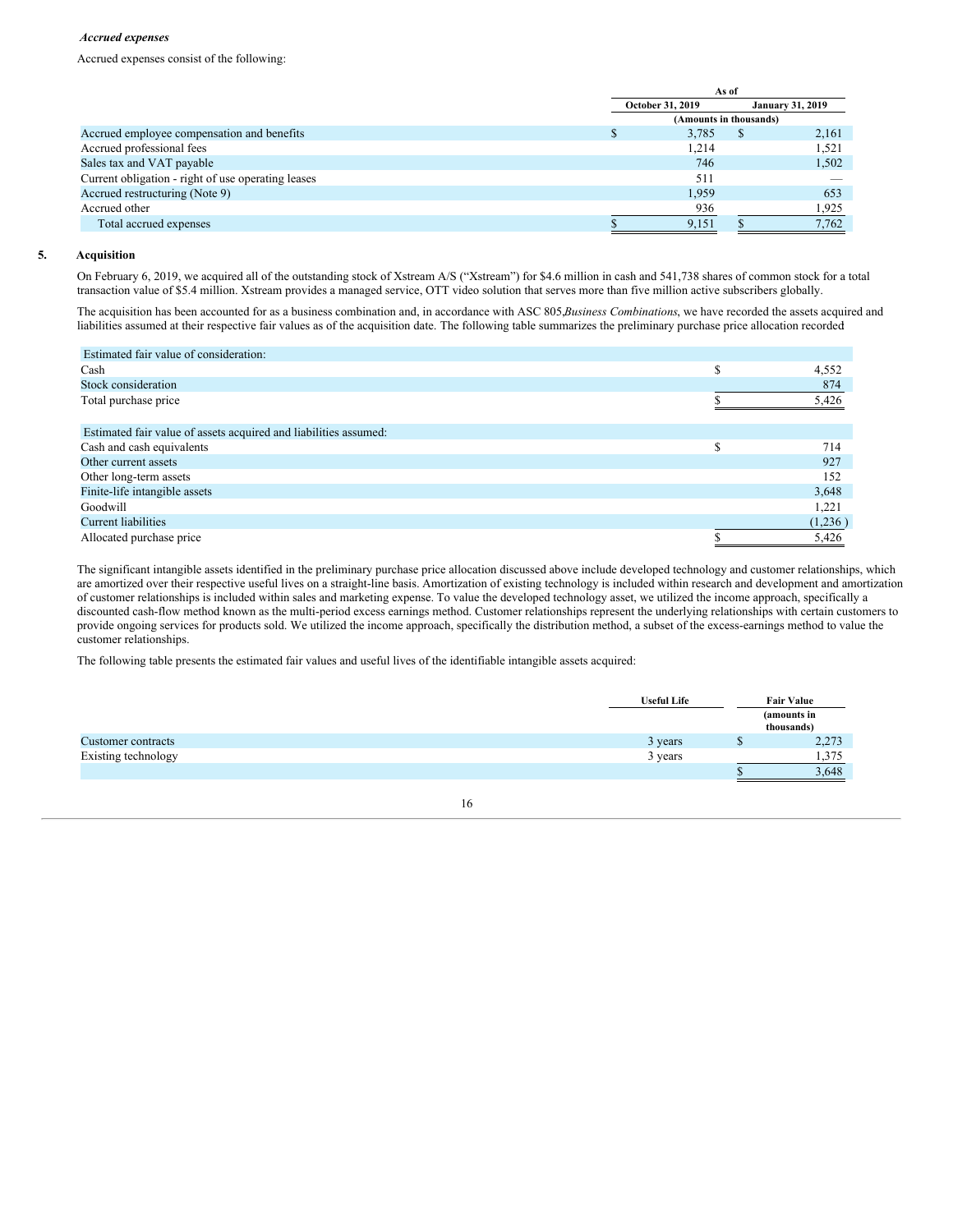Goodwill was recognized for the excess purchase price over the fair value of the net assets acquired.The goodwill reflects the value of the synergies the Company expects to realize and the assembled workforce. Goodwill from the Xstream acquisition is included within the Company's one reporting unit and is included in the Company's enterprise-level annual review for impairment. Goodwill resulting from the Xstream acquisition is not deductible for tax purposes.

The purchase price has been allocated to the tangible and intangible assets acquired and liabilities assumed based upon the respective estimates of fair value as of the date of the acquisition, which remains preliminary in regards to the intangibles valuation, and using assumptions that the Company's management believes are reasonable given the information then available. The final allocation of the purchase price may differ materially from the information presented in these consolidated financial statements. Any changes to the preliminary estimates of the fair value of the assets acquired and liabilities assumed will be recorded as adjustments to those assets and liabilities and residual amounts will be allocated to goodwill.

The revenues and loss before income taxes from Xstream included in our consolidated results for the nine months ended October 31, 2019 were \$2.9 million and \$1.7 million, respectively. The Xstream results include expenses resulting from purchase accounting that include amortization of intangibles. We have not presented pro forma results of operations for the Xstream acquisition because it is not material to the Company's consolidated results of operations, financial position, or cash flows.

## **6**. **Goodwill and Intangible Assets**

Goodwill represents the difference between the purchase price and the estimated fair value of identifiable assets acquired and liabilities assumed. We are required to perform impairment tests related to our goodwill annually, which we perform during the third quarter of each fiscal year or if we identify certain triggering events or circumstances that would more likely than not reduce the estimated fair value of the goodwill below its carrying amount. The following table represents the changes in goodwill since January 31, 2019:

|                                               | Goodwill                  |
|-----------------------------------------------|---------------------------|
|                                               | (Amounts in<br>thousands) |
| Balance as of January 31, 2019                | 8,753                     |
| Goodwill arising from the Xstream acquisition | 1,221                     |
| Cumulative translation adjustment             | (179)                     |
| Balance as of October 31, 2019                | 9.795                     |

Intangible assets, net, consisted of the following at October 31, 2019:

|                                        | As of October 31, 2019                      |  |     |  |                                         |  |            |  |
|----------------------------------------|---------------------------------------------|--|-----|--|-----------------------------------------|--|------------|--|
|                                        | Accumulated<br>Amortization<br><b>Gross</b> |  |     |  | Cumulative<br>translation<br>Adjustment |  | <b>Net</b> |  |
|                                        | (Amounts in thousands)                      |  |     |  |                                         |  |            |  |
| <b>Finite-lived intangible assets:</b> |                                             |  |     |  |                                         |  |            |  |
| Acquired customer contracts            | 2.273                                       |  | 555 |  | (48)                                    |  | 1,670      |  |
| Acquired existing technology           | 1,375                                       |  | 338 |  | (25)                                    |  | 1,012      |  |
| Total finite-lived intangible assets   | 3.648                                       |  | 893 |  | 73                                      |  | 2,682      |  |

As a result of our impairment analysis in the fourth quarter of fiscal 2019, the carrying value of our intangible assets was zero as of January 31, 2019.

We recognized amortization expense of intangible assets in cost of revenue and operating expense categories as follows:

|                          |      | <b>For the Three Months</b><br><b>Ended October 31.</b> |      |     |   | For the Nine Months<br><b>Ended October 31.</b> |  |       |
|--------------------------|------|---------------------------------------------------------|------|-----|---|-------------------------------------------------|--|-------|
|                          | 2019 |                                                         | 2018 |     |   | 2019                                            |  | 2018  |
|                          |      | (Amounts in thousands)                                  |      |     |   | (Amounts in thousands)                          |  |       |
| Cost of revenue          |      |                                                         |      | 356 | ъ | $\overline{\phantom{a}}$                        |  | 534   |
| Selling and marketing    |      | 185                                                     |      | 380 |   | 555                                             |  | 525   |
| Research and development |      | 110                                                     |      | 58  |   | 338                                             |  | 139   |
|                          |      | 295                                                     |      | 794 |   | 893                                             |  | 1.198 |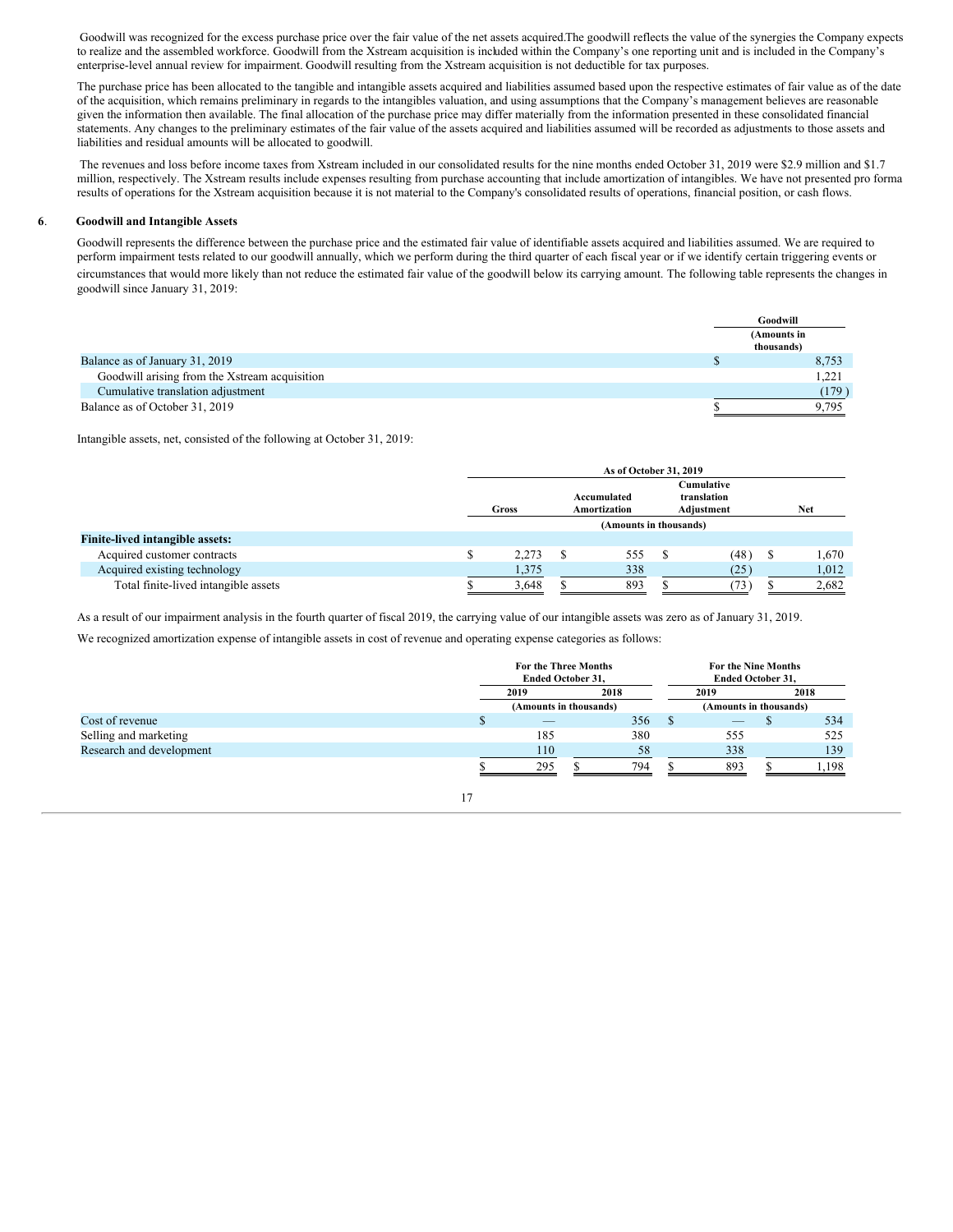Future estimated amortization expense of acquired intangibles as of October 31, 2019 is as follows:

| For the Fiscal Years Ended January 31, |    | <b>Estimated</b><br>Amortization<br><b>Expense</b> |
|----------------------------------------|----|----------------------------------------------------|
|                                        |    | (Amounts in<br>thousands)                          |
| 2020                                   | ٠D | 300                                                |
| 2021                                   |    | 1,191                                              |
| 2022                                   |    | 1,191                                              |
| Total                                  |    | 2,682                                              |

## **7. Commitments and Contingencies**

#### *Litigation*

Certain conditions may exist as of the date the consolidated financial statements are issued which may result in a loss to the Company, but which will only be resolved when one or more future events occur or fail to occur. We assess such contingent liabilities, and such assessment inherently involves an exercise of judgment. In assessing loss contingencies related to legal proceedings that are pending against us, or unasserted claims that may result in such proceedings, we evaluate the perceived merits of any legal proceedings or unasserted claims, as well as the perceived merits of the amount of relief sought or expected to be sought therein.

If the assessment of a contingency indicates that it is probable that a material loss has been incurred and the amount of the liability can be estimated, then the estimated liability would be accrued in our consolidated financial statements. If our assessment indicates that a potentially material loss contingency is not probable, but is reasonably possible, or is probable but cannot be estimated, then the nature of the contingent liability and an estimate of the range of possible losses, if determinable and material, would be disclosed. Loss contingencies considered remote are generally not disclosed, unless they involve guarantees, in which case the guarantees would be disclosed.

#### *Indemnification and Warranties*

We provide indemnification, to the extent permitted by law, to our officers, directors, employees and agents for liabilities arising from certain events or occurrences while the officer, director, employee or agent is, or was, serving at our request in such capacity. With respect to acquisitions, we provide indemnification to, or assume indemnification obligations for, the current and former directors, officers and employees of the acquired companies in accordance with the acquired companies' governing documents. As a matter of practice, we have maintained directors' and officers' liability insurance including coverage for directors and officers of acquired companies.

We enter into agreements in the ordinary course of business with customers, resellers, distributors, integrators and suppliers. Most of our historical agreements require us to defend and/or indemnify the other party against intellectual property infringement claims brought by a third-party with respect to our products. From time to time, we also indemnify customers and business partners for damages, losses and liabilities they may suffer or incur relating to personal injury, personal property damage, product liability, and environmental claims relating to the use of our products and services or resulting from the acts or omissions of us, our employees, authorized agents or subcontractors. From time to time, we have received requests from customers for indemnification of patent litigation claims. Management cannot reasonably estimate any potential losses, but these claims could result in material liability for us. There are no current pending legal proceedings, in the opinion of management that would have a material adverse effect on our financial position, results from operations and cash flows. There is no assurance that future legal proceedings arising from ordinary course of business or otherwise, will not have a material adverse effect on our financial position, results from operations or cash flows.

We warrant that our products, including software products, will substantially perform in accordance with our standard published specifications in effect at the time of delivery. In addition, we provide maintenance support to our customers and therefore allocate a portion of the product purchase price to the initial warranty period and recognize revenue on a straight-line basis over that warranty period related to both the warranty obligation and the maintenance support agreement. When we receive revenue for extended warranties beyond the standard duration, it is deferred and recognized on a straight-line basis over the contract period. Related costs are expensed as incurred.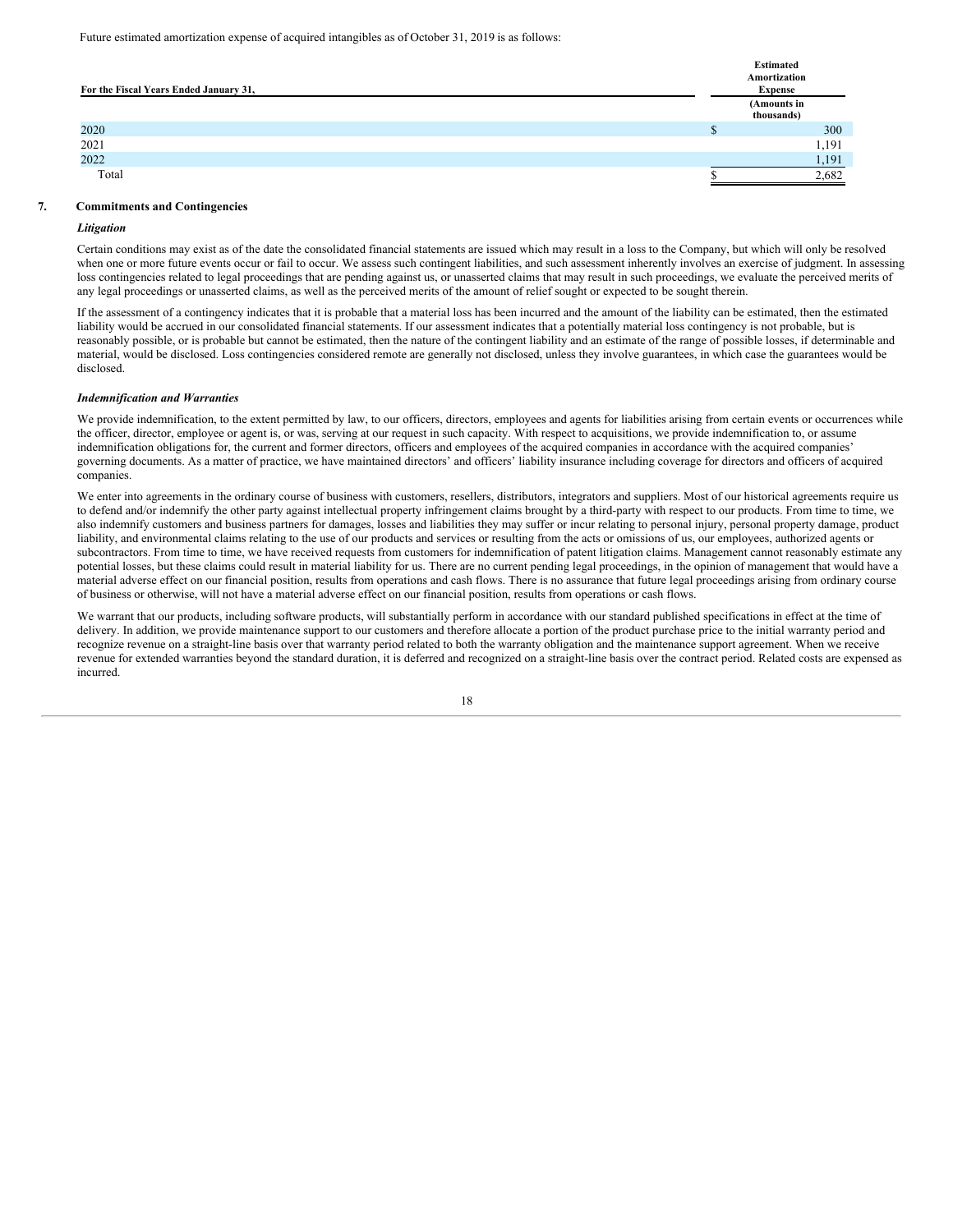### *Facilities Leases*

In December 2019, we entered into an operating sublease agreement that commences on December 2, 2019, relocating our corporate headquarters to Waltham, Massachusetts. The subleased space is approximately 17,000 square feet with an initial sublease term of 63 months, and an option allowing us to extend the term for 36 additional months. The total minimum rent obligation under the initial sublease agreement is approximately \$3.1 million.

In October of 2019, we entered into an agreement with our landlord to lease additional storage, office and parking space at our current facility in Poland and increase the term of our existing leases to February 2025. The monthly cost of the additional leased space is approximately 8,000 EUR.

As discussed in Note 9, in October 2019 we commenced with a plan to consolidate our Netherlands and Ireland operations and vacate our Netherlands and Ireland facilities by providing four- and six-month notices, respectively, to our landlords to terminate our lease agreements.

## **8. Operating Leases**

The Company has noncancelable operating leases for facilities, automobiles and equipment expiring at various dates through 2023 and thereafter. As discussed in Note 2, the Company adopted ASC 842 as of February 1, 2019 on a prospective basis using the transition method under ASU 2018-11. In accordance with this method, the Company recognized a right of use asset and an operating lease liability of \$1.7 million as of February 1, 2019.

The components of lease expense for the three and nine months ended October 31, 2019 are as follows:

|                       | <b>Three Months</b><br>Ended<br>October 31, 2019 |   | <b>Nine Months</b><br>Ended<br>October 31, 2019 |
|-----------------------|--------------------------------------------------|---|-------------------------------------------------|
|                       | (Amounts in<br>thousands)                        |   |                                                 |
| Operating lease cost  | 199                                              | Ф | 611                                             |
| Short term lease cost |                                                  |   | 17                                              |
| Total lease cost      | 202                                              |   | 628                                             |

Supplemental cash flow information related to the Company's operating leases was as follows:

|                                                                        | <b>Nine Months Ended</b><br>October 31, 2019 |
|------------------------------------------------------------------------|----------------------------------------------|
|                                                                        | (Amounts in<br>thousands)                    |
| Cash paid for amounts included in the measurement of lease liabilities |                                              |
| Operating cash flows from operating leases                             | -61                                          |
|                                                                        |                                              |
| Right-of-use assets obtained in exchange for lease obligations         |                                              |
| <b>Operating leases</b>                                                | 2.952                                        |

Supplemental balance sheet information related to the Company's operating leases was as follows:

|                                               | <b>October 31, 2019</b>   |
|-----------------------------------------------|---------------------------|
|                                               | (Amounts in<br>thousands) |
| Operating lease right-of-use assets           | 2,438                     |
|                                               |                           |
| Current portion, operating lease liabilities  | 511                       |
| Operating lease liabilities, long term        | 2,056                     |
| Total operating lease liabilities             | 2,567                     |
|                                               |                           |
| Weighted average remaining lease term (years) | 4.9                       |
| Weighted average incremental borrowing rate   | 5.1%                      |

The current portion, operating lease liabilities is included in the balance of accrued expenses at October 31, 2019. Rent payments for continuing operations were approximately \$0.2 million and \$0.6 million for the three and nine months ended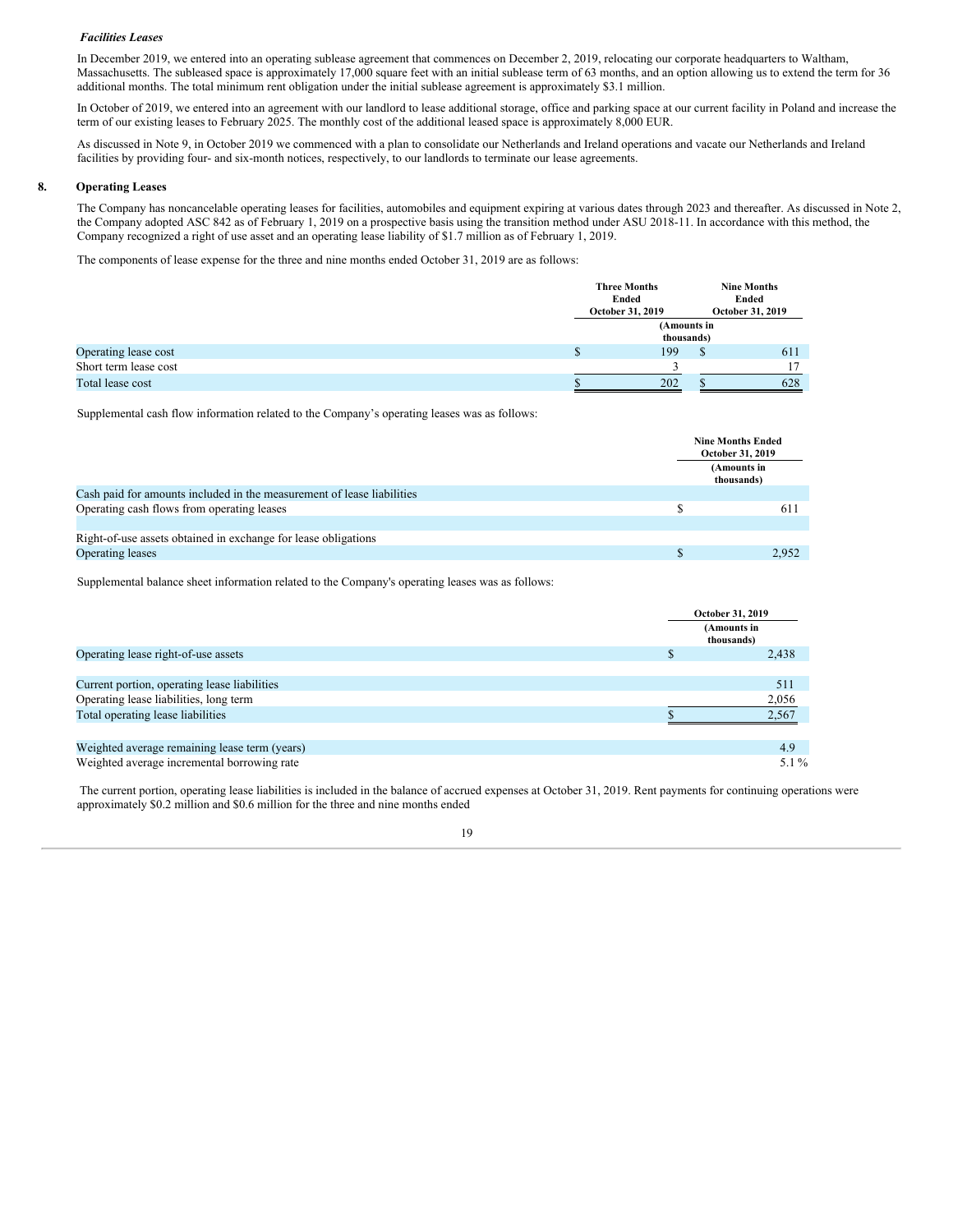October 31, 2019. Future minimum lease payments for operating leases, with initial or remaining terms in excess of one year at October 31, 2019, are as follows:

|                                        | <b>Payments for</b><br><b>Operating Leases</b> |
|----------------------------------------|------------------------------------------------|
| For the fiscal years ended January 31, | (Amounts in<br>thousands)                      |
| 2020                                   | 192                                            |
| 2021                                   | 573                                            |
| 2022                                   | 545                                            |
| 2023                                   | 526                                            |
| 2024                                   | 516                                            |
| Thereafter                             | 497                                            |
| Total lease payments                   | 2,849                                          |
| Less interest                          | 282                                            |
| Total operating lease liabilities      | 2,567                                          |

## **9. Severance and Restructuring Costs**

During the three and nine months ended October 31, 2019,we incurred severance and restructuring costs of \$2.3 million and \$3.2 million, respectively, primarily for employee-related benefits for terminated employees, partially offset by the reversal of operating lease liabilities. In September 2018, we announced that we implemented cost-savings actions during the third quarter of fiscal 2019 (the "2019 Restructuring Program"). The primary element of this restructuring program was staff reductions across all of our functions and geographic areas and the program was substantially completed at the end of the first six months of fiscal 2020. In addition, as we continue to streamline our operations, in October 2019, we closed our service organizations in Ireland and the Netherlands resulting in restructuring charges of \$1.9 million.

The following table shows the change in accrued restructuring balances since January 31, 2019 primarily related to our 2019 Restructuring Program, reported as a component of other accrued expenses on the consolidated balance sheets:

|                                        |   | <b>Employee-</b><br><b>Related</b><br><b>Benefits</b> | <b>Closure of</b><br>Leased<br><b>Facilities</b> | Other<br>Restructuring |       | <b>Total</b> |
|----------------------------------------|---|-------------------------------------------------------|--------------------------------------------------|------------------------|-------|--------------|
|                                        |   |                                                       | (Amounts in thousands)                           |                        |       |              |
| Accrued balance as of January 31, 2019 | ъ | 653                                                   |                                                  |                        | $-$   | 653          |
| Restructuring charges incurred         |   | 2.713                                                 | 107                                              |                        | 211   | 3,031        |
| Cash payments                          |   | (1, 401)                                              |                                                  |                        | (211) | (1,612)      |
| Other charges                          |   | (6)                                                   | (107)                                            |                        | __    | (113)        |
| Accrued balance as of October 31, 2019 |   | 1.959                                                 | $-$                                              |                        | _     | 1.959        |

## **10. Stock Repurchase Program**

On June 6, 2019, the Board authorized a share repurchase program of up to \$5.0 million of then-outstanding shares of the Company over the next year. Under the share repurchase program, the Company is authorized to repurchase, from time to time, outstanding shares of common stock in accordance with applicable laws both on the open market, including under trading plans established pursuant to Rule 10b5-1 under the Securities Exchange Act of 1934, as amended and in privately negotiated transactions.

The following table provides a summary of the Company's stock repurchase activities for the nine months ended October 31, 2019 (in thousands, except per share amounts):

|                             | For the Nine            |
|-----------------------------|-------------------------|
|                             | <b>Months Ended</b>     |
|                             | <b>October 31, 2019</b> |
| Shares repurchased          | 100                     |
| Average cost per share      | 1.42                    |
| Value of shares repurchased | 142                     |
|                             |                         |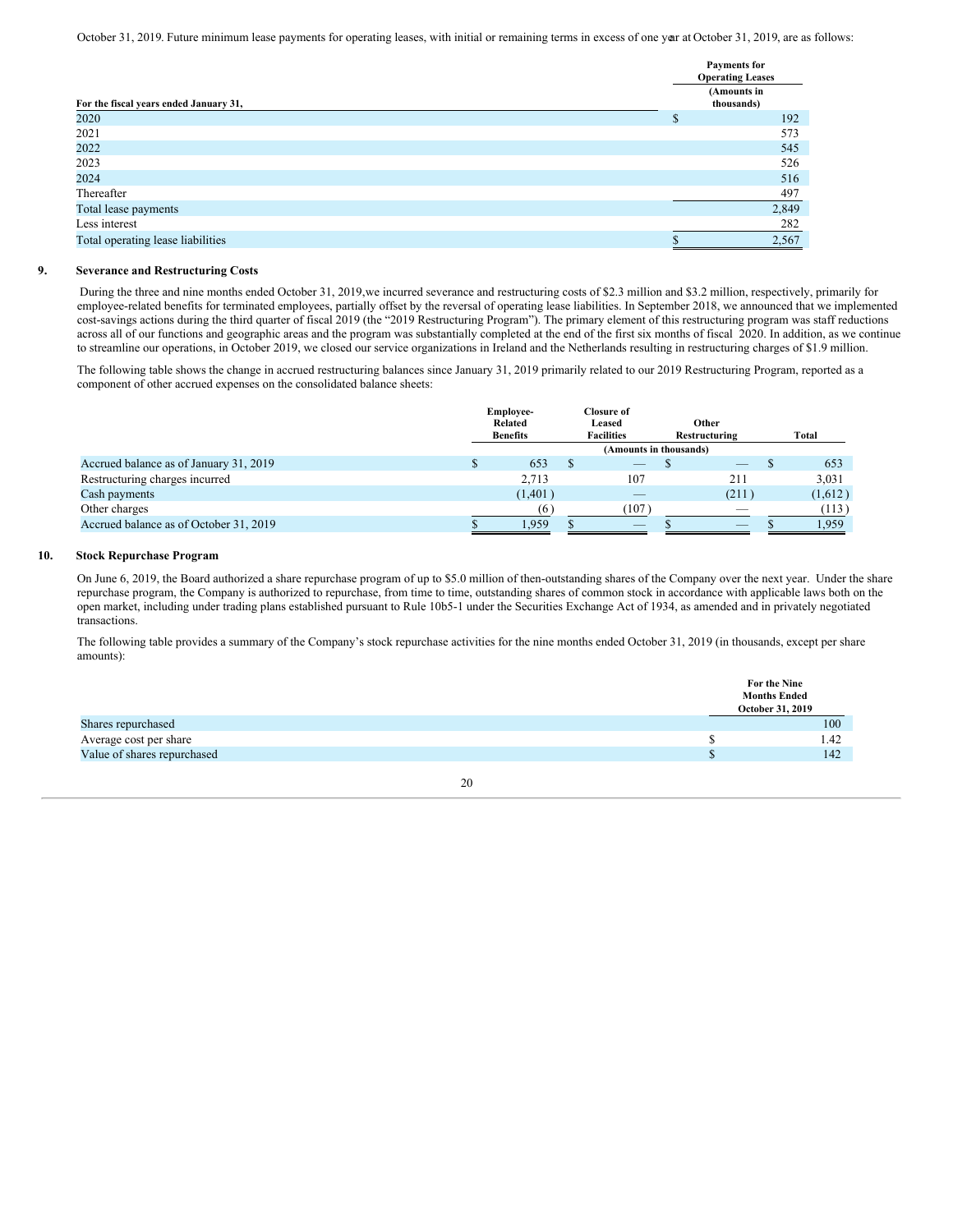## **11. Stock-based Compensation Expense**

## *Equity Plans*

## *2011 Compensation and Incentive Plan.*

Our 2011 Compensation and Incentive Plan (the "2011 Plan") provides for the grant of incentive stock options, nonqualified stock options, restricted stock, restricted stock units ("RSUs"), deferred stock units ("DSUs"), performance stock units ("PSUs") and other equity based non-stock option awards as determined by the plan administrator to our officers, employees, consultants and directors. We may satisfy awards upon the exercise of stock options or the vesting of stock units with newly issued shares or treasury shares. The Board of Directors is responsible for the administration of the 2011 Plan and determining the terms of each award, award exercise price, the number of shares for which each award is granted and the rate at which each award vests. In certain instances, the Board of Directors may elect to modify the terms of an award. The number of shares authorized for issuance under the 2011 Plan is 9,300,000. Additionally, outstanding awards under the 2005 Equity Compensation and Incentive Plan that, since adoption of the 2011 Plan, expire, terminate, or are surrendered or canceled without having been fully exercised are available for issuance under the 2011 Plan. As of October 31, 2019, there were 2,667,216 shares available for future grant.

Nonemployee members of the Board of Directors may elect to receive DSUs in lieu of RSUs. The number of units subject to the DSUs is determined as of the grant date and shall fully vest one year from the grant date. The shares underlying the DSUs are not vested and issued until the earlier of the director ceasing to be a member of the Board of Directors (provided such time is subsequent to the first day of the succeeding fiscal year) or immediately prior to a change in control.

Option awards may be granted to employees at an exercise price per share of not less than 100% of the fair market value per common share on the date of the grant. Option awards granted under the 2011 Plan generally vest over a period of one to three years and expire ten years from the date of the grant.

We have a Long-Term Incentive ("LTI") Program, adopted in fiscal 2016, under which the named executive officers and other of our key employees may receive longterm equity-based incentive awards, which are intended to align the interests of our named executive officers and other key employees with the long-term interests of our stockholders and to emphasize and reinforce our focus on team success. Long-term equity-based incentive compensation awards are made in the form of stock options, RSUs and PSUs subject to vesting based in part on the extent to which employment continues.

## *2015 Employee Stock Purchase Plan*

Under our 2015 Employee Stock Purchase Plan (the "ESPP), six-month offering periods begin on October 1 and April 1 of each year during which eligible employees may elect to purchase shares of our common stock according to the terms of the offering. On each purchase date, eligible employees can purchase our stock at a price per share equal to 85% of the closing price of our common stock on the exercise date, but no less than par value. The maximum number of shares of our common stock authorized for sale under the ESPP is 1,150,000 shares, of which 1,080,726 remain available under the ESPP as of October 31, 2019. Under the ESPP, 12,453 and 14,398 shares were purchased during the first nine months of fiscal 2020 and fiscal 2019, respectively.

#### *Award Activity*

In the third quarter of fiscal 2020, we granted 425,000 option awards with a combined fair value totaling \$1.2 million.

#### *Market-Based Options*

Our former CEO was granted 800,000 market-based options issued in fiscal 2016 and fiscal 2017. These stock options vest in approximately equal increments based upon the closing price of our common stock achieving a certain level and continued service conditions We measured the grant-date fair value of these options using a Monte Carlo simulation model and recognized the associated expense over the requisite service period. The fair value of these stock options was \$2.1 million, which was recognized over three years. In February 2019, these options were cancelled upon the resignation of our CEO, at which time we reversed \$0.5 million of stock-based compensation expense related to the final performance period for a portion of the grant.

We have not granted additional market-based options since fiscal 2017.

21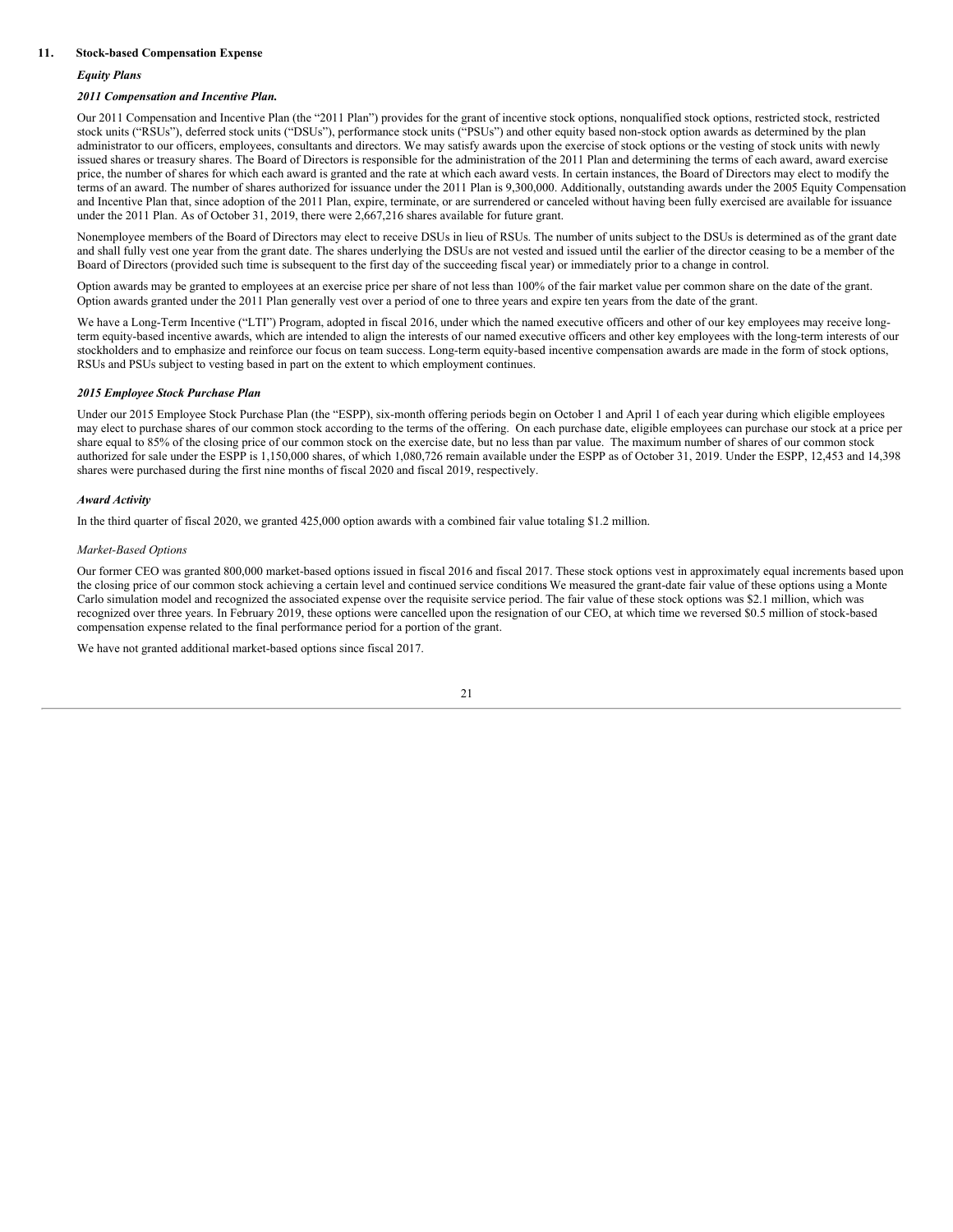#### *Stock-based Compensation*

We recognized stock-based compensation expense within the accompanying consolidated statements of operations and comprehensive loss as follows:

|                            | <b>For the Three Months</b><br><b>Ended October 31.</b> |     |      |      | For the Nine Months<br><b>Ended October 31.</b> |      |       |  |
|----------------------------|---------------------------------------------------------|-----|------|------|-------------------------------------------------|------|-------|--|
|                            | 2019                                                    |     | 2018 | 2019 |                                                 | 2018 |       |  |
|                            | (Amounts in thousands)                                  |     |      |      | (Amounts in thousands)                          |      |       |  |
| Cost of revenue            | (21)                                                    | . ა |      |      | (2)                                             | - 25 |       |  |
| Research and development   | 92                                                      |     | 46   |      | 242                                             |      | 154   |  |
| Sales and marketing        | 101                                                     |     | 100  |      | 92                                              |      | 334   |  |
| General and administrative | 185                                                     |     | 622  |      | 222                                             |      | 2,082 |  |
|                            | 357                                                     |     | 769  |      | 554                                             |      | 2,571 |  |

Stock-based compensation expense in the amount of \$0.1 million for modifications to awards was recorded in the three months ended October 31, 2019. A credit to stockbased compensation in the amount of \$0.6 million for modifications to awards was recorded in the nine months ended October 31, 2019. As of October 31, 2019, unrecognized stock-based compensation expense related to unvested stock options was approximately \$1.7 million, which is expected to be recognized over a weighted average period of 2.5 years. As of October 31, 2019, unrecognized stock-based compensation expense related to unvested RSUs and DSUs was \$0.9 million, which is expected to be recognized over a weighted average amortization period of 1.5 years. As of October 31, 2019, unrecognized stock-based compensation expense related to unvested PSUs was \$0.04 million, which is expected to be recognized over a weighted average amortization period of 1.0 year.

## **12. Revenues from Contracts with Customers**

#### *Disaggregated Revenue*

The following table shows our revenue disaggregated by revenue stream for the three and nine months ended October 31, 2019 and 2018

|                          | <b>For the Three Months</b><br><b>Ended October 31.</b> |   |        |      |                        | <b>For the Nine Months</b><br><b>Ended October 31.</b> |        |
|--------------------------|---------------------------------------------------------|---|--------|------|------------------------|--------------------------------------------------------|--------|
|                          | 2019                                                    |   | 2018   | 2019 |                        |                                                        | 2018   |
|                          | (Amounts in thousands)                                  |   |        |      | (Amounts in thousands) |                                                        |        |
| Product                  | 13.524                                                  | S | 8.268  | S    | 26,671                 | Φ                                                      | 12,821 |
| Professional services    | 1,124                                                   |   | 2,948  |      | 5.050                  |                                                        | 11,011 |
| Maintenance - first year | 541                                                     |   | 514    |      | 1.820                  |                                                        | 1,632  |
| Maintenance - renewal    | 5,355                                                   |   | 6,881  |      | 14,300                 |                                                        | 19,983 |
| Total revenue            | 20,544                                                  |   | 18,611 |      | 47,841                 |                                                        | 45,447 |

#### *Transaction Price Allocated to Future Performance Obligations*

The aggregate amount of transaction price that is allocated to performance obligations that have not yet been satisfied or are partially satisfied as of October 31, 2019 is \$30.8 million. This amount includes amounts billed for undelivered services that are included in deferred revenue.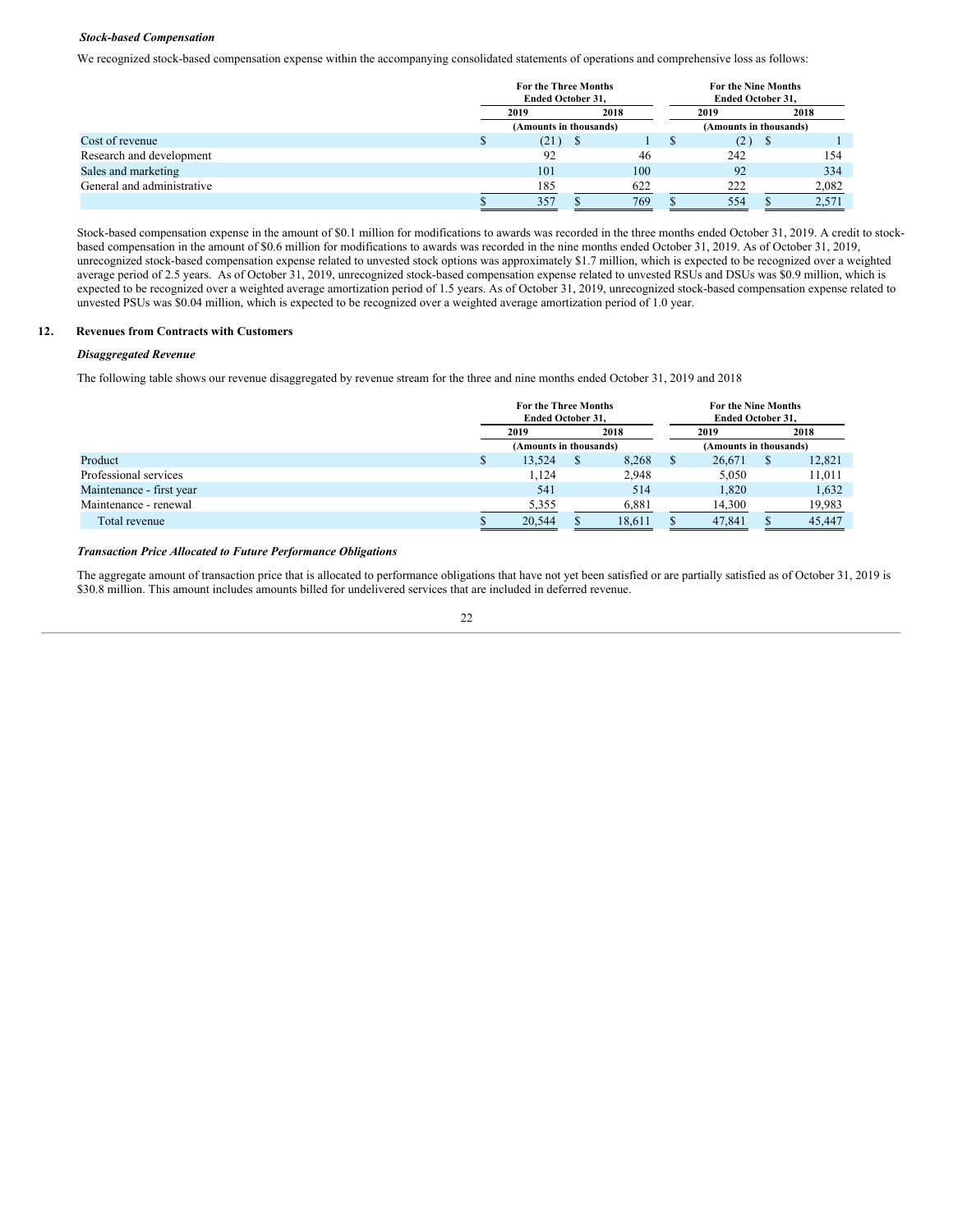## **13. Segment Information, Significant Customers and Geographic Information**

We have determined that we operate in one segment.

## *Geographic Information*

The following summarizes revenue by customers' geographic locations:

|                                                |              | <b>For the Three Months</b><br><b>Ended October 31.</b> |                                            |               |          | <b>For the Nine Months</b><br><b>Ended October 31.</b> |                                            |      |  |  |  |  |
|------------------------------------------------|--------------|---------------------------------------------------------|--------------------------------------------|---------------|----------|--------------------------------------------------------|--------------------------------------------|------|--|--|--|--|
|                                                | 2019         | $\frac{0}{0}$                                           | 2018                                       | $\frac{0}{0}$ | 2019     | $\frac{0}{0}$                                          | 2018                                       | $\%$ |  |  |  |  |
|                                                |              |                                                         | (Amounts in thousands, except percentages) |               |          |                                                        | (Amounts in thousands, except percentages) |      |  |  |  |  |
| Revenue by customer's geographic<br>locations: |              |                                                         |                                            |               |          |                                                        |                                            |      |  |  |  |  |
| North America (1)                              | 12.472<br>S. | 61%                                                     | \$ 10.534                                  | 57%           | \$28.128 | 59%                                                    | \$23,580                                   | 52%  |  |  |  |  |
| Europe and Middle East                         | 6.870        | 33%                                                     | 3.876                                      | 21%           | 12.564   | 26%                                                    | 13.757                                     | 30%  |  |  |  |  |
| Latin America                                  | 907          | $4\%$                                                   | 3.863                                      | 21%           | 6.086    | 13%                                                    | 6.934                                      | 15%  |  |  |  |  |
| Asia Pacific                                   | 295          | $1\%$                                                   | 338                                        | $2\%$         | 1,063    | $2\%$                                                  | 1,176                                      | 3%   |  |  |  |  |
| Total revenue                                  | 20,544       |                                                         | 18,611                                     |               | 47,841   |                                                        | 45,447                                     |      |  |  |  |  |

(1) Includes total revenue for the United States for the periods shown as follows:

|                    | For the Three Months<br><b>Ended October 31.</b> |      |       |  | For the Nine Months<br>Ended July 31.        |      |        |
|--------------------|--------------------------------------------------|------|-------|--|----------------------------------------------|------|--------|
|                    | 2019                                             | 2018 |       |  | 2019                                         | 2018 |        |
|                    | (Amounts in thousands,<br>except percentages)    |      |       |  | Amounts in thousands,<br>except percentages) |      |        |
| <b>US Revenue</b>  | 10.425                                           |      | 8.124 |  | 23.489                                       |      | 19,013 |
| % of total revenue | $51\%$                                           |      | 44%   |  | 49%                                          |      | $42\%$ |

The following summarizes long-lived assets by geographic locations:

|                                                   | As of October<br>31, 2019 |        | $\frac{0}{0}$                              | As of January<br>31, 2019 | $\frac{6}{6}$ |
|---------------------------------------------------|---------------------------|--------|--------------------------------------------|---------------------------|---------------|
|                                                   |                           |        | (Amounts in thousands, except percentages) |                           |               |
| Long-lived assets by geographic locations $(1)$ : |                           |        |                                            |                           |               |
| North America                                     |                           | 17.267 | 76%                                        | 7.148                     | 93%           |
| Europe and Middle East                            |                           | 5.344  | 24%                                        | 446                       | 6%            |
| Asia Pacific                                      |                           | 46     | $0\%$                                      | 48                        | $1\%$         |
| Total long-lived assets by geographic location    |                           | 22,657 |                                            | 7.642                     |               |

(1) Excludes long-term marketable securities and goodwill.

## **14. Income Taxes**

Each interim period is considered an integral part of the annual period and, accordingly, we measure our income tax expense using an estimated annual effective tax rate. A company is required, at the end of each interim reporting period, to make its best estimate of the annual effective tax rate for the full fiscal year and use that rate to provide for income taxes on a current year-to-date basis, as adjusted for discrete taxable events that occur during the interim period.

We recorded an income tax benefit of \$0.1 million and \$0.2 million in the for the three and nine months ended October 31, 2019, respectively, and we recorded income tax benefits of \$0.8 million and \$2.4 million for the three and nine months ended October 31, 2018, respectively. Our effective tax rate in fiscal 2020 and in future periods may fluctuate on a quarterly basis as a result of changes in our jurisdictional forecasts where losses cannot be benefitted due to the existence of valuation allowances on our deferred tax assets, changes in actual results versus our estimates, or changes in tax laws, regulations, accounting principles or interpretations thereof.

We review all available evidence to evaluate the recovery of deferred tax assets, including the recent history of losses in all tax jurisdictions, as well as its ability to generate income in future periods. As of October 31, 2019, due to the uncertainty related to the ultimate use of certain deferred income tax assets, we have recorded a valuation allowance on certain deferred assets.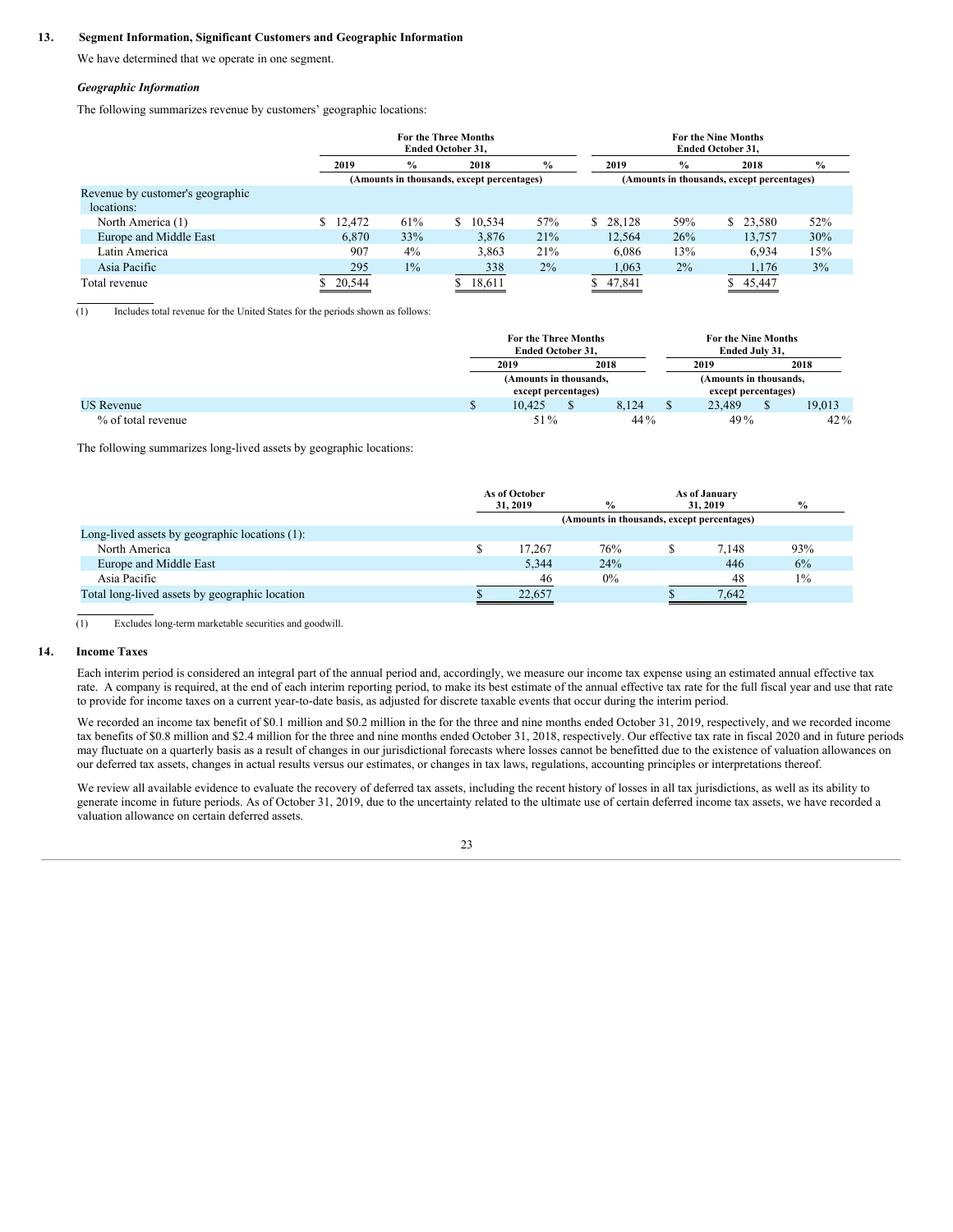The U.S. Tax Cuts and Job Act (the "2017 Tax Act") introduced significant changes to U.S. income tax law. Changes include, but are not limited to, a corporate tax rate decrease from 35% to 21% effective for tax years beginning after December 31, 2017, the transition of U.S. international taxation from a worldwide tax system to a territorial system and a one-time tax on the mandatory deemed repatriation of cumulative foreign earnings (the "Transition Tax") as of December 31, 2017.

We file income tax returns in the U.S. federal jurisdiction, various state jurisdictions and various foreign jurisdictions. We have closed out an audit with the Internal Revenue Service ("IRS") through fiscal 2013; however, the taxing authorities will still have the ability to review the propriety of certain tax attributes created in closed years if such tax attributes are utilized in an open tax year, such as our federal research and development credit carryovers.

On March 4, 2019, our Board approved and adopted a Tax Benefits Preservation Plan to potentially limit our ability to use net operating loss carryforwards and certain other tax attributes ("NOLs") to reduce our potential future federal income tax obligations. In connection with the Tax Benefits Preservation Plan, we declared a dividend of one preferred share purchase right for each share of our common stock issued and outstanding as of March 15, 2019 to our stockholders of record on that date. The Tax Benefits Preservation Plan expires no later than March 4, 2022, and was approved by our stockholders at our 2019 annual meeting of stockholders on July 11, 2019.

## **15. Subsequent Event**

On November 4, 2019, we entered into a Purchase and Sale Agreement and Escrow Instructions (the "Agreement") for the sale of our Corporate headquarters in Acton, Massachusetts for \$0.6 million. The sale is expected to close in the fourth quarter of our fiscal year 2020, and the Agreement contains a seller license provision to allow us to remain in our current facility for up to six months from the closing date as we relocate our headquarters. We expect to recognize a loss of approximately \$5.3 million upon consummation of the sale. The building's net cost basis of approximately \$5.9 million is classified in Property and equipment, net on our balance sheet at October 31, 2019.

Effective as of December 3, 2019, Mark Bonney retired as a Class I Director and Chairman of the Board of SeaChange. Mr. Bonney had served as a director since August 2017, Executive Chair from April 4, 2019 to October 1, 2019, and independent Chairman of the Board from October 1, 2019 to his resignation. Robert Pons has been appointed Chairman of the Board.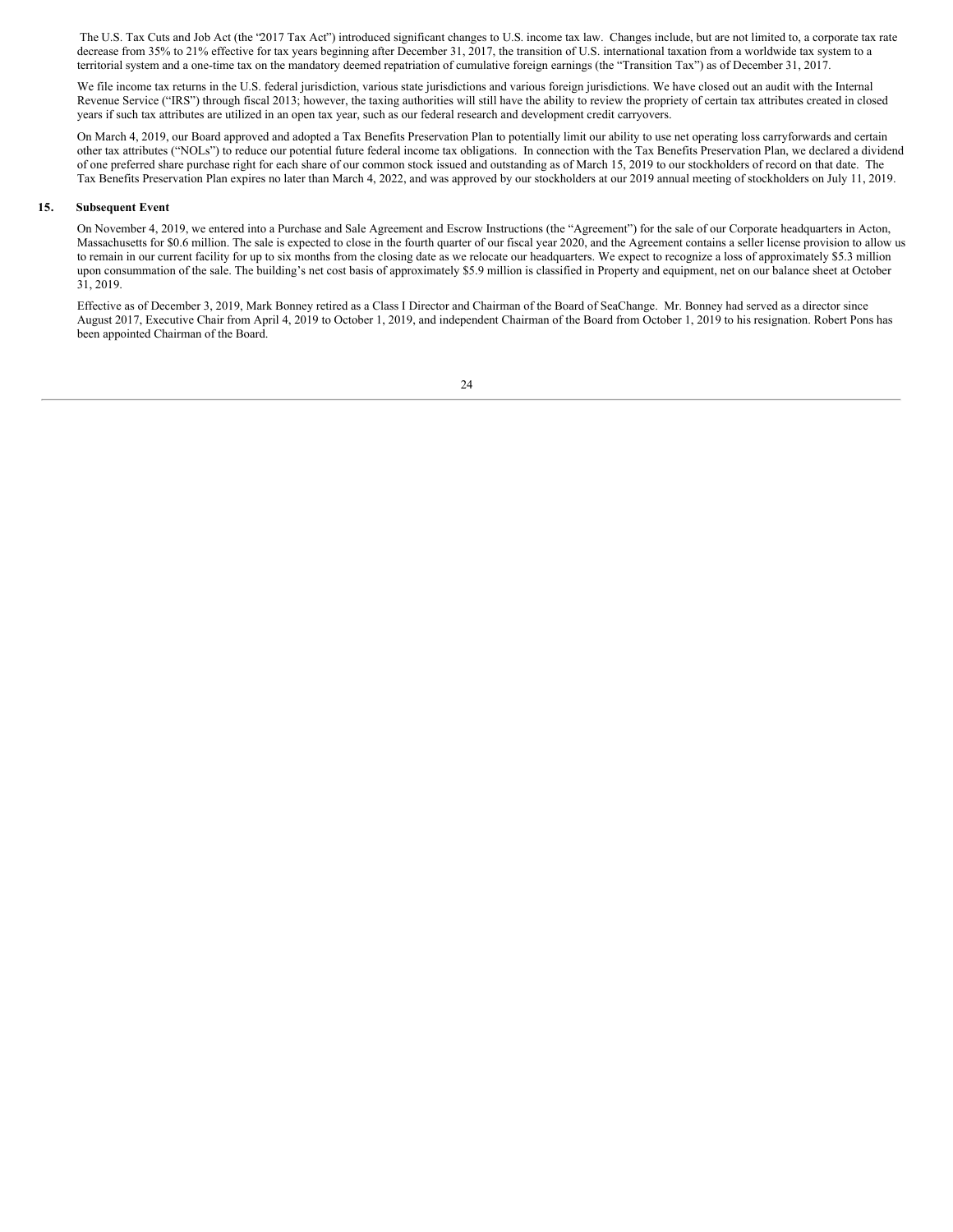#### **ITEM 2. Management's Discussion and Analysis of Financial Condition and Results of Operations**

#### <span id="page-25-0"></span>*Forward-Looking Statements*

This Form 10-Q contains or incorporates forward-looking statements within the meaning of the Private Securities Litigation Reform Act of 1995, and such statements involve risks and uncertainties. The following information should be read in conjunction with the unaudited consolidated financial information and the notes thereto included in this Form 10-Q. You should not place undue reliance on these forward-looking statements. Actual events or results may differ materially due to competitive factors and other factors referred to in Part I, Item 1A. "Risk Factors" in our Form 10-K for our fiscal year ended January 31, 2019 and elsewhere in this Form 10-Q. These factors may cause our actual results to differ materially from any forward-looking statement. These forward-looking statements are based on current expectations, estimates, forecasts and projections about the industry and markets in which we operate, and management's beliefs and assumptions. We undertake no obligation to publicly update or revise the statements in light of future developments. In addition, other written or oral statements that constitute forward-looking statements may be made by us or on our behalf. Words such as "expect," "seek," "anticipate," "intend," "plan," "believe," "could," "estimate," "may," "target," "project," or variations of such words and similar expressions are intended to identify such forward-looking statements. These statements are not guarantees of future performance and involve certain risks, uncertainties, and assumptions that are difficult to predict.

#### **Business Overview**

SeaChange International, Inc., a Delaware corporation founded on July 9, 1993, is an industry leader in the delivery of multiscreen, advertising and premium over the top ("OTT") video management solutions, headquartered in Acton, Massachusetts. Our software products and services facilitate the aggregation, licensing, management and distribution of video and advertising content for service providers, telecommunications companies, satellite operators and broadcasters. We sell our software products and services worldwide, primarily to service providers including: operators, such as Liberty Global, plc. ("LGI"), Altice NV, Cox Communications, Inc. and Rogers Communications, Inc.; telecommunications companies, such as Verizon Communications, Inc., AT&T, Inc. and Frontier Communications Corporation; satellite operators such as Direct TV and Dish Network Corporation; and broadcasters.

Our software products and services are designed to empower video providers to create, manage and monetize the increasingly personalized, highly engaging experiences that viewers demand. Using our products and services, we believe customers can increase revenue by offering services such as video-on-demand ("VOD") programming on a variety of consumer devices, including televisions ("TVs"), mobile telephones ("smart phones"), personal computers ("PCs"), tablets and OTT streaming players. Our solutions enable service providers to offer other interactive television services that allow subscribers to receive personalized services and interact with their video devices, thereby enhancing their viewing experience. Our products also allow our customers to insert advertising into broadcast and VOD content.

SeaChange serves an exciting global marketplace where multiscreen viewing is increasing, consumer device options are evolving rapidly and viewing habits are shifting. The primary driver of our business is enabling the delivery of video assets in the changing multiscreen television environment. Through strategic collaborations, we have expanded our capabilities, products and services to address the delivery of content to devices other than television set-top boxes, namely PCs, tablets, smart phones and OTT streaming players. We believe that our strategy of expanding into adjacent product lines will also position us to further support and maintain our existing service provider customer base. Providing our customers with more scalable software platforms enables them to further reduce their infrastructure costs, improve reliability and expand service offerings to their customers. Additionally, we believe we are well positioned to capitalize on new customers entering the multiscreen marketplace and increasingly serving adjacent markets. Our core technologies provide a foundation for software products and services that can be deployed in next generation video delivery systems capable of increased levels of subscriber activity across multiple devices.

We have historically sold and licensed our products and services on a standalone basis. Commencing February 2019, we adopted a value-based selling approach as part of which we offer our customers the ability to license all of our product and services, including specified upgrades, for a fixed period of time for a fixed price which we refer to as Framework deals.

In February 2019, we acquired Xstream A/S, a leading OTT media cloud platform provider with its primary operations in Warsaw, Poland. Xstream provides a managed service, OTT video solution that serves more than five million active subscribers globally. Xstream's MediaMaker video platform has enhanced the SeaChange end-toend video Framework. We used the acquisition of Xstream to accelerate our penetration in OTT and new market segments with a software-as-a-service ("SaaS") revenue model and fully cloud-based end-to-end video platform that operates in a hosted managed service environment.

In May 2016, we acquired DCC Labs, a developer of set-top and multiscreen device software. This acquisition enabled us to optimize the operations of our In-Home business and centralize our worldwide engineering team in Warsaw, Poland.

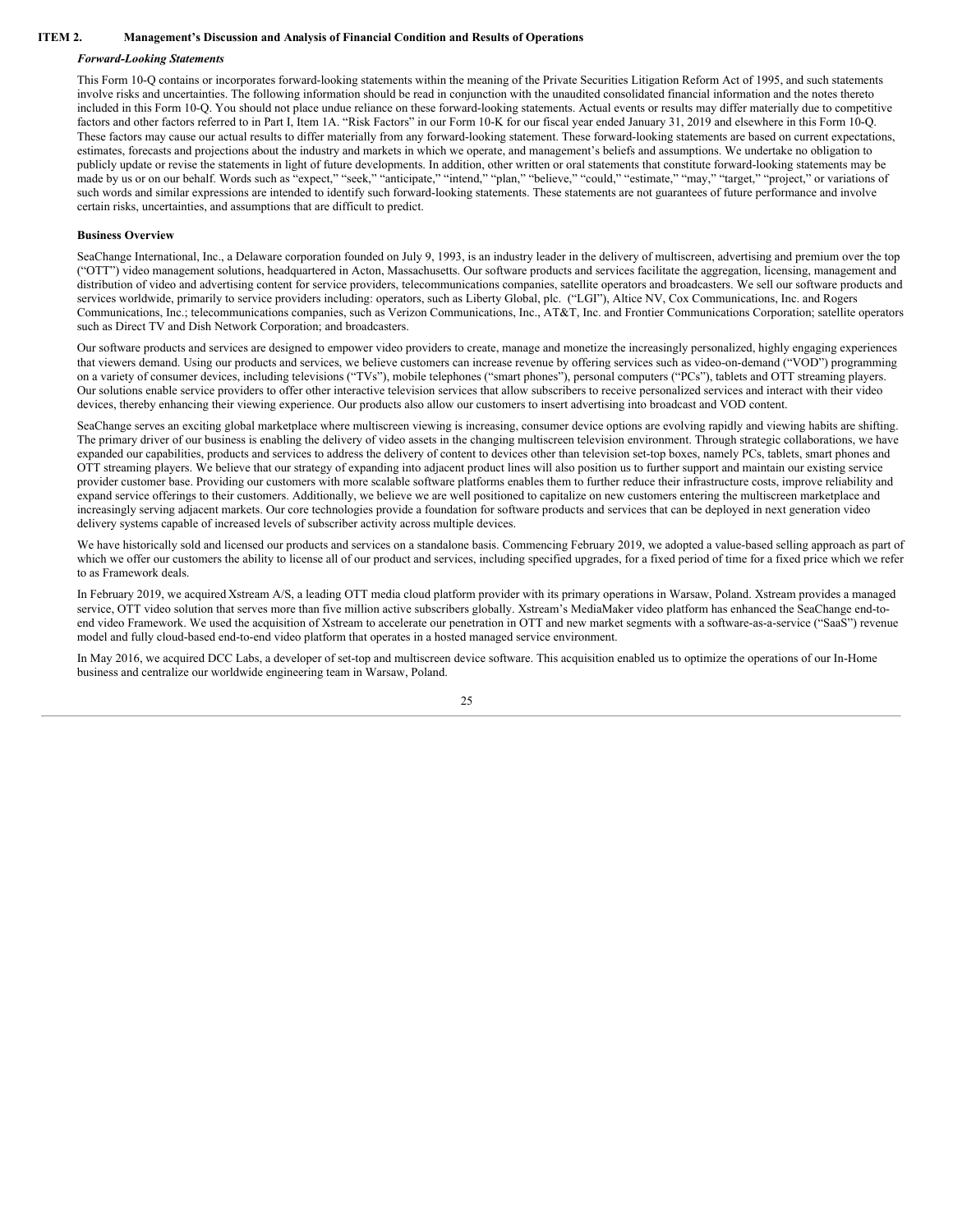We have initiated restructuring programs in the past three years to improve operations and optimize our cost structure. Our retructuring programs in 2017 included the wind down of the Timeline Labs operations, inclusive of an impairment charge of long-lived assets related to the Timeline Labs operations, the reorganization of our engineering teams and other company-wide-cost savings initiatives resulting in annualized cost savings of \$38.0 million and aggregate charges of \$9.0 million. In addition, in fiscal 2019 we implemented the 2019 Restructuring Program and incurred restructuring charges in excess of \$2.0 million in taking steps to further reduce our operating costs, primarily through staff reductions across all of our functions and geographic areas, which resulted in annual cost savings of \$6.0 million. In fiscal 2020, we incurred an additional \$1.9 million in restructuring charges in connection with closing our Ireland and Netherlands service organizations in the continued streamlining of our operations. We expect the cash layout to be incurred in the fourth quarter of fiscal 2020 and the first quarter of fiscal 2021.Annualized cost savings from this initiative is expected to be approximately \$6.0 million.

Notwithstanding the success of our restructuring programs, during the fourth quarter of fiscal 2019, we experienced a decline in stock price and actual operating results and, accordingly, revised our forecasts. These events triggered an impairment review, as a result of which we determined that the carrying value of goodwill and certain long-lived assets exceeded their fair value, such that we recorded a \$17.0 million impairment charge to reduce the carrying value of our building, included in property, plant and equipment, the remaining net book value of our intangible assets and our goodwill to fair value. The impact of this impairment charge is excluded from our non-GAAP operating results included in this report.

In January 2019, we announced the appointment of Yossi Aloni as Senior Vice President and Chief Commercial Officer.In February 2019, Edward Terino resigned as our Chief Executive Officer and as a Director, effective February 24, 2019, and we created an interim Office of the CEO, to provide ongoing leadership and oversight of the day-to-day operations of the Company. The Office of the CEO included Yossi Aloni, Chief Commercial Officer; Peter Faubert, Chief Financial Officer; Marek Kielczewski, Chief Technology Officer; and David McEvoy, General Counsel. On April 4, 2019, we appointed our existing Director, Mark Bonney, to serve as Executive Chair. The Executive Chair serves as Chairman of the Board and principal executive officer. In connection with that appointment, the Office of the CEO was eliminated, and Mr. Markey resigned as Chairman of the Board. Effective May 5, 2019, Mary Cotton resigned from our Board and on May 6, 2019, Royce E. Wilson advised the Board that he would not stand for re-election. Effective August 29, 2019, Yossi Aloni was appointed as our Chief Executive Officer and Mr. Bonney resigned as our principal executive officer though remained our Executive Chair until October 1, 2019 at which time Mr. Bonney continued serving as our independent Chairman of the Board. Concurrent with the appointment of Mr. Aloni as our Chief Executive Officer, Chad Hassler was appointed our Chief Commercial Officer and Senior Vice President. Mr. Hassler previously served as our head of North America Sales. Effective September 15, 2019, William Markey resigned from our Board. Effective October 8, 2019, Peter Faubert resigned as our Chief Financial Officer and Michael Prinn was appointed as the Chief Financial Officer, Senior Vice President and Treasurer. On October 31, 2019, Mr. Aloni was appointed to our Board.

On February 28, 2019, we entered into a Cooperation Agreement with TAR Holdings LLC and Karen Singer (collectively, "TAR Holdings"). Pursuant to the Cooperation Agreement, TAR Holdings was limited to not owning more than 20.7% of our outstanding common stock. Pursuant to the Cooperation Agreement, we agreed to set the size of the Board at eight members, appoint Robert Pons to the Board as a Class II Director with a term to expire at the 2019 annual meeting of stockholders, and appoint Jeffrey Tuder to the Board as a Class III Director with a term to expire at the 2020 annual meeting of stockholders. Mr. Pons and Mr. Tuder were accordingly appointed to our Board upon execution of the Cooperation Agreement on February 28, 2019. On August 8, 2019, we amended the Cooperation Agreement to permit TAR Holdings, together with its affiliates, to own up to 25.0% of our securities.

On March 4, 2019, our Board approved and adopted a Tax Benefits Preservation Plan to potentially limit our ability to use net operating loss carryforwards and certain other tax attributes ("NOLs") to reduce our potential future federal income tax obligations. In connection with the Tax Benefits Preservation Plan, we declared a dividend of one preferred share purchase right for each share of our common stock issued and outstanding as of March 15, 2019 to our stockholders of record on that date. The Tax Benefits Preservation Plan expires no later than March 4, 2022. On August 8, 2019, we amended the Tax Benefits Preservation Plan to permit TAR Holdings, together with its affiliates, to own up to 25.0% of our securities.

## **Results of Operations**

The following discussion summarizes the key factors our management believes are necessary for an understanding of our consolidated financial statements.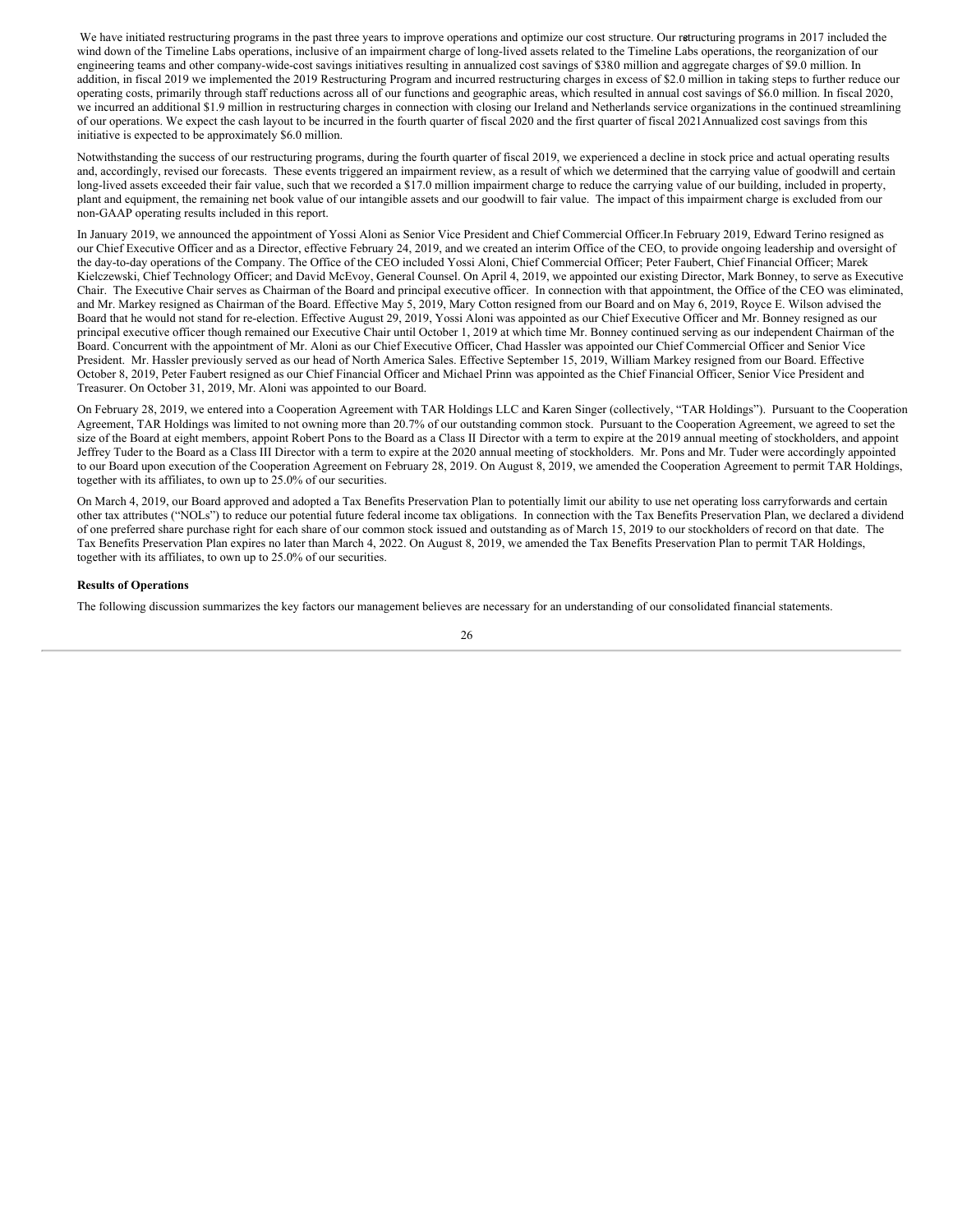#### *Revenue and Gross Profit*

The components of our total revenue and gross profit are described in the following table:

| <b>For the Three Months</b><br><b>Ended October 31.</b> |        |      |                         |      |                         |                                                       |        |                                                                                                                   |                         |        | Change                                                                                    |           |                                                       |
|---------------------------------------------------------|--------|------|-------------------------|------|-------------------------|-------------------------------------------------------|--------|-------------------------------------------------------------------------------------------------------------------|-------------------------|--------|-------------------------------------------------------------------------------------------|-----------|-------------------------------------------------------|
|                                                         |        |      |                         |      | S                       | $\%$                                                  |        | 2019                                                                                                              |                         |        |                                                                                           |           | $\frac{0}{0}$                                         |
|                                                         |        |      |                         |      |                         |                                                       |        |                                                                                                                   |                         |        |                                                                                           |           |                                                       |
|                                                         |        |      |                         |      |                         |                                                       |        |                                                                                                                   |                         |        |                                                                                           |           |                                                       |
| s                                                       | 13,524 | S.   | 8,268                   | S    | 5,256                   |                                                       | £.     | 26,671                                                                                                            | S.                      | 12,821 | S                                                                                         | 13,850    | 108.0%                                                |
|                                                         | 7,020  |      | 10,343                  |      | (3,323)                 |                                                       |        | 21,170                                                                                                            |                         | 32,626 |                                                                                           | (11, 456) | $(35.1\%)$                                            |
|                                                         | 20,544 |      | 18,611                  |      | 1,933                   |                                                       |        | 47,841                                                                                                            |                         | 45,447 |                                                                                           | 2,394     | 5.3%                                                  |
|                                                         | 466    |      | 1,723                   |      | (1,257)                 |                                                       |        | 4,414                                                                                                             |                         | 2,539  |                                                                                           | 1,875     | 73.8%                                                 |
|                                                         | 4,386  |      | 5,600                   |      | (1,214)                 |                                                       |        | 13,939                                                                                                            |                         | 16,428 |                                                                                           | (2,489)   | $(15.2\%)$                                            |
|                                                         | 4,852  |      | 7,323                   |      | (2,471)                 |                                                       |        | 18,353                                                                                                            |                         | 18,967 |                                                                                           | (614)     | $(3.2\%)$                                             |
|                                                         | 15,692 |      | 11,288                  |      | 4,404                   |                                                       |        | 29,488                                                                                                            |                         | 26,480 |                                                                                           | 3,008     | $11.4\%$                                              |
|                                                         |        |      |                         |      |                         |                                                       |        |                                                                                                                   |                         |        |                                                                                           |           | $3.3\%$                                               |
|                                                         |        |      |                         |      |                         |                                                       |        |                                                                                                                   |                         |        |                                                                                           |           | $(15.5\%)$                                            |
|                                                         |        |      |                         |      |                         |                                                       |        |                                                                                                                   |                         |        |                                                                                           |           | $3.4\%$                                               |
|                                                         |        | 2019 | 96.6%<br>37.5%<br>76.4% | 2018 | 79.2%<br>45.9%<br>60.7% | (Amounts in thousands, except for<br>percentage data) | Change | 63.6%<br>$(32.1\%)$<br>$10.4\%$<br>$(73.0\%)$<br>$(21.7\%)$<br>$(33.7\%)$<br>39.0%<br>17.4%<br>$(8.3\%)$<br>15.7% | 83.5%<br>34.2%<br>61.6% |        | <b>For the Nine Months</b><br><b>Ended October 31.</b><br>2018<br>80.2%<br>49.6%<br>58.3% |           | (Amounts in thousands, except for<br>percentage data) |

Two customers accounted for 13% each of total revenue in the third quarter of fiscal 2020 and four customers accounted for 10%-25% of total revenue in the third quarter of fiscal 2019. No one customer accounted for 10% of more of total revenue in the first nine months of fiscal 2020 and two customers accounted for 16% and 12% of total revenue in the first nine months of fiscal 2019. See Part I Item I, Note 2, *"Summary of Significant Accounting Policies,"*to this Form 10-Q for more information.

International revenue accounted for 49% and 56% of total revenue in the three months ended October 31, 2019 and 2018, respectively. For the nine months ended October 31, 2019 and 2018, international revenues accounted for 51% and 58% of total revenues, respectively. The decrease in international sales as a percentage of total revenue in the three and nine months ended October 31, 2019 as compared to the same period in fiscal 2019, is primarily due to a decrease in revenue generated from one major customer in EMEA during fiscal 2020 compared to fiscal 2019.

#### *Product Revenue*

Product revenue increased by \$5.3 million and \$13.9 million for the three and nine months ended October 31, 2019, respectively, as compared to the three and nine months ended October 31, 2018. The increase for the three and nine months ended October 31, 2019 was primarily due to revenue generated from our new Framework offering partially offset by lower individual product sales and upgrades as a result of shift in our go-to-market sales to our end to end Framework solution.

### *Service Revenue*

Service revenue decreased by \$3.3 million and \$11.5 million for the three and nine months ended October 31, 2019, respectively, as compared to the three and nine months ended October 31, 2018. The decrease for the three and nine months ended October 31, 2019 was primarily due to a decrease in our legacy professional service revenue related to our individual product sales and upgrades and also a reduction to maintenance and support revenue provided on post warranty contracts as customers continue to provide their own solutions and legacy products are decommissioned.

#### *Gross Profit and Margin*

Cost of revenue consists primarily of the cost of resold third-party products and services, purchased components and subassemblies, labor and overhead relating to the assembly, testing and implementation and ongoing maintenance of complete systems.

Our gross profit margin increased by 16% for the three months ended October 31, 2019 compared to the three months ended October 31, 2018 primarily due to a shift to our end to end Framework model during the period. Product profit margin increased by 17% for the three months ended October 31, 2019 compared to the three months ended October 31, 2018, primarily due to a shift to our end to end Framework model and a decrease in lower margin hardware sales. Service profit margins decreased by 8% for the three months ended October 31, 2019 compared to the three months ended October 31, 2018, primarily due to lower service revenue to absorb our fixed costs from professional services and maintenance and support revenue during the three months ended October 31, 2019 as customers continue to provide their own solutions and legacy products are decommissioned.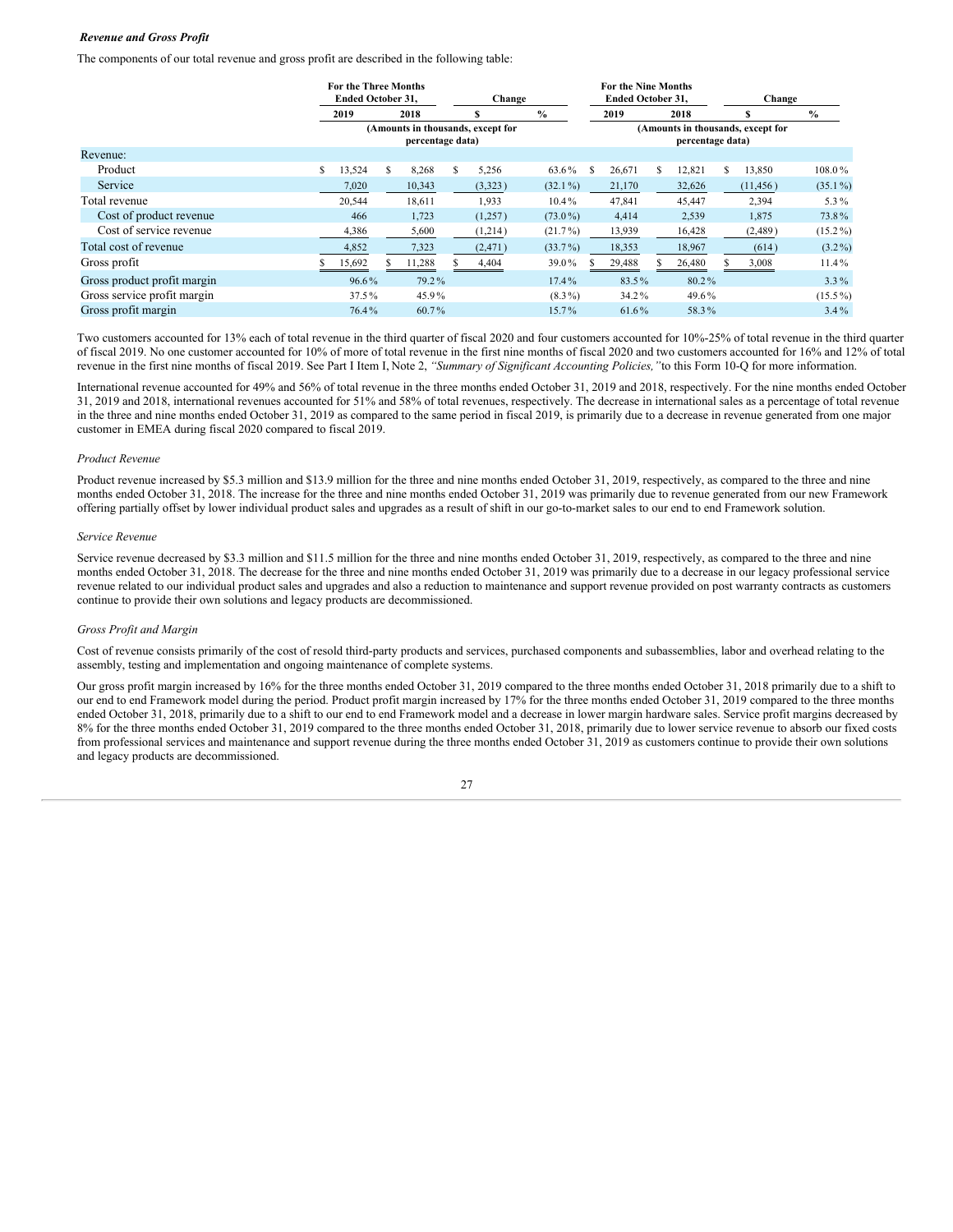Our gross profit margin increased by 3% for the nine months ended October 31, 2019compared to the nine months ended October 31, 2018 primarily due to a shift to our end to end Framework model during the period. Product profit marginincreased by 3% for the nine months ended October 31, 2019 compared to the nine months ended October 31, 2018, primarily due to an increase inhigher margin hardware salesrelated to Framework. Service profit margins decreased by 15% for the nine months ended October 31, 2019 compared to thenine months ended October 31, 2018, primarily due to lower service revenue to absorb our fixed costs from professional services and maintenance and support revenue during the nine months ended October 31, 2019 as customers continue to provide their own solutions and legacy products are decommissioned.

## *Operating Expenses*

#### *Research and Development*

Research and development expenses consist of salaries and related costs, including stock-based compensation, for personnel in software development and engineering functions as well as contract labor costs, depreciation of development and test equipment and an allocation of related facility expenses. The following table provides information regarding the change in research and development expenses during the periods presented:

|                                   | <b>For the Three Months</b><br><b>Ended October 31.</b> |  |                  | Change                            |             | For the Nine Months<br><b>Ended October 31.</b> | Change           |  |                                   |               |
|-----------------------------------|---------------------------------------------------------|--|------------------|-----------------------------------|-------------|-------------------------------------------------|------------------|--|-----------------------------------|---------------|
|                                   | 2019                                                    |  | 2018             |                                   | $^{0}/_{0}$ | 2019                                            | 2018             |  |                                   | $\frac{0}{0}$ |
|                                   |                                                         |  | percentage data) | (Amounts in thousands, except for |             |                                                 | percentage data) |  | (Amounts in thousands, except for |               |
| Research and development expenses | 4.033                                                   |  | 4.727            | (694)                             | $(14.7\%)$  | 12.060                                          | 15.770           |  | (3.710)                           | $(23.5\%)$    |
| % of total revenue                | 19.6%                                                   |  | 25.4%            |                                   |             | $25.2\%$                                        | 34.7%            |  |                                   |               |

Research and development expenses decreased by \$0.7 million for the three months ended October 31, 2019 as compared to the same period in fiscal 2019 primarily due to a decrease in labor costs associated with the lower headcount resulting from the cost-savings efforts implemented as part of our restructuring programs in fiscal 2019.

Research and development expenses decreased by \$3.7 million for the nine months ended October 31, 2019 as compared to the same period in fiscal 2019 primarily due to a \$2.3 million decrease in labor costs associated with the lower headcount and a \$1.5 million decrease in contract labor resulting from the cost-savings efforts implemented as part of our restructuring programs in fiscal 2019 partially offset by a \$0.4 million increase in bonus expense.

## *Selling and Marketing*

Selling and marketing expenses consist of salaries and related costs, including stock-based compensation, for personnel engaged in selling and marketing functions, as well as commissions, travel expenses, certain promotional expenses and an allocation of related facility expenses. The following table provides information regarding the change in selling and marketing expenses during the periods presented:

|                                | <b>For the Three Months</b><br><b>Ended October 31.</b> |  |                  | <b>Change</b>                     |               | For the Nine Months<br><b>Ended October 31.</b> |          |  |                  |  | Change                            |               |
|--------------------------------|---------------------------------------------------------|--|------------------|-----------------------------------|---------------|-------------------------------------------------|----------|--|------------------|--|-----------------------------------|---------------|
|                                | 2019                                                    |  | 2018             |                                   | $\frac{0}{0}$ |                                                 | 2019     |  | 2018             |  |                                   | $\frac{0}{0}$ |
|                                |                                                         |  | percentage data) | (Amounts in thousands, except for |               |                                                 |          |  | percentage data) |  | (Amounts in thousands, except for |               |
| Selling and marketing expenses | 3.859                                                   |  | 4.165            | (306)                             | $(7.3\%)$ \$  |                                                 | 9.674    |  | 11.635           |  | (1,961)                           | $(16.9\%)$    |
| % of total revenue             | 18.8%                                                   |  | $22.4\%$         |                                   |               |                                                 | $20.2\%$ |  | 25.6%            |  |                                   |               |

Selling and marketing expenses decreased by \$0.3 million for the three months ended October 31, 2019 as compared to the same period in fiscal 2019, primarily due to a decrease in labor costs associated with lower headcount from the cost-saving efforts implemented as part of our restructuring programs in fiscal 2019.

Selling and marketing expenses decreased by \$2.0 million for the nine months ended October 31, 2019 as compared to the same period in fiscal 2019, primarily due to a decrease of \$0.4 million decrease in professional fees and a \$1.4 million decrease in labor costs associated with lower headcount from the cost-saving efforts implemented as part of our restructuring programs in fiscal 2019.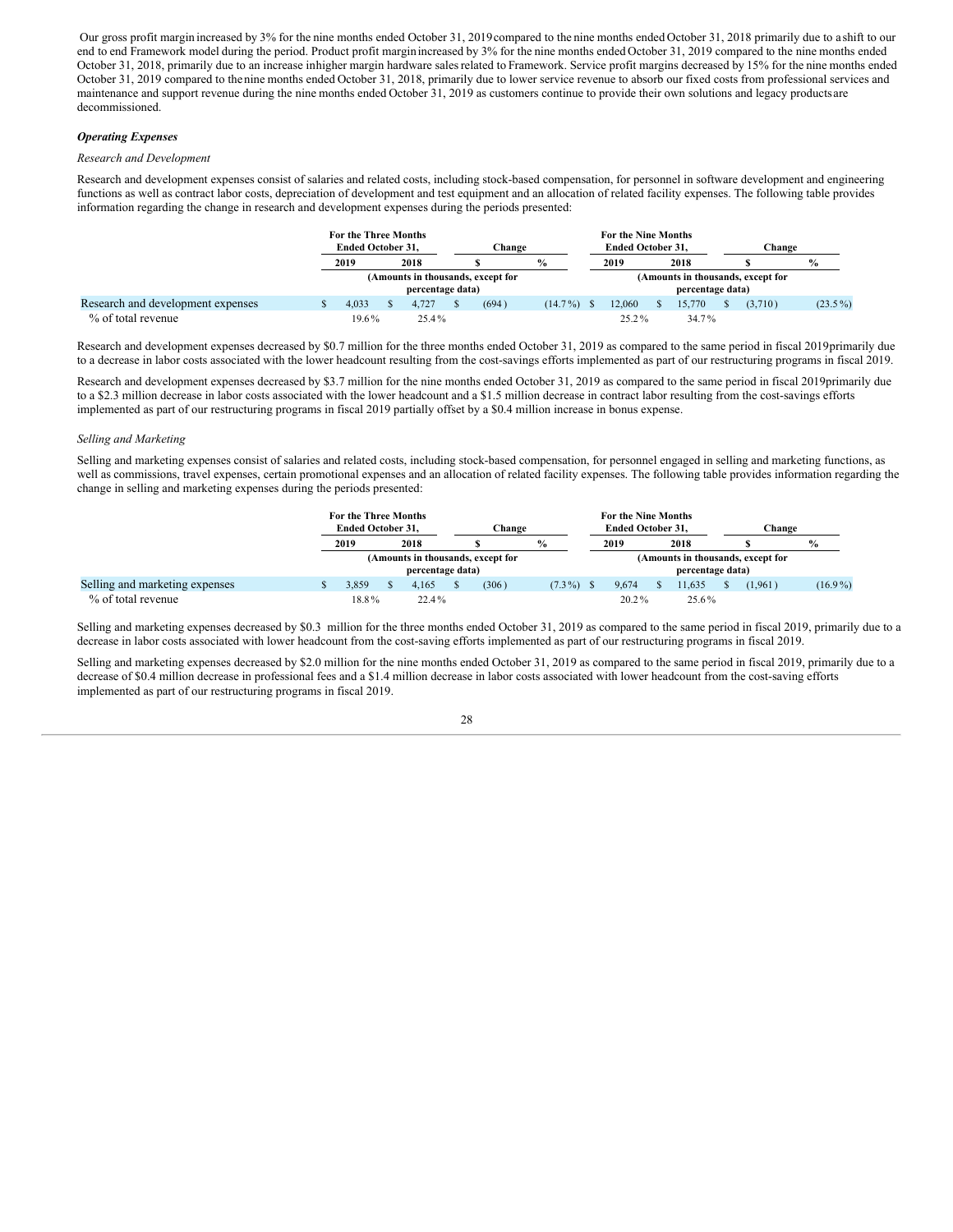#### *General and Administrative*

General and administrative expenses consist of salaries and related costs, including stock-based compensation, for personnel in executive, finance, legal, human resources, information technology and administrative functions, as well as legal and accounting services, insurance premiums and an allocation of related facilities expenses. The following table provides information regarding the change in general and administrative expenses during the periods presented:

|                                     | For the Three Months<br><b>Ended October 31.</b> |  |                  | Change                            |               | For the Nine Months<br><b>Ended October 31.</b> |        |  |                  |  |                                   | <b>Change</b> |  |
|-------------------------------------|--------------------------------------------------|--|------------------|-----------------------------------|---------------|-------------------------------------------------|--------|--|------------------|--|-----------------------------------|---------------|--|
|                                     | 2019                                             |  | 2018             |                                   | $\frac{0}{0}$ |                                                 | 2019   |  | 2018             |  |                                   | $\frac{0}{0}$ |  |
|                                     |                                                  |  | percentage data) | (Amounts in thousands, except for |               |                                                 |        |  | percentage data) |  | (Amounts in thousands, except for |               |  |
| General and administrative expenses | 3.265                                            |  | 3.881            | (616)                             | $(15.9\%)$    |                                                 | 11.664 |  | 13.356           |  | (1.692)                           | $(12.7\%)$    |  |
| % of total revenue                  | 15.9%                                            |  | 20.9%            |                                   |               |                                                 | 24.4%  |  | 29.4%            |  |                                   |               |  |

General and administrative expenses decreased by \$0.6 million for the three months ended October 31, 2019 as compared to the three months ended October 31, 2018, primarily due to a decrease in stock-based compensation related to terminations and labor costs associated with lower headcount from the cost-saving efforts implemented as part of our restructuring programs in fiscal 2019.

General and administrative expenses decreased by \$1.7 million for the nine months ended October 31, 2019 as compared to the nine months ended October 31, 2018, primarily due to a \$0.8 million decrease in professional fees and a \$1.3 million decrease in labor costs associated with lower headcount from the cost-saving efforts implemented as part of our restructuring programs in fiscal 2019, partially offset by an increase of \$0.5 million in bad debt expense.

#### *Severance and Restructuring Costs*

Severance and other restructuring costs increased \$1.3 million and \$1.5 million for the three and nine months ended October 31, 2019, respectively, as compared to the same periods of fiscal 2019. The increases are primarily related to the closing of our service organizations in Ireland and the Netherlands. Charges in the three and nine months ended October 31, 2019 also include cost reduction initiatives put in place during the second half of fiscal 2019 (the "2019 Restructuring Program").

#### *Other Expense, Net*

The table below provides detail regarding our other expense, net:

|                                   | <b>For the Three Months</b><br><b>Ended October 31.</b> |  |         |  | Change |               |  | <b>For the Nine Months</b><br><b>Ended October 31.</b> |                                                       |  | Change |            |
|-----------------------------------|---------------------------------------------------------|--|---------|--|--------|---------------|--|--------------------------------------------------------|-------------------------------------------------------|--|--------|------------|
|                                   | 2019<br>2018                                            |  |         |  |        | $\frac{0}{0}$ |  | 2019                                                   | 2018                                                  |  |        |            |
|                                   | (Amounts in thousands, except for<br>percentage data)   |  |         |  |        |               |  |                                                        | (Amounts in thousands, except for<br>percentage data) |  |        |            |
| Interest income, net              | 67                                                      |  | 77      |  | (10)   | $(13.0\%)$ \$ |  | 240                                                    | 222                                                   |  | 18     | $8.1\%$    |
| Foreign exchange gain (loss), net |                                                         |  | (2,103) |  | 2,120  | $>(100.0\%)$  |  | (2,064)                                                | (5,038)                                               |  | 2,974  | $(59.0\%)$ |
| Miscellaneous expense, net        | (245)                                                   |  | (61)    |  | (184)  | $>100.0\%$    |  | (206)                                                  | (82)                                                  |  | (124)  | $>100.0\%$ |
|                                   | (161)                                                   |  | (2,087) |  | 1,926  |               |  | (2,030)                                                | (4,898)                                               |  | 2,868  |            |

The principal component of other expense, net were miscellaneous expenses of \$0.2 million for the three months ended October 31, 2019 and a foreign exchange loss of \$2.1 million for the nine months ended October 31, 2019. The principal component of other expense, net for the three and nine months ended October 31, 2018 was a foreign exchange loss of \$2.1 million and \$5.0 million, respectively. Our foreign exchange loss, net is primarily due to the revaluation of intercompany notes.

#### *Income Tax Provision (Benefit)*

We recorded income tax benefits of \$0.1 million and \$0.2 million for the three and nine months ended October 31, 2019, respectively, and income tax benefits of \$0.8 million and \$2.4 million for the three and nine months ended October 31, 2018, respectively. Our effective tax rate in fiscal 2020 and in future periods may fluctuate on a quarterly basis, as a result of changes in our jurisdictional forecasts where losses cannot be benefitted due to the existence of valuation allowances on our deferred tax assets, variance in actual results from our estimates, or changes in tax laws, regulations, accounting principles or interpretations thereof.

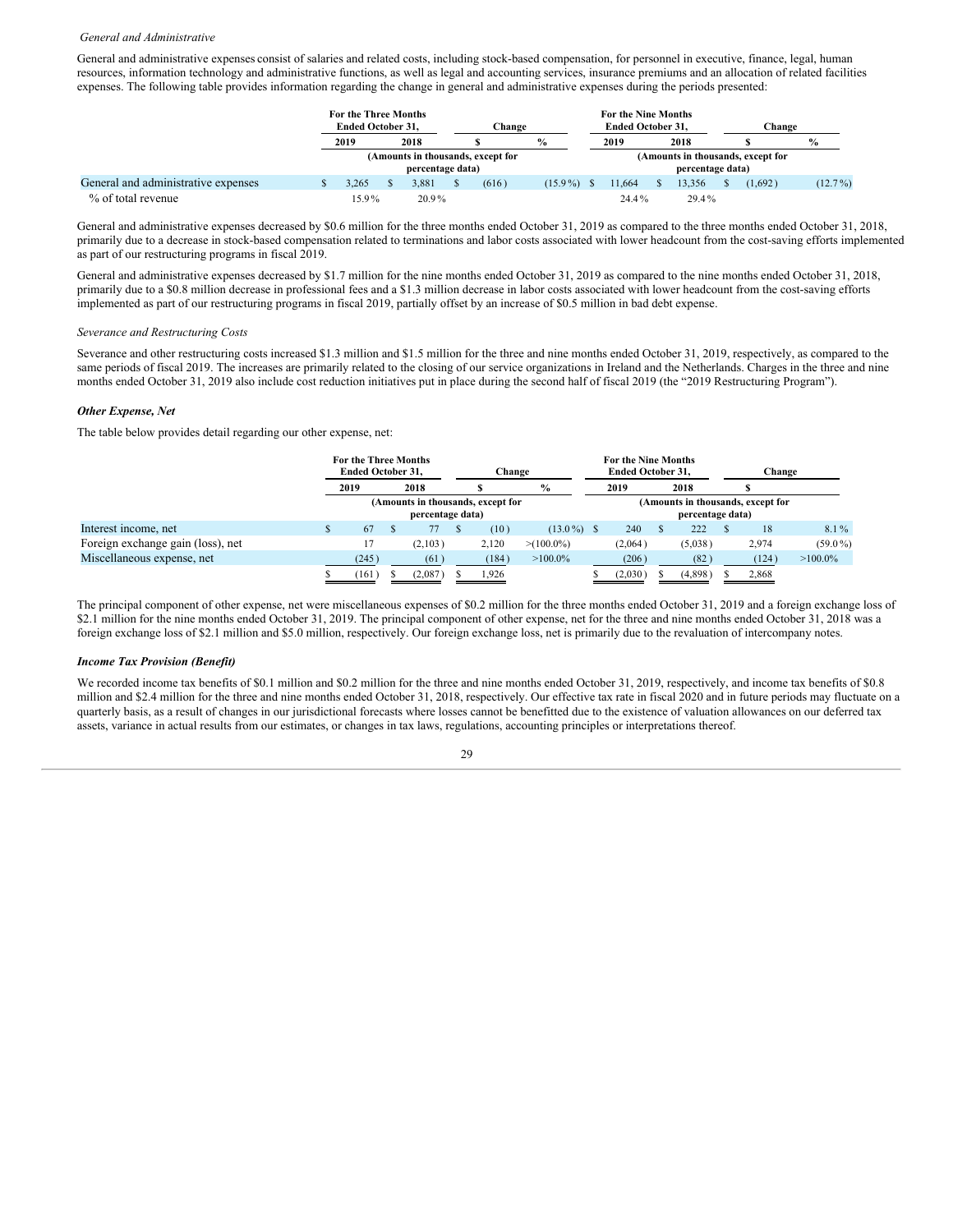The 2017 Tax Act introduced significant changes to U.S. income tax law. Changes include, but are not limited to, a corporate tax rate decrease from 35% to 21% effective for tax years beginning after December 31, 2017, the transition of U.S. international taxation from a worldwide tax system to a territorial system and a one-time tax on the mandatory deemed repatriation of cumulative foreign earnings (the "Transition Tax") as of December 31, 2017.

We review all available evidence to evaluate the recovery of deferred tax assets, including the recent history of losses in all tax jurisdictions, as well as its ability to generate income in future periods. As of October 31, 2019, due to the uncertainty related to the ultimate use of certain deferred income tax assets, we have recorded a valuation allowance on certain deferred assets.

We file income tax returns in the U.S. federal jurisdiction, various state jurisdictions, and various foreign jurisdictions. We have closed out an audit with the Internal Revenue Service ("IRS") through fiscal 2013. We are no longer subject to U.S. federal examinations before fiscal 2015. However, the taxing authorities will still have the ability to review the propriety of certain tax attributes created in closed years if such tax attributes are utilized in an open tax year, such as our federal research and development credit carryovers.

## **Non-GAAP Measures**

We define non-GAAP income (loss) from operations as U.S. GAAP operating income (loss) plus stock-based compensation expenses, amortization of intangible assets, non-operating expense professional fees and severance and other restructuring costs. We discuss non-GAAP income (loss) from operations in our quarterly earnings releases and certain other communications, as we believe non-GAAP operating income (loss) from operations is an important measure that is not calculated according to U.S. GAAP. We use non-GAAP income (loss) from operations in internal forecasts and models when establishing internal operating budgets, supplementing the financial results and forecasts reported to our Board of Directors, determining a component of bonus compensation for executive officers and other key employees based on operating performance and evaluating short-term and long-term operating trends in our operations. We believe that the non-GAAP income (loss) from operations financial measures assist in providing an enhanced understanding of our underlying operational measures to manage the business, to evaluate performance compared to prior periods and the marketplace, and to establish operational goals. We believe that the non-GAAP financial adjustments are useful to investors because they allow investors to evaluate the effectiveness of the methodology and information used by management in our financial and operational decision-making.

Non-GAAP income (loss) from operations is a non-GAAP financial measure and should not be considered in isolation or as a substitute for financial information provided in accordance with U.S. GAAP. This non-GAAP financial measure may not be computed in the same manner as similarly titled measures used by other companies. We expect to continue to incur expenses similar to the financial adjustments described above in arriving at non-GAAP income (loss) from operations and investors should not infer from our presentation of these non-GAAP financial measures that these costs are unusual, infrequent or non-recurring. The following table includes the reconciliations of our U.S. GAAP income (loss) from operations, the most directly comparable U.S. GAAP financial measure, to our non-GAAP income (loss) from operations for the three and nine months ended October 31, 2019 and 2018:

|                                         | For the Nine Months<br><b>For the Three Months</b><br><b>Ended October 31.</b><br><b>Ended October 31.</b> |                        |  |              |                        |   |           |
|-----------------------------------------|------------------------------------------------------------------------------------------------------------|------------------------|--|--------------|------------------------|---|-----------|
|                                         | 2019<br>2018<br>2018<br>2019                                                                               |                        |  |              |                        |   |           |
|                                         |                                                                                                            | (Amounts in thousands) |  |              | (Amounts in thousands) |   |           |
| GAAP income (loss) from operations      |                                                                                                            | 2.253                  |  | $(2,515)$ \$ | (7,062)                | S | (15,901)  |
| Amortization of intangible assets       |                                                                                                            | 295                    |  | 383          | 893                    |   | 1,198     |
| Stock-based compensation                |                                                                                                            | 357                    |  | 769          | 554                    |   | 2,571     |
| Professional fees - other               |                                                                                                            |                        |  | 50           | 1.180                  |   | 50        |
| Severance and other restructuring costs |                                                                                                            | 2,282                  |  | 1,030        | 3,152                  |   | 1,620     |
| Non-GAAP income (loss) from operations  |                                                                                                            | 5.187                  |  | (283)        | (1.283)                |   | (10, 462) |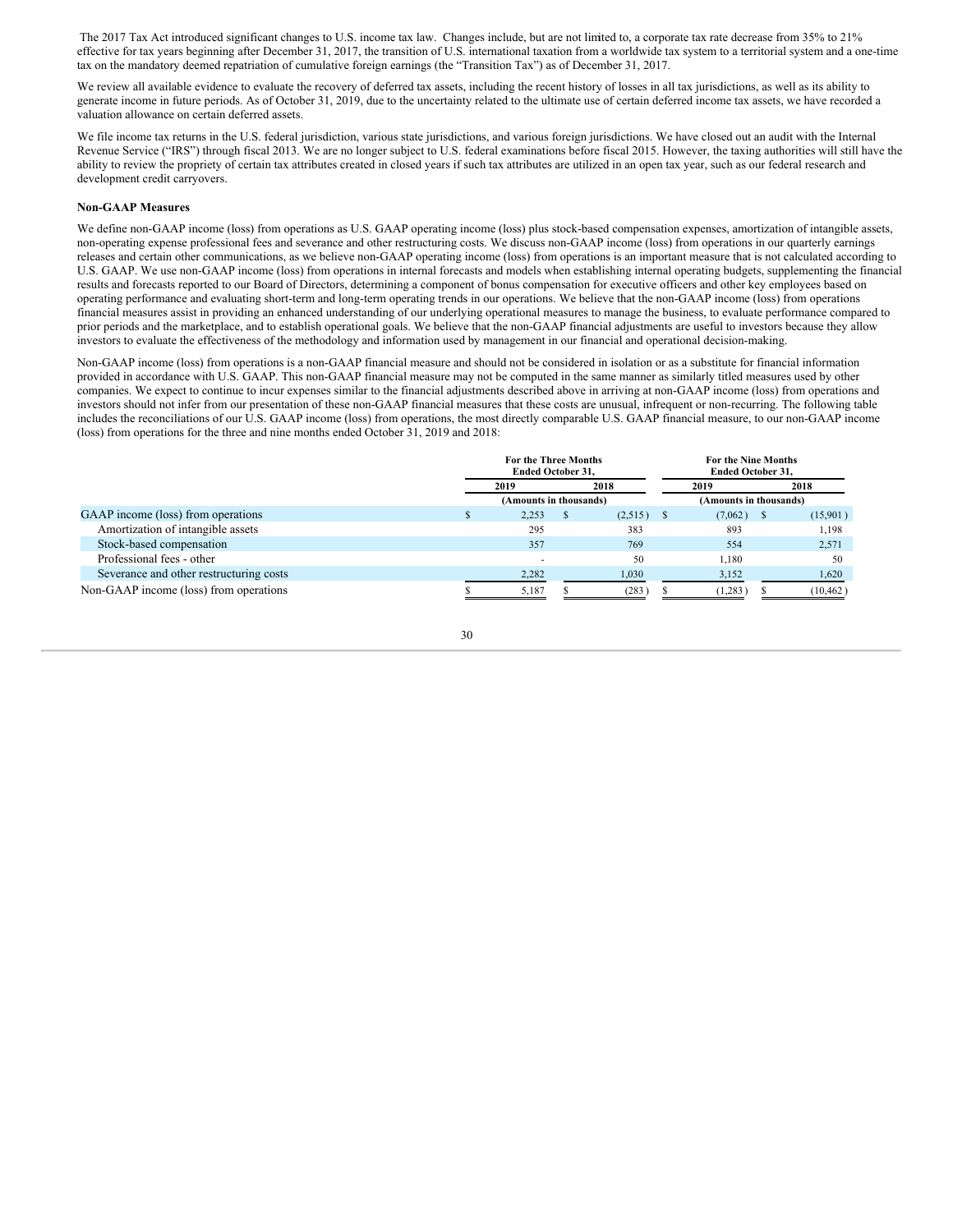#### **Liquidity and Capital Resources**

The following table includes key line items of our consolidated statements of cash flows:

|                                                                               | <b>For the Nine Months</b><br><b>Ended October 31.</b> |  |           |  |
|-------------------------------------------------------------------------------|--------------------------------------------------------|--|-----------|--|
|                                                                               | 2018<br>2019                                           |  |           |  |
|                                                                               | (Amounts in thousands)                                 |  |           |  |
| Net cash used in operating activities                                         | (13,020)                                               |  | (21,272)  |  |
| Net cash used in investing activities                                         | (1, 599)                                               |  | (2,189)   |  |
| Net cash (used in) provided by financing activities                           | (76)                                                   |  | 38        |  |
| Effect of exchange rate changes on cash, cash equivalents and restricted cash | 265                                                    |  | 1,859     |  |
| Net decrease in cash, cash equivalents and restricted cash                    | (14, 430)                                              |  | (21, 564) |  |

Historically, we have financed our operations and capital expenditures primarily with our cash and investments. Our cash, cash equivalents and marketable securities totaled \$13.8 million at October 31, 2019.

In fiscal 2019 we implemented the 2019 Restructuring Program and incurred restructuring charges in excess of \$2.0 million in taking steps to further reduce our operating costs, primarily through staff reductions across all of our functions and geographic areas, which resulted in annual cost savings of \$6.0 million. In fiscal 2020 we incurred an additional \$1.9 million in restructuring charges in connection with closing our Ireland and Netherlands service organizations in the continued streamlining of our operations. Annualized cost savings from this initiative is expected to be approximately \$6.0 million.

We believe that existing cash and investments and cash expected to be provided by future operating activities, augmented by the plans highlighte above, are adequate to satisfy our working capital, capital expenditure requirements and other contractual obligations for at least the next 12 months.

If our expectations are incorrect, we may need to raise additional funds to fund our operations, to take advantage of unanticipated strategic opportunities or to strengthen our financial position. In the future, we may enter into other arrangements for potential investments in, or acquisitions of, complementary businesses, services or technologies, which could require us to seek additional equity or debt financing. If adequate funds are not available or are not available on acceptable terms, we may not be able to take advantage of market opportunities, to develop new products or to otherwise respond to competitive pressures.

## *Net cash used in operating activities*

Net cash used in operating activities was \$13.0 million for the nine months ended October 31, 2019. This cash used in operating activities was primarily the result of our net loss of \$8.9 million and changes in working capital, which includes a \$11.2 million increase in unbilled receivables, partially offset by a \$5.5 million decrease in accounts receivables due to the timing of customer payments.

#### *Net cash used in investing activities*

Net cash used in investing activities was \$1.6 million for the nine months ended October 31, 2019. Cash used in investing activities was primarily due to \$3.8 million of net cash used in the acquisition of Xstream, partially offset by a \$2.5 million receipt of net cash related to the timing of purchases, sales and maturities of marketable securities.

#### *Net cash used in financing activities*

Net cash used in financing activities was \$0.1 million for the nine months ended October 31, 2019 related to the repurchase of common stock.

#### **Critical Accounting Policies and Significant Judgments and Estimates**

We prepare our consolidated financial statements in accordance with U.S. GAAP. The preparation of consolidated financial statements also requires us to make estimates and assumptions that affect the reported amounts of assets, liabilities, revenues, costs and expenses and related disclosures. We base our estimates on historical experience and on various other assumptions that we believe to be reasonable under the circumstances. Actual results could differ significantly from the estimates made by our management.

Other than the impact of the adoption ofASU 2016-02, *"Leases (Topic 842)* as disclosed in Note 2 to our unaudited consolidated financial statements included in this Quarterly Report on Form 10-Q, there have been no material changes to our critical accounting policies and estimates from those disclosed in our financial statements and the related notes and other financial information included in our Annual Report on Form 10-K on file with the Securities and Exchange Commission.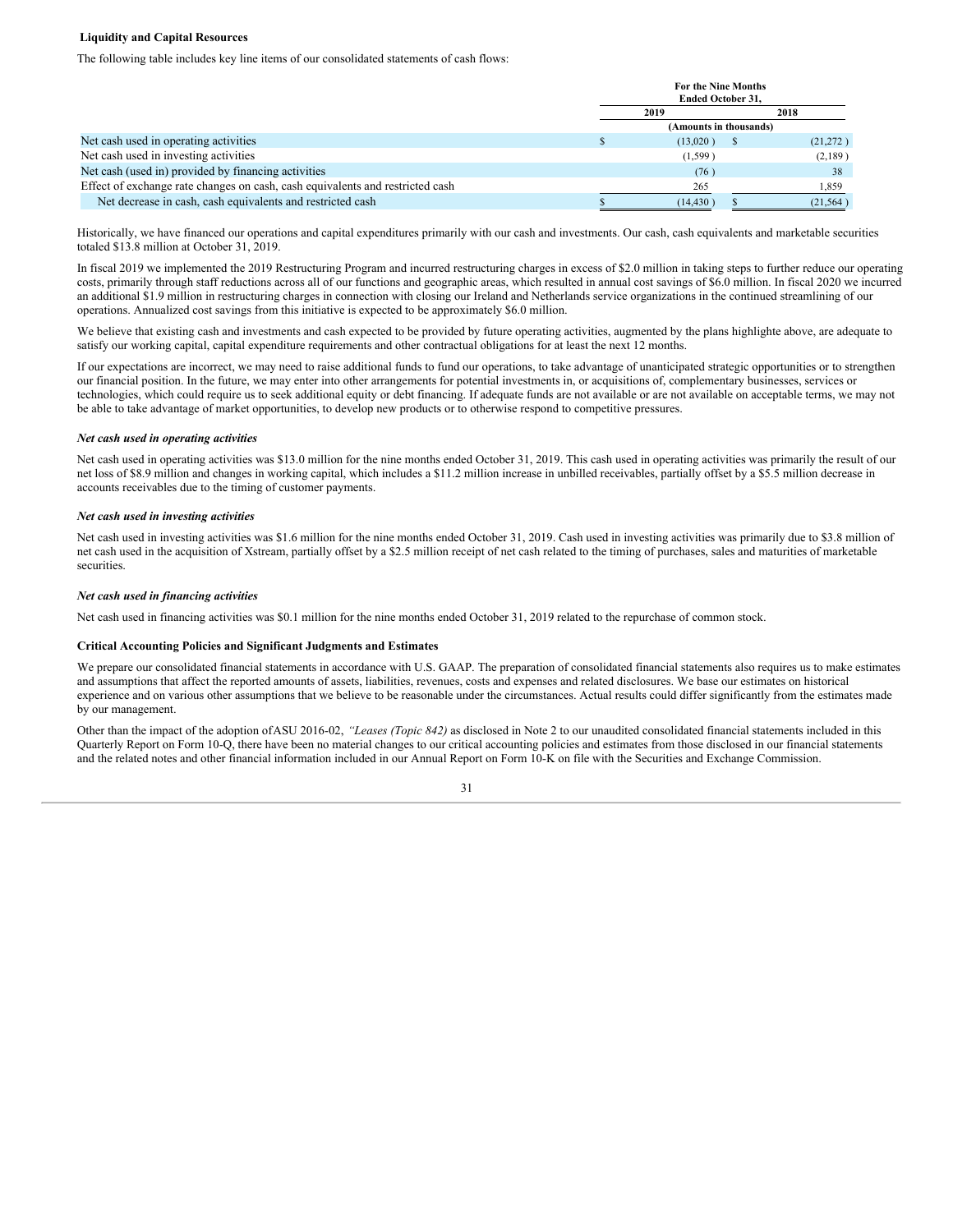#### **Off-Balance Sheet Arrangements**

We did not have during the periods presented, and we do not currently have, any off-balance sheet arrangements, as defined in the rules and regulations of the Securities and Exchange Commission.

### **Recently Issued Accounting Pronouncements**

A description of recently issued accounting pronouncements that may potentially impact our financial position and results of operations is disclosed in Note 2 to our unaudited consolidated financial statements included in this Quarterly Report on Form 10-Q.

## **ITEM 3. Quan titative and Qualitative Disclosures About Market Risk**

<span id="page-32-0"></span>We are a smaller reporting company, as defined in Rule 12b-2 under the Securities Exchange Act of 1934, as amended, for this reporting period and are not required to provide the information required under this item.

## **ITEM 4. Controls and Procedures**

<span id="page-32-1"></span>*Evaluation of disclosure controls and procedures.* We maintain "disclosure controls and procedures," as defined in Rules 13a‑15(e) and 15d‑15(e) under the Securities Exchange Act of 1934, as amended, or the Exchange Act, that are designed to ensure that information required to be disclosed in the reports that we file or submit under the Exchange Act is (1) recorded, processed, summarized and reported, within the time periods specified in the SEC's rules and forms and (2) accumulated and communicated to our management, including our principal executive officer and chief financial officer, to allow timely decisions regarding required disclosure. Management recognizes that any controls and procedures, no matter how well designed and operated, can provide only reasonable assurance of achieving their objectives and management necessarily applies its judgment in evaluating the cost-benefit relationship of possible controls and procedures.

*Changes in internal control over financial reporting.*There were no changes in our internal controls over financial reporting during the three months ended October 31, 2019 that have materially affected, or are reasonably likely to materially affect, our internal controls over financial reporting.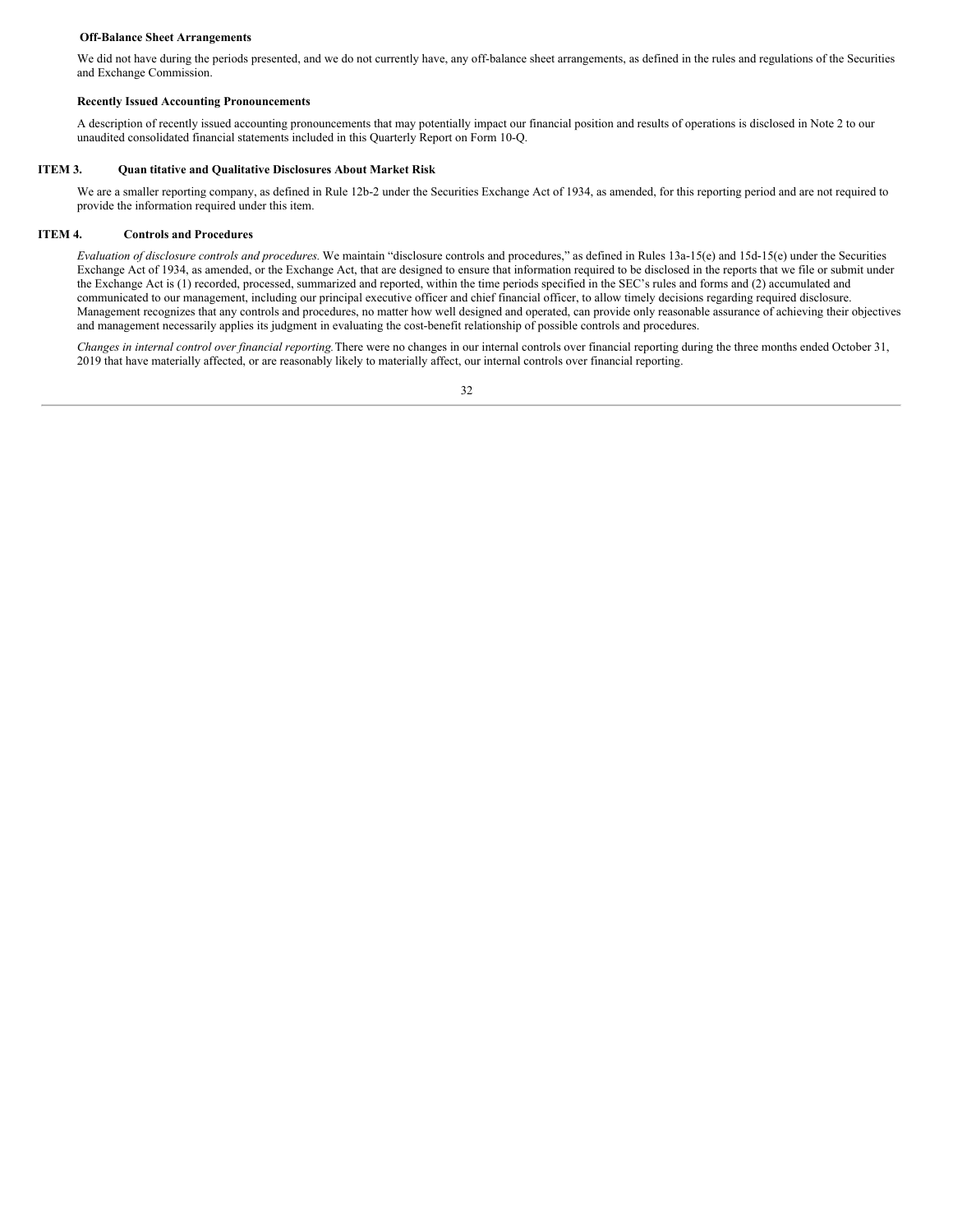## <span id="page-33-0"></span>**PART II. OTHER INFORMATION**

## **ITEM 1. Legal Proceedings**

<span id="page-33-1"></span>We enter into agreements in the ordinary course of business with customers, resellers, distributors, integrators and suppliers. Most of our historical agreements require us to defend and/or indemnify the other party against intellectual property infringement claims brought by a third party with respect to our products. From time to time, we also indemnify customers and business partners for damages, losses and liabilities they may suffer or incur relating to personal injury, personal property damage, product liability, and environmental claims relating to the use of our products and services or resulting from the acts or omissions of us, our employees, authorized agents or subcontractors. Management cannot reasonably estimate any potential losses, but these claims could result in material liability for us (see Note 7).

## **ITEM 1A. Risk Factors**

<span id="page-33-2"></span>In addition to other information set forth in this Form 10-Q, you should carefully consider the risk factors discussed in Part I, "Item 1A. Risk Factors" in our Form 10-K for the fiscal year ended January 31, 2019, which could materially affect our business, financial conditions, and results of operations. The risks described in our Form 10- K are not the only risks that we face. Additional risks and uncertainties not currently known to us or that we currently deem to be immaterial also may materially adversely affect our business, financial condition or future results.

## **ITEM 5. Other Information**

<span id="page-33-3"></span>On November 4, 2019, we entered into a Purchase and Sale Agreement and Escrow Instructions (the "Agreement") with Calare Properties, Inc. ("Calare") for the sale of the building that houses our corporate headquarters in Acton, Massachusetts for \$0.6 million. The Agreement contains a seller license provision with Calare to allow us to remain in our current facility for up to six months from the Agreement closing date for \$4,000 per month, exclusive of taxes, utilities and other operating costs. We intend to provide the required 60 days' notice to Calare to terminate the seller license provision upon our transition to new headquarters.

#### <span id="page-33-4"></span>**ITEM 6. Exhibits**

(a) Exhibits

The following list of exhibits includes exhibits submitted with this Form 10-Q as filed with the SEC and those incorporated by reference to other filings. **Index to Exhibits**

| No.     | <b>Description</b>                                                                                                                                   |
|---------|------------------------------------------------------------------------------------------------------------------------------------------------------|
| 10.1    | Offer letter, dated as of September 6, 2019, by and between SeaChange International, Inc. and Michael Prinn                                          |
| 10.2    | Change-in-Control Severance Agreement, dated as of October 8, 2019, by and between SeaChange International, Inc. and Michael Prinn                   |
| 31.1    | Certification Pursuant to Rule 13a-14(a) of the Exchange Act, as Adopted Pursuant to Section 302 of the Sarbanes-Oxley Act of 2002 (filed herewith). |
| 31.2    | Certification Pursuant to Rule 13a-14(a) of the Exchange Act, as Adopted Pursuant to Section 302 of the Sarbanes-Oxley Act of 2002 (filed herewith). |
| 32.1    | Certification Pursuant to 18 U.S.C. Section 1350, as Adopted Pursuant to Section 906 of the Sarbanes-Oxley Act of 2002 (furnished herewith).         |
| 32.2    | Certification Pursuant to 18 U.S.C. Section 1350, as Adopted Pursuant to Section 906 of the Sarbanes-Oxley Act of 2002 (furnished herewith).         |
| 101.INS | <b>XBRL Instance Document</b>                                                                                                                        |
| 101.SCH | XBRL Taxonomy Extension Schema                                                                                                                       |
| 101.CAL | <b>XBRL Taxonomy Extension Calculation Linkbase</b>                                                                                                  |
| 101.DEF | XBRL Taxonomy Extension Definition Linkbase                                                                                                          |
| 101.LAB | XBRL Taxonomy Extension Label Linkbase                                                                                                               |
| 101.PRE | XBRL Taxonomy Extension Presentation Linkbase                                                                                                        |
|         |                                                                                                                                                      |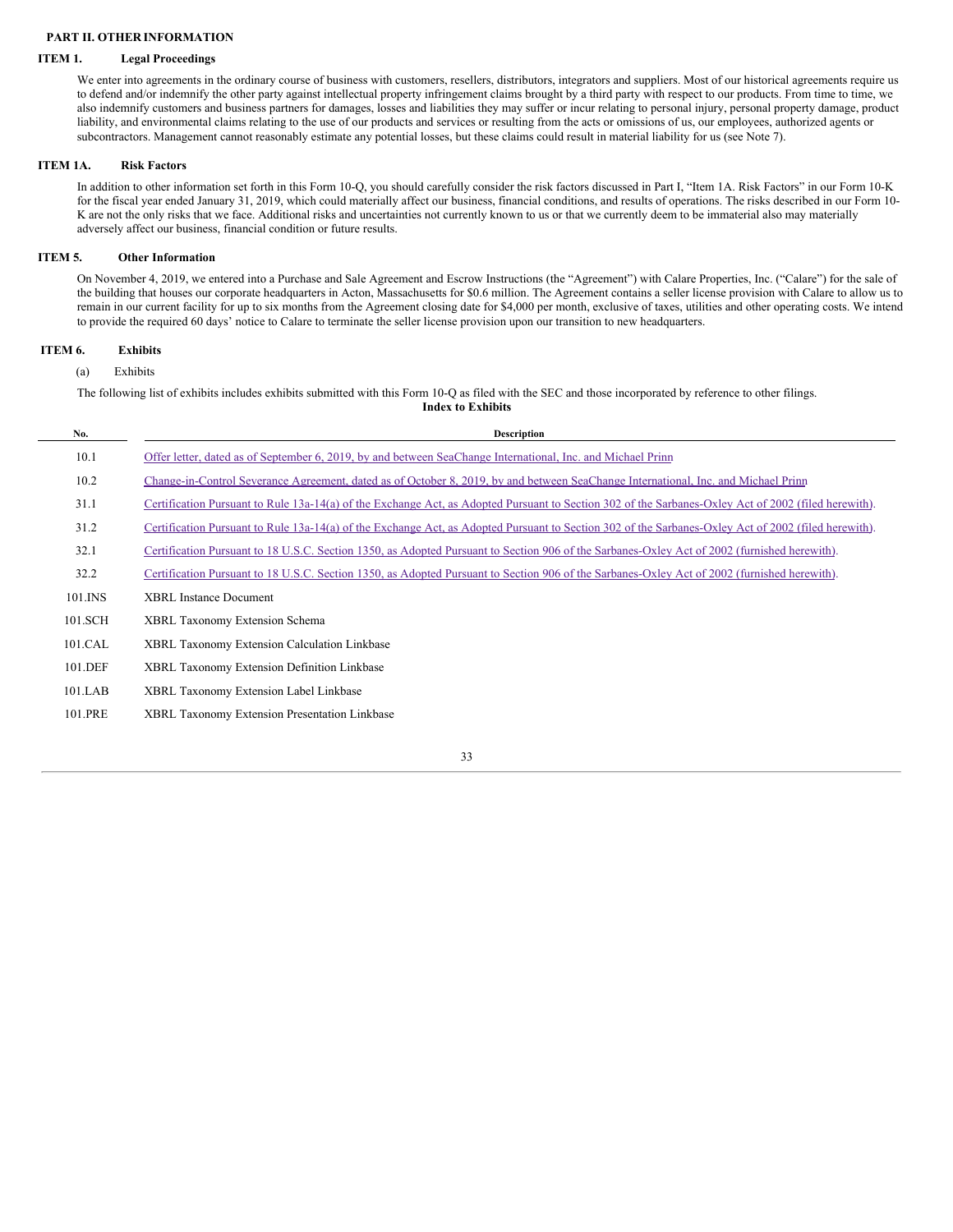## **SIGNATURES**

<span id="page-34-0"></span>Pursuant to the requirements of the Securities Exchange Act of 1934, SeaChange International, Inc. has duly caused this report to be signed on its behalf by the undersigned, thereunto duly authorized.

Dated: December 5, 2019

# **SEACHANGE INTERNATIONAL, INC.**

by: /s/ YOSSI ALONI

Yossi Aloni *Chief Executive Of icer*

by: /s/ MICHAEL PRINN

Michael Prinn *Chief Financial Of icer, Senior Vice President and Treasurer*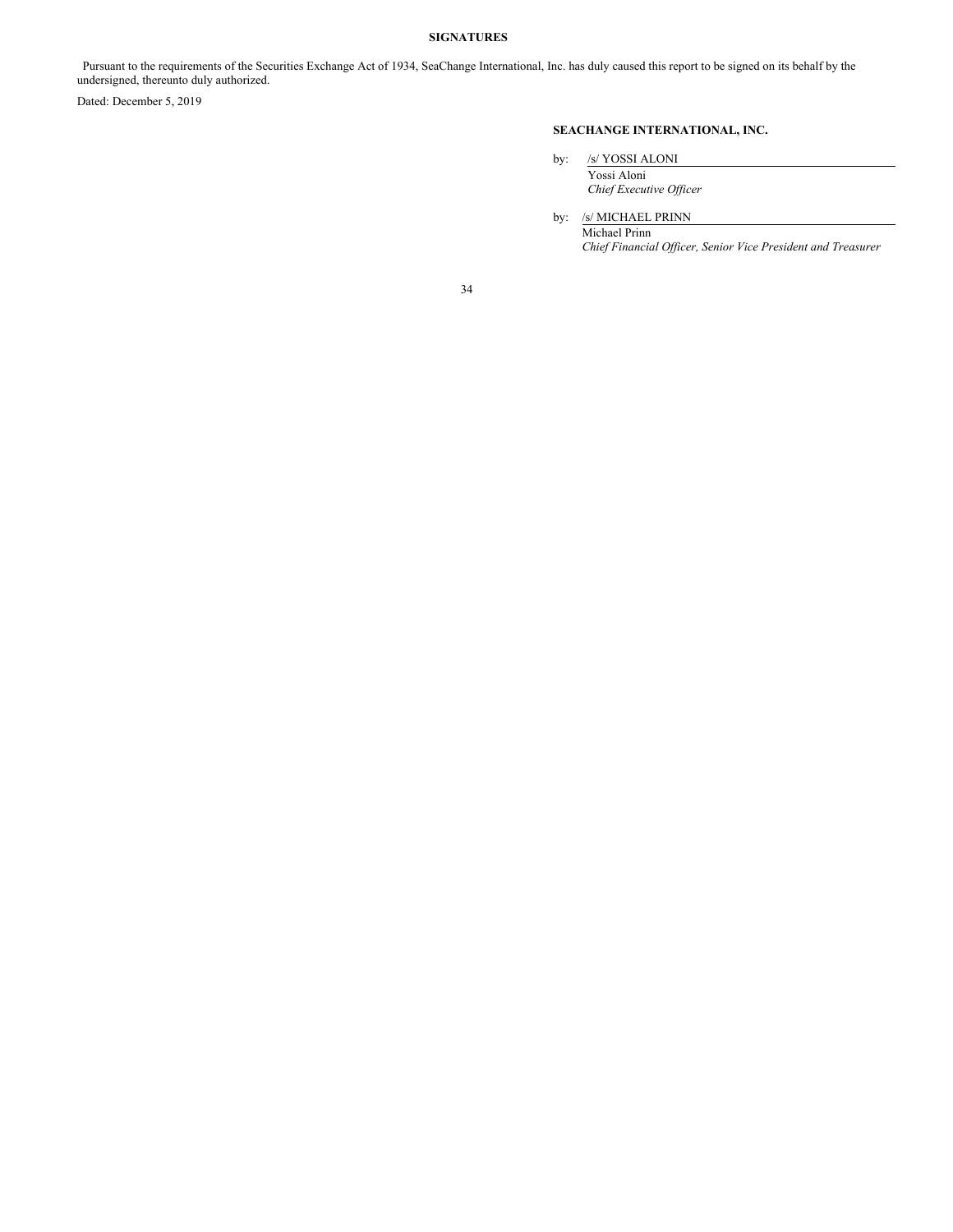# SeaChange

SeaChange International 50 Nagog Park Acton, MA 01720, USA +1.978.897.0100 www.seachange.com

September 6, 2019

#### Michael Prinn

Dear Michael,

Congratulations! I am pleased to confirm our offer to you with SeaChange International, Inc. (the "Company) as Chief Financial Officer, Treasurer, and Corporate Secretary reporting to Yossi Aloni, President & Chief Executive Officer. Your expected start date is October 1, 2019 (your "Start Date"). The starting salary for this position is \$300,000 (less, of course, all required payroll taxes, deductions and withholdings), which will be paid bi-weekly at the rate of \$11,538.46. We expect that you will perform any and all duties and responsibilities typically associated with your position, and any other duties assigned to you, in a satisfactory manner and to the best of your abilities at all times.

You will be eligible to participate each fiscal year in the Company's Short-Term Incentive Plan ("STI"). Such compensation will be based on the achievement of certain defined financial goals. For the current fiscal year your STI award will be prorated from your Start Date through January 31, 2020 with a guarantee for this fiscal year only of a minimum payout of \$50,000. The targeted payout under the STI is 50% of your annual base salary.

All awards under the STI are paid in cash. Your STI goals for the current fiscal year will be provided under separate cover.

As equity compensation the Compensation Committee of the SeaChange Board of Directors (the "Compensation Committee") has resolved that you be granted a one-time option to purchase 100,000 shares of the Company's common stock. The exercise price of such option shall be the fair market value of the stock, as determined by the closing sales price for our stock (or the closing bid, if no sales were reported) on the Nasdaq Stock Market on the date the option is granted which will be your Start Date.

The grant, vesting and exercise of any option or any other equity vehicle shall at all times be subject to and governed by the Company's Amended and Restated 2011 Compensation and Incentive Plan.

The foregoing equity award is subject to Board approval, and the Company reviews them annually and reserves the right to modify the programs, including goals and targets, at its sole discretion at any time.

You will also be eligible each year for a Long-Term Equity Award (the "LTl Award"), based upon the achievement of certain long-term goals.

You will also be eligible, on your Start Date, on the same basis as other employees of the Company. Additionally, you will be eligible to participate in and to receive benefits under a 401(k) Plan and any Company group medical, dental, life, disability or other group insurance plan(s). Your eligibility to participate in and receive any particular benefit is subject to, and governed solely by, the applicable plan document. The Company has an unlimited time-off policy. Time off is to be pre-approved by your supervisor and is to be used in accordance with the Company's policies as in effect from time to time. The company also provides you with time off in observance of certain holidays as determined at the beginning of each fiscal year. The Company reserves the right to modify, change or terminate its benefits and benefit plans from time to time in its sole discretion.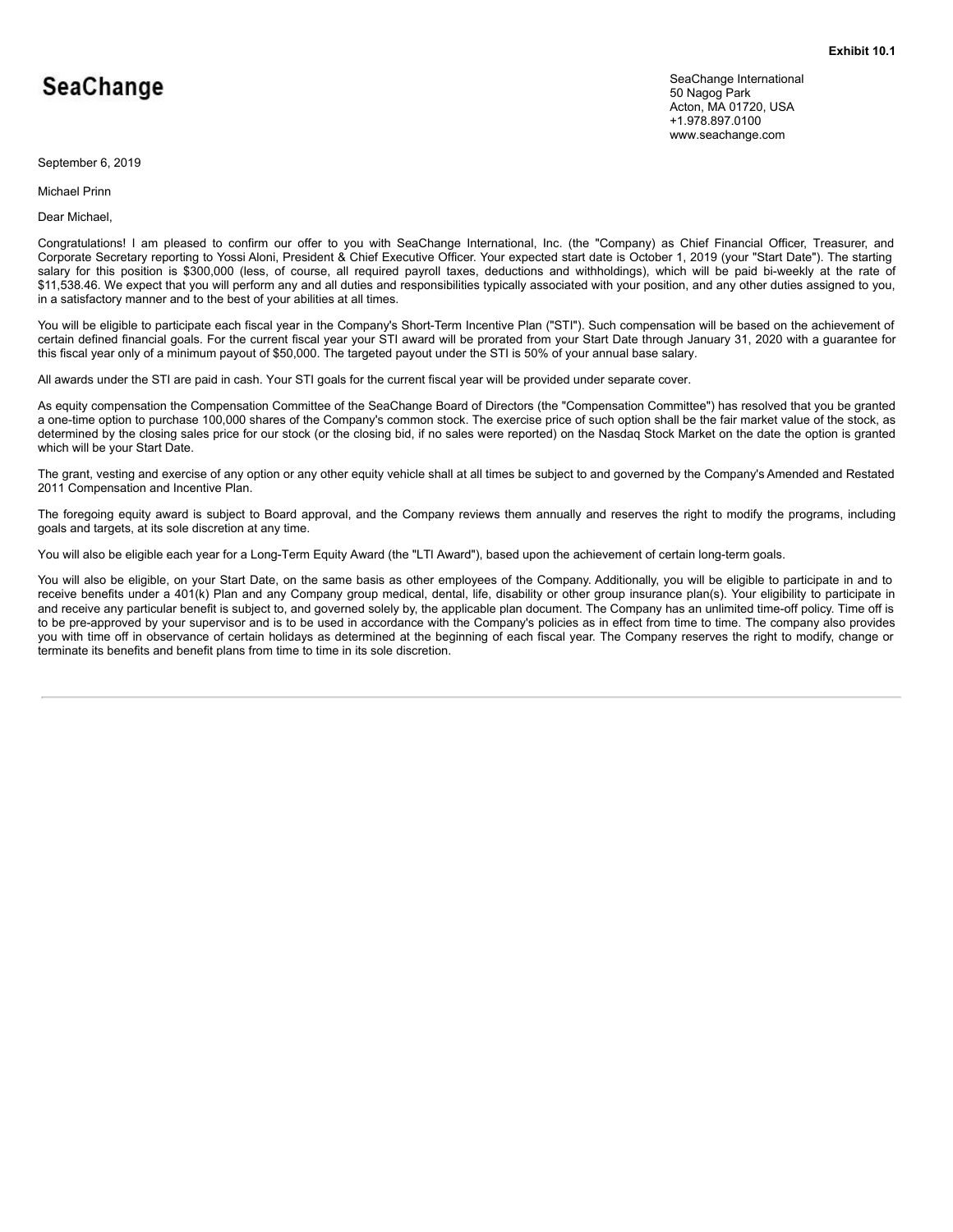If your employment with SeaChange is terminated by SeaChange without Cause (other than on account of death or Disability) and you are not entitled to payment pursuant to your Change in Control Agreement in connection therewith, subject to your execution of a general release and satisfaction agreement, in form and substance acceptable to the SeaChange, which shall Include, without limitation, a noncompete provision of one year, you will be entitled to (i) a onetime payment in an amount equal to the sum of 12 months of Base Salary, payable over 12 months in equal monthly instalments, subject to applicable withholding, and (ii) an amount of your Annual Bonus determined based on performance targets prorated to the date of termination and based on actual performance through date of termination (with the RSU portion of the Annual Award to be subject to vesting on the last day of the following fiscal year). Capitalized terms used in this paragraph not otherwise defined in this letter shall have the meanings assigned to such terms in the Change in Control Agreement.

With the exception of the matters outlined in the attached Change in Control Agreement, please be advised that neither this letter nor its terms, constitutes a contract of employment, or a guarantee of employment for a specific period of time.

As a condition of your employment with the Company, you must sign and return the enclosed Employee Nondisclosure and Developments Agreement prior to your Start Date.

Neither this letter nor its terms constitute a contract of employment or a guarantee of employment for a specific period of time. Your employment will be at-will, and both you and the Company will have the right to terminate the employment relationship at any time, with or without reason or notice.

This offer is contingent upon the satisfactory presentation of appropriate documentation of your legal right to work in the United States. Original documentation (of the type set forth on the enclosed list) must be presented at orientation; photocopies cannot be accepted. Your employment with SeaChange Is also contingent upon a completed successful background and reference check, which may include a criminal history review.

This offer constitutes the complete agreement between you and the Company, contains all of the terms of your proposed employment with the Company and supersedes any prior agreements, representations or understandings (whether written, oral or implied) between you and the Company. No variations, modifications or amendments to this offer shall be deemed valid unless reduced to writing and signed by the Company and you, provided that your employment will remain at-will unless otherwise set forth in a writing signed by the Company's Chief Executive Officer.

If you have any questions or require clarification, please contact me. To indicate acceptance of these terms, please sign and return a copy of this letter (via fax, pdf or regular mail).

We look forward to you becoming a part of our SeaChange Team!

Sincerely,

Yossi Aloni President & Chief Executive Officer

Enclosures:

*Employee Nondisclosure and Developments Agreement) Form of Change in Control Agreement*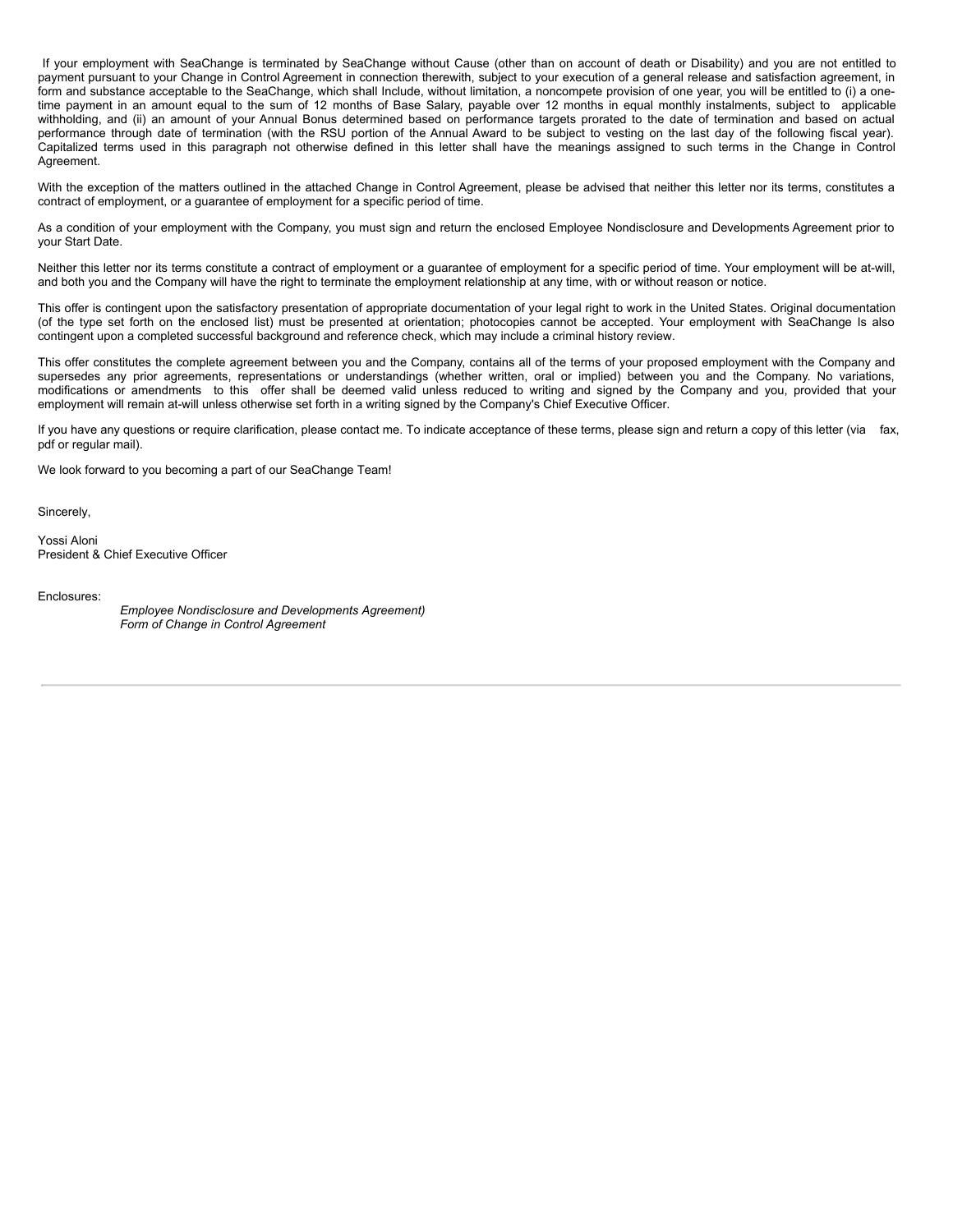I accept the above employment offer and agree to its terms and conditions. By accepting this offer of employment, I acknowledge that no prior employment obligations or other contractual restrictions exist which preclude my employment with SeaChange International. I represent that I am not relying on any representations made to me by anyone other than as set forth *above.*

Accepted: ,

/s/ Michael Prinn Date: 9/6/19

Michael Prinn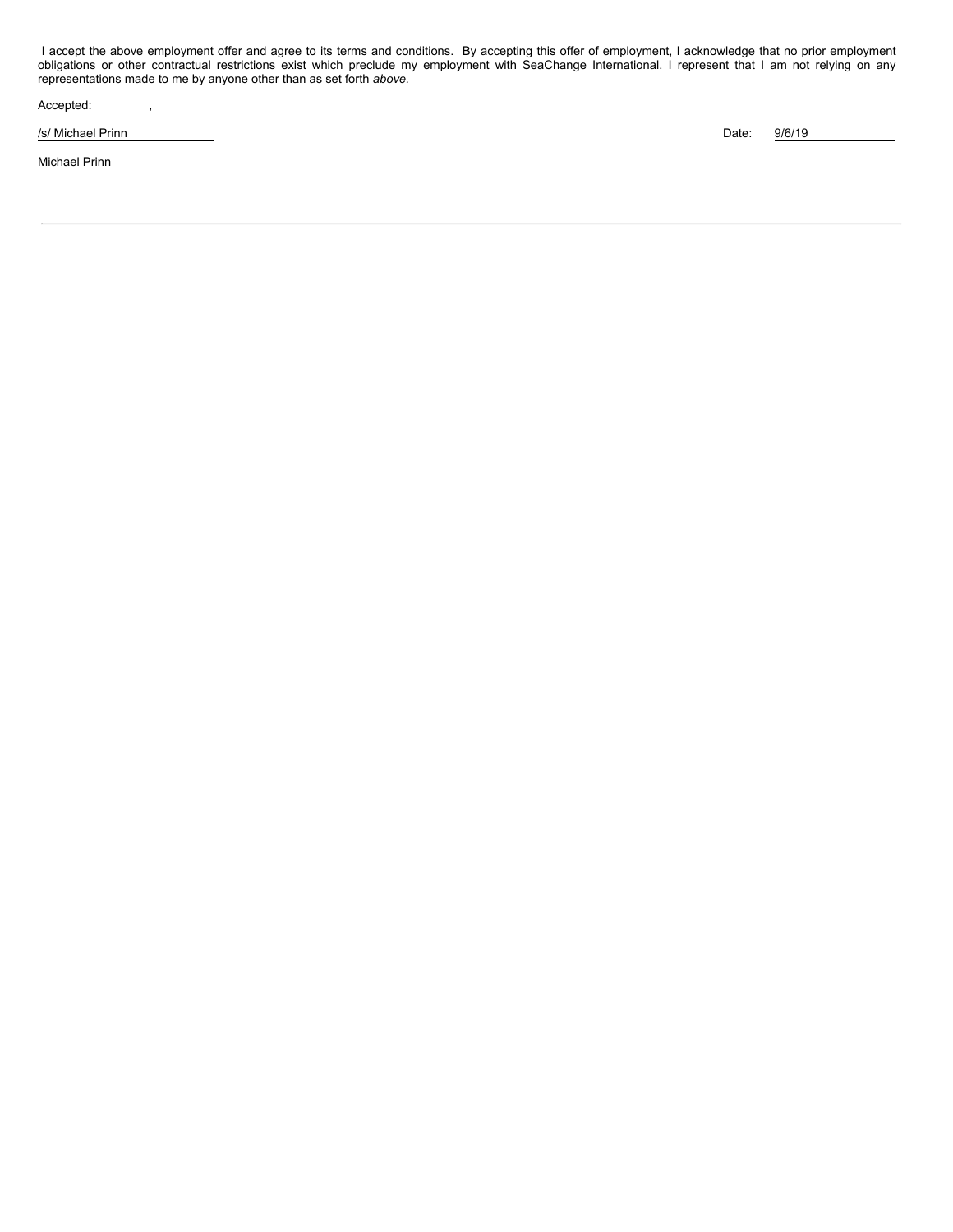## <span id="page-38-0"></span>**EMPLOYEE NONDISCLOSURE AND DEVELOPMENTS AGREEMENT**

In consideration and as a condition of my employment by SeaChange International, Inc. (the "Company"), as well as my access to Company confidential and proprietary business Information, I hereby agree with the Company as follows:

1. During the period of my employment by the Company (the "Employment Period"), I will devote my full time and best efforts to the business of the Company.

2. During the period of my employment by the Company and for one (1) year thereafter (and regardless of the reason for my termination), I agree that I will not, directly *or* indirectly, solicit or hire (or attempt to solicit *or* hire) any employee, consultant *or* independent contractor of the Company, assist in such solicitation *or* hiring in any way, or in any way encourage, induce or solicit any such employee, consultant or independent contractor to terminate his *or* her relationship with the Company.

3. (a) I will not at any time, whether during or after the Employment Period, reveal to any person or entity any confidential information concerning the organization, business or finances of the Company or of any third party which the Company is under an obligation to keep confidential (including but not limited to confidential information respecting inventions, products, designs, methods, know-how, techniques, systems, processes, software programs, works of authorship, customer lists, projects, plans and proposals), except as may be required in the ordinary course of performing my duties as an employee of the Company, and I shall keep secret all matters entrusted to me and shall not use *or* attempt to use any such information in any manner which may injure or cause loss or may be calculated to injure *or* cause loss, whether directly or Indirectly, to the Company. Further, I agree that during and after the Employment Period I shall not make, use or permit to be used any notes, memoranda, reports, lists, records, drawings, sketches, specifications, software programs, data, documentation or other materials of any nature relating to any matter within the scope of the business of the Company or concerning any of its dealings or affairs otherwise than for the benefit of the Company, it being agreed that all of the foregoing shall be and remain the sole and exclusive property of the Company, and that immediately upon the termination of my employment I shall deliver all of the foregoing, and all copies thereof, to the Company, at its main office.

(b) I further agree that during the term of my employment by the Company and at any time following the termination of my employment by the Company for any or no reason, whether voluntary or involuntary, with or without cause, I will not disclose to others, use or publish (other than as may be required by my duties while employed by the Company in the ordinary course of the Company's business) any Company Trade Secrets. The term "Trade Secrets" shall be given its broadest possible interpretation under the law of Massachusetts and under the Defend Trade Secrets Act of 2016, and shall include (without limitation) all forms and types of financial, business, scientific, technical, economic, or engineering Information, including patterns, plans, compilations, program devices, formulas, designs, prototypes, methods, techniques, processes, procedures, programs, or codes, whether tangible or intangible, and whether or how stored, that is compiled, *or* memorialized physically, electronically, graphically, photographically, or in writing by the Company.

(c) I acknowledge and understand that: (i) I shall not be held criminally or civilly liable under any Federal or State trade secret law for the disclosure of a trade secret that is made in confidence to a Federal, State, or local government official or to an attorney solely for the purpose of reporting or investigating a suspected violation of law; (II) I shall not be held criminally or civilly liable under any Federal or State trade secret law for the disclosure of a trade secret that is made in a complaint or other document filed In a lawsuit or other proceeding, if such filing is made under seal; (iii) if I file a lawsuit for retaliation for reporting a suspected violation of law I may disclose the trade secret to my attorney and use the trade secret information in the court proceeding, provided I file any document containing the trade secret under seal and do not disclose the trade secret, except pursuant to court order.

(d) I understand that, notwithstanding the forgoing, this Agreement does not limit my ability to communicate with the Equal Employment Opportunity Commission, the National Labor Relations Board, the Occupational Safety and Health Administration, the Securities and Exchange Commission, any agency Inspector General, or any other federal, state or local governmental agency or commission ("Government Agencies"), Including to report possible violations of federal law or regulation or making other disclosures that are protected under the whistleblower provisions of federal law or regulation, or otherwise participate in any investigation or proceeding that may be conducted by any Government Agency, including providing documents or other information, without notice, to any Government Agency.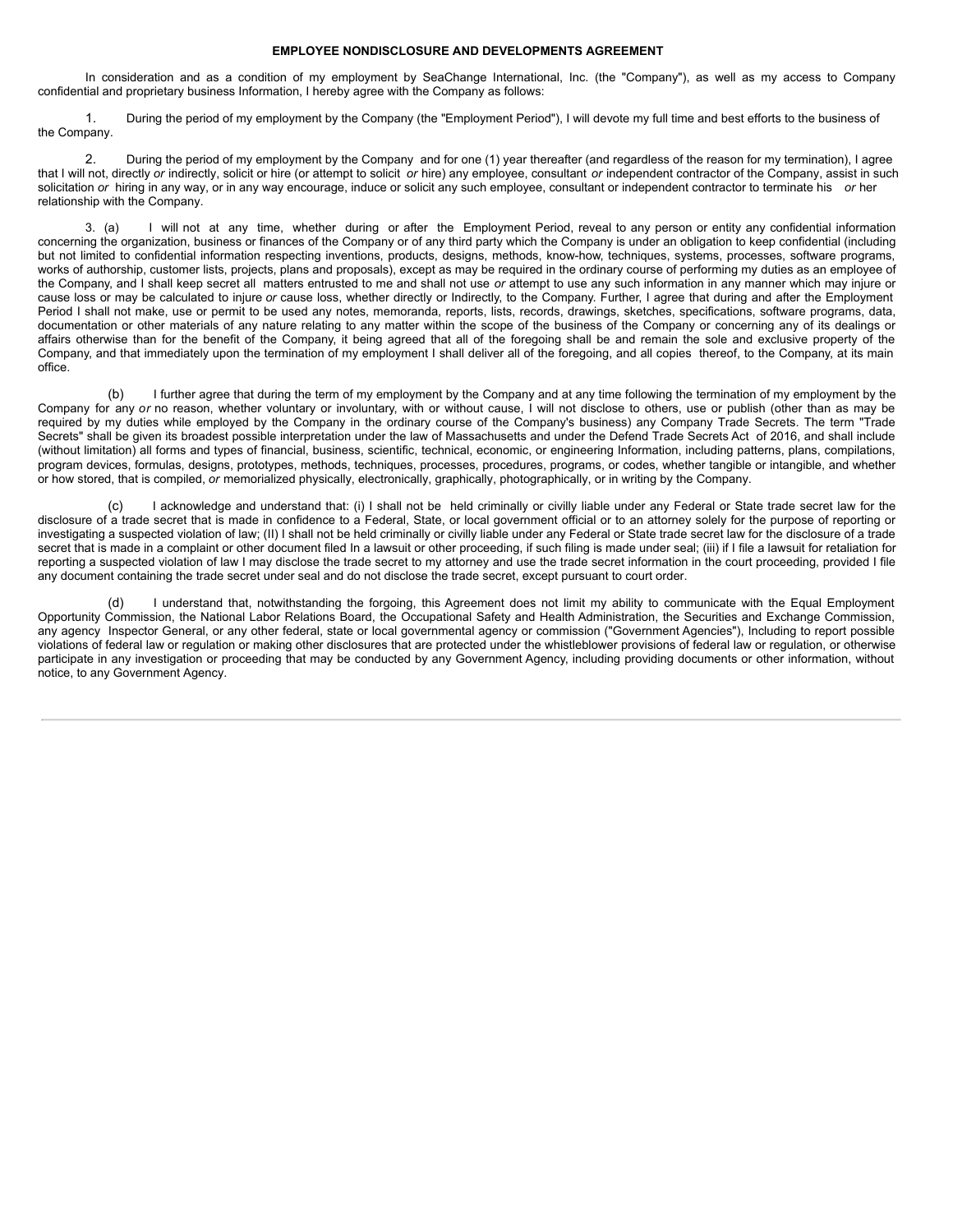4. If at any time or times during my employment, I shall (either alone or with others) make, conceive, create, discover, invent or reduce to practice any Invention, modification, discovery, design, development, improvement, process, software program, work of authorship, documentation, formula, data, technique, know-how, trade secret or intellectual property right whatsoever or any interest therein (whether or not patentable or registerable under copyright, trademark or similar statutes or subject to analogous protection) (herein called "Developments") that (I) relates to the business of the Company or any customer of or supplier to the Company or any of the products or services being developed, manufactured or sold by the Company or which may be used in relation therewith, (ii) results from tasks assigned me by the Company or (iii) results from the use of premises or personal property (whether tangible or intangible) owned, leased or contracted for by the Company, then:

(a) such Developments and the benefits thereof are and shall immediately become the sole and absolute property of the Company and its assigns, as works made for hire or otherwise;

(b) I shall promptly disclose to the Company (or any persons designated by it) each such Development;

(c) as may be necessary to ensure the Company's ownership of such Developments, I hereby assign any rights (including, but not limited to, any copyrights and trademarks) I may have or acquire in the Developments and benefits and/or rights resulting therefrom to the Company and its assigns without further compensation; and

(d) I shall communicate, without cost or delay, and without disclosing to others the same, all available information relating thereto (with all necessary plans and models) to the Company.

5. I will, during and after the Employment Period, at the request and cost of the Company, promptly sign, execute, make and do all such deeds, documents, acts and things as the Company and Its duly authorized agents may reasonably require:

(a) to apply for, obtain, register and vest in the name of the Company alone (unless the Company otherwise directs) letters patent, copyrights, trademarks or other analogous protection in any country throughout the world and when so obtained or vested to renew and restore the same; and

(b) to defend any judicial, opposition or other proceedings in respect of such applications and any judicial, opposition or other proceedings or petitions or applications for revocation of such letters patent, copyright, trademark or other analogous protection.

In the event the Company is unable, after reasonable effort, to secure my signature on any application for letters patent, copyright or trademark registration or other documents regarding any legal protection relating to a Development, whether because of my physical or mental incapacity or for any other reason whatsoever, I hereby irrevocably designate and appoint the Company and its duly authorized officers and agents as my agent and attorney-in-fact, to act for and in my behalf and stead to execute and file any such application or applications or other documents and to do all other lawfully permitted acts to further the prosecution and issuance of letters patent, copyright or trademark registrations or any other legal protection thereon with the same legal force and effect as if executed by me.

I represent that the Developments identified in the pages, if any, attached hereto as Exhibit A comprise all the unpatented and unregistered copyrightable Developments which I have made, conceived or created prior to the Employment Period, which Developments are excluded from this Agreement. I understand that It is only necessary to list the title and purpose of such Developments but not details thereof.

7. I agree that any breach of this Agreement by me will cause irreparable damage to the Company and that in the event of such breach the Company shall have, in addition to any and all remedies of law, the right to an Injunction, specific performance or other equitable relief to prevent the violation of my obligations hereunder.

8. I understand that this Agreement does not create an obligation on the Company or any other person or entity to continue my employment.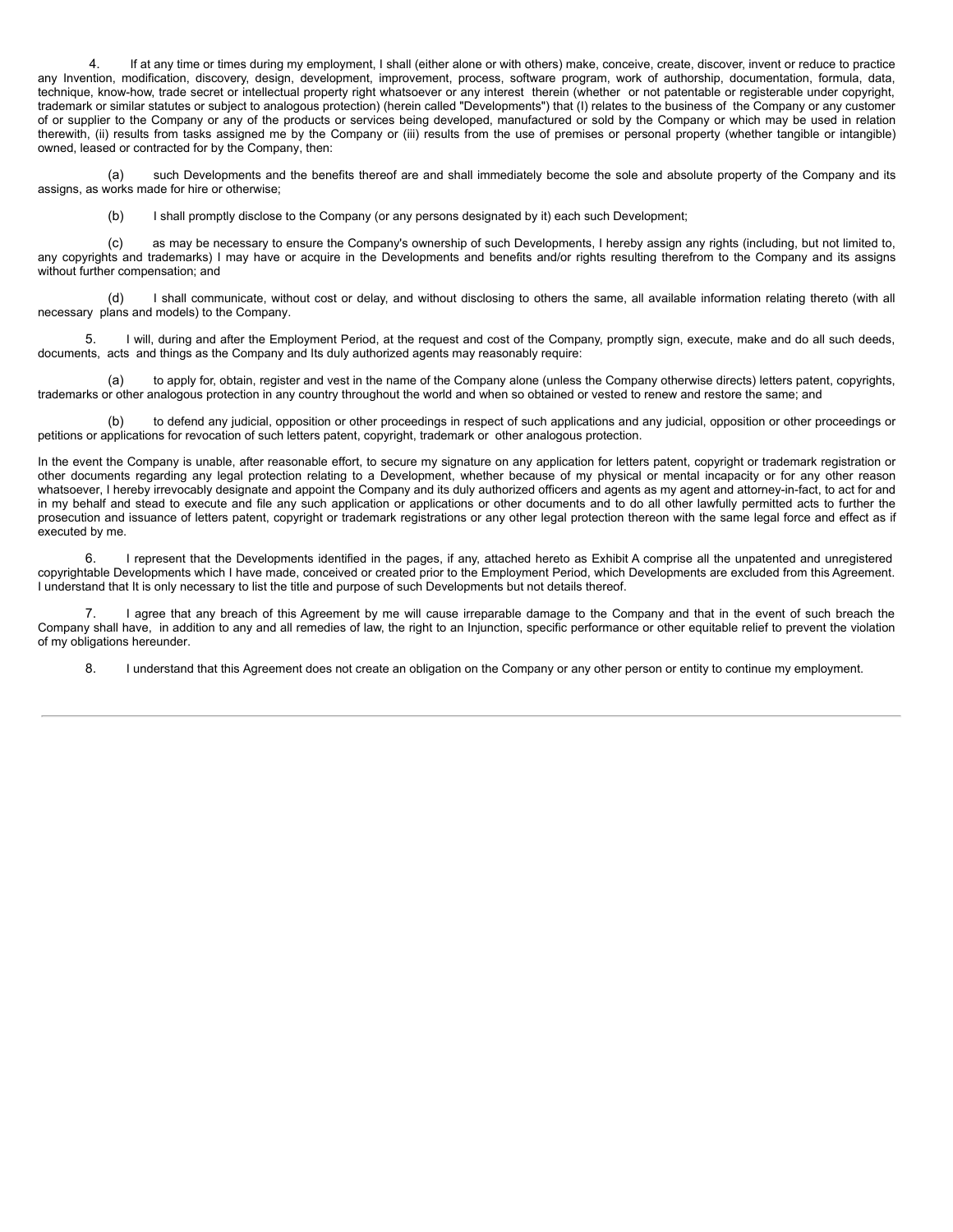9. No claim of mine against the Company shall serve as a defense against the Company's enforcement of any provision of this Agreement.

10. I represent that my performance of all of the terms of this Agreement and as an employee of the Company does not and will not breach any agreement between me and any prior employer. I have not entered into, and I agree I will not enter into, any agreement, either written or oral, in conflict with the terms of this Agreement.

11. Any waiver by the Company of a breach of any provision of this Agreement shall not operate or be construed as a waiver of any subsequent breach of such provision or any other provision hereof.

12. I hereby agree that each provision herein shall be treated as a separate and independent clause, and the unenforceability of any one clause shall in no way impair the enforceability of any of the other clauses herein. Moreover, if one or more of the provisions contained in this Agreement shall for any reason be held to be excessively broad as to scope, activity, subject or otherwise so as to be unenforceable at law, such provision or provisions shall be construed by the appropriate Judicial body by limiting or reducing it or them, so as to be enforceable to the maximum extent compatible with the applicable law as it shall then appear.

13. My obligations under this Agreement shall survive the termination of my employment regardless of the manner of such termination and shall be binding upon my heirs, executors, administrators and legal representatives.

The term "Company" shall include SeaChange International, Inc. and any of its subsidiaries, subdivisions, affiliates and assigns. The Company shall have the right to assign this Agreement to its successors and assigns, and all covenants and agreements hereunder shall inure to the benefit of and be enforceable by said successors or assigns.

I acknowledge that my covenants in this Agreement are given in exchange for, among other things, my employment and the terms and conditions of such employment. My covenants are not tied to my present role, title or responsibilities. Therefore, the covenants in this Agreement shall survive any change in my role, title, responsibilities, compensation, benefits, or any other term or condition of my employment.

16. For the one (1) year period after the termination of my employment, and regardless of the reasons for such termination, I agree to provide a copy of this Agreement to any employer, prospective employer or other prospective recipient of my services; and I authorize the Company to provide a copy of this Agreement to any person or entities that may or does employ or do business with, or consider employing or doing business with, me in the future.

This Agreement shall be governed by and construed in accordance with the internal laws of the Commonwealth of Massachusetts. Any claims or legal actions by one party against the other arising out of the relationship between the parties contemplated herein (whether or not arising under this Agreement) shall be governed by the laws of the Commonwealth of Massachusetts and shall be commenced and maintained only and exclusively in any state or federal court located in Massachusetts, and both parties hereby consent to the Jurisdiction and venue of any such court. Both parties further agree that any such dispute shall be tried by a judge alone, and both parties hereby waive and forever renounce the right to a trial before a civil jury in any such dispute.

18. I understand and agree that in the event I breach or fail to honor any term of this Agreement, and the Company is successful in whole or in part in any legal or equitable action to defend its rights under or to enforce any terms of this Agreement, I shall be required to reimburse the Company for all costs, expenses and reasonable attorneys' fees associated with such action.

19. This Agreement supersedes any and all prior oral and/or written agreements, and sets forth the entire agreement, between me and the Company with respect to the subject matter hereof.

< *This section is intentionally left blank.>*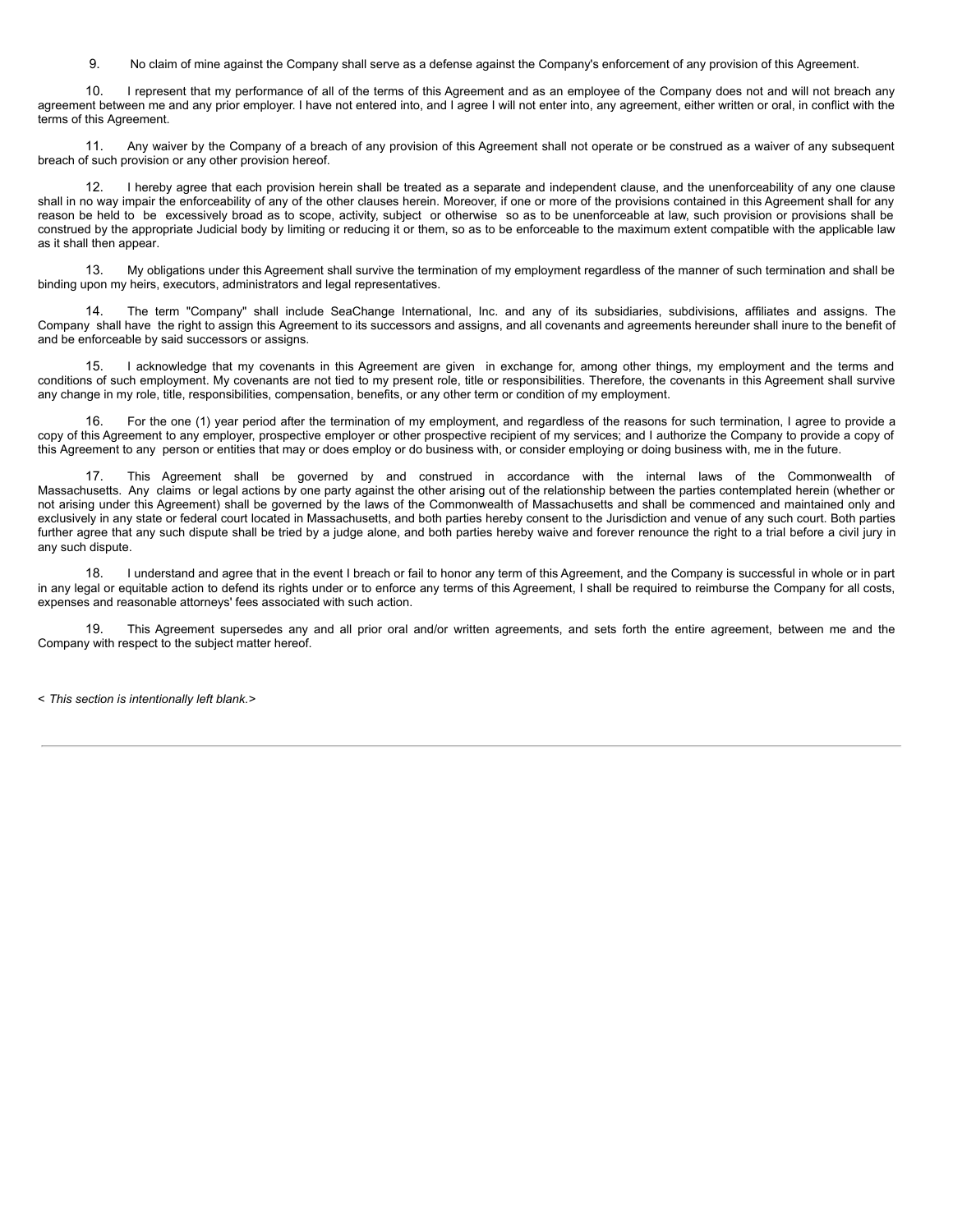20. This Agreement may be executed in counterparts, each of which will be deemed an original but all of which will constitute one and the same instrument.

Very truly yours,

Silvia DeMelo, Global Human Resources Director

Intending to be legally bound hereby, I have signed this Agreement under seal as of the day and year written below. I hereby acknowledge that I have been advised and am aware of my right to consult with an attorney prior to signing this Agreement.

| By:         | / Michael D. Prinn<br>/s/ | Date: | 9/6/19 |
|-------------|---------------------------|-------|--------|
| <b>Name</b> | Michael D. Prinn          |       |        |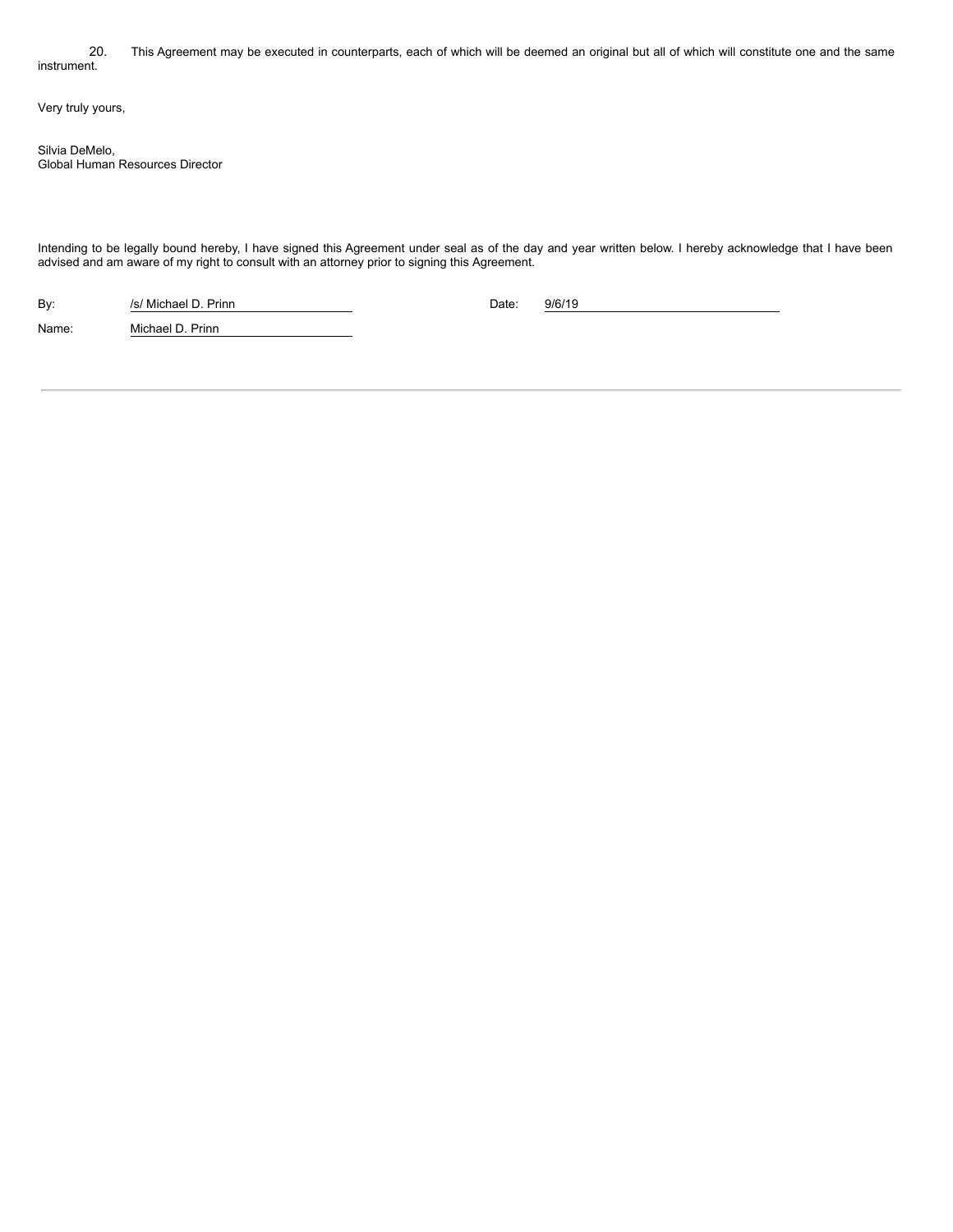# **EXHIBIT A**

## **Prior Developments**

| TO:             | SeaChange International, Inc.                                                      |
|-----------------|------------------------------------------------------------------------------------|
| FROM:           | <b>Michael Prinn</b>                                                               |
| DATE:           |                                                                                    |
| <b>SUBJECT:</b> | <b>Previous Inventions</b>                                                         |
| 1.              | Except as listed in Section 2 below, the following is a complete 11st of all inver |

1. Itions, copyrighted works or improvements relevant to the subject matter of my employment by **SeaChange International, Inc.** (the **"Company")** that have been made or conceived or first reduced to practice by me alone or jointly with others prior to my engagement by Company:

No Inventions or improvements.

See below: N/A

Additional sheets attached.

**2,** Due to a prior confidentiality agreement, I cannot complete the disclosure under Section 1 *above* with respect to Inventions or improvements generally listed below, the proprietary rights and duty of confidentiality with respect to which I owe to the following party(ies):

| 1. | Invention or Improvement<br>None | Party(ies)<br>None | Relationship<br>None |
|----|----------------------------------|--------------------|----------------------|
| 2. |                                  |                    |                      |
| 3. |                                  |                    |                      |
|    | Additional sheets attached.      |                    |                      |

Additional sheets attached.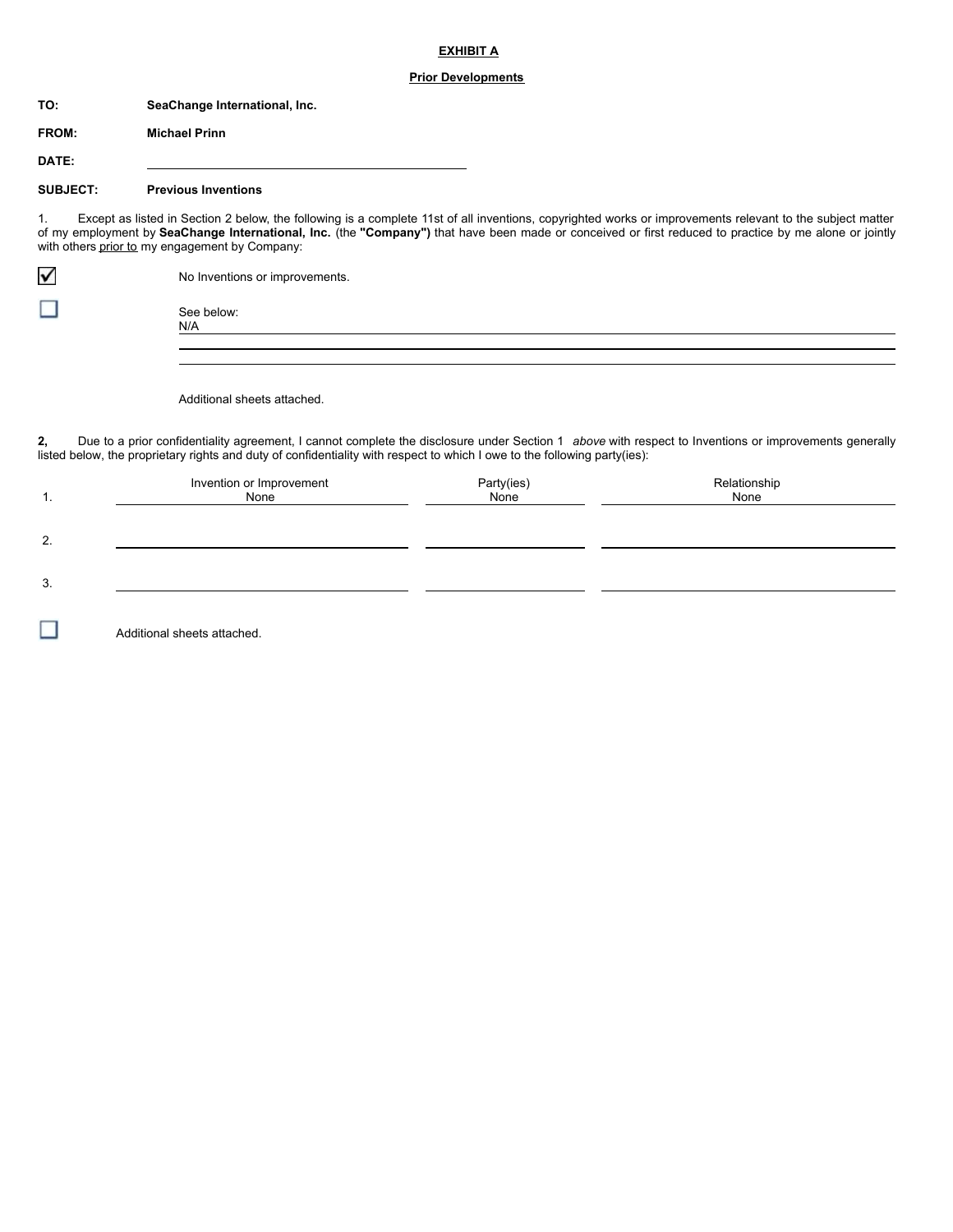## **CHANGE IN CONTROL SEVERANCE AGREEMENT**

THIS CHANGE IN CONTROL SEVERANCE AGREEMENT (this "Agreement"), dated as of October 8, 2019, by and between SeaChange International, Inc., with its principal place of business at 50 Nagog Park, Acton, MA 01720 (the "Company"), and Michael Prinn (the "Executive").

WHEREAS, the Executive is employed as the Company's Chief Financial Officer;

WHEREAS, the Company considers it essential to the best interests of its stockholders to foster the continuous employment of key management personnel, and recognizes that, as is the case with many publicly held corporations, the possibility of a change in control may exist and that such possibility, and the uncertainty and questions which it may raise among management, may result in the distraction or departure of management personnel to the detriment of the Company and its stockholders; and

WHEREAS, the Board of Directors of the Company has determined that appropriate steps should be taken to reinforce and encourage the Executive's continued attention and dedication to the Executive's assigned duties without distraction in the face of potentially disturbing circumstances arising from the possibility of a change in control of the Company, although no such change is presently known to be contemplated.

NOW THEREFORE, in consideration of the mutual covenants and agreements hereinafter contained and other good and valuable consideration, the receipt and sufficiency of which are hereby acknowledged, the parties hereto agree as follows:

## **Section 1**

## **DEFINITIONS**

Except as may otherwise be specified or as the context may otherwise require, the following terms shall have the respective meanings set forth below whenever used herein:

"Annual Bonus" shall mean the Executive's target annual bonus (excluding any annual target long-term incentive compensation opportunity) for the Company's fiscal year in which the Covered Termination occurs.

"Base Salary" shall mean the annual base rate of regular compensation of the Executive immediately before a Covered Termination, or if greater, the highest annual rate at any time during the 12-month period immediately preceding the Covered Termination.

"Board" shall mean the Board of Directors of the Company.

"Cause" shall mean (i) the Executive's engaging in willful and repeated gross negligence or gross misconduct, (ii) the Executive's breaching of a material fiduciary duty to the Employer, or (iii) the Executive's being convicted of a felony, in either case, to the demonstrable and material injury to the Employer. For purposes hereof, no act, or failure to act, on the Executive's part, shall be deemed "willful" unless done, or omitted to be done, by the Executive not in good faith and without reasonable belief that any act or omission was in the best interest of the Employer.

"Change in Control" shall mean the first to occur, after the date hereof, of any of the following:

(i) the members of the Board at the beginning of any consecutive 12-calendar-month period (the "Incumbent Directors") cease for any reason other than due to death to constitute at least a majority of the members of the Board; provided that any director whose election, or nomination for election by the Company's stockholders, was approved by a vote of at least a majority of the members of the Board then still in office who were members of the Board at the beginning of such 12-calendar-month period, shall be deemed to be an Incumbent Director;

7939299v3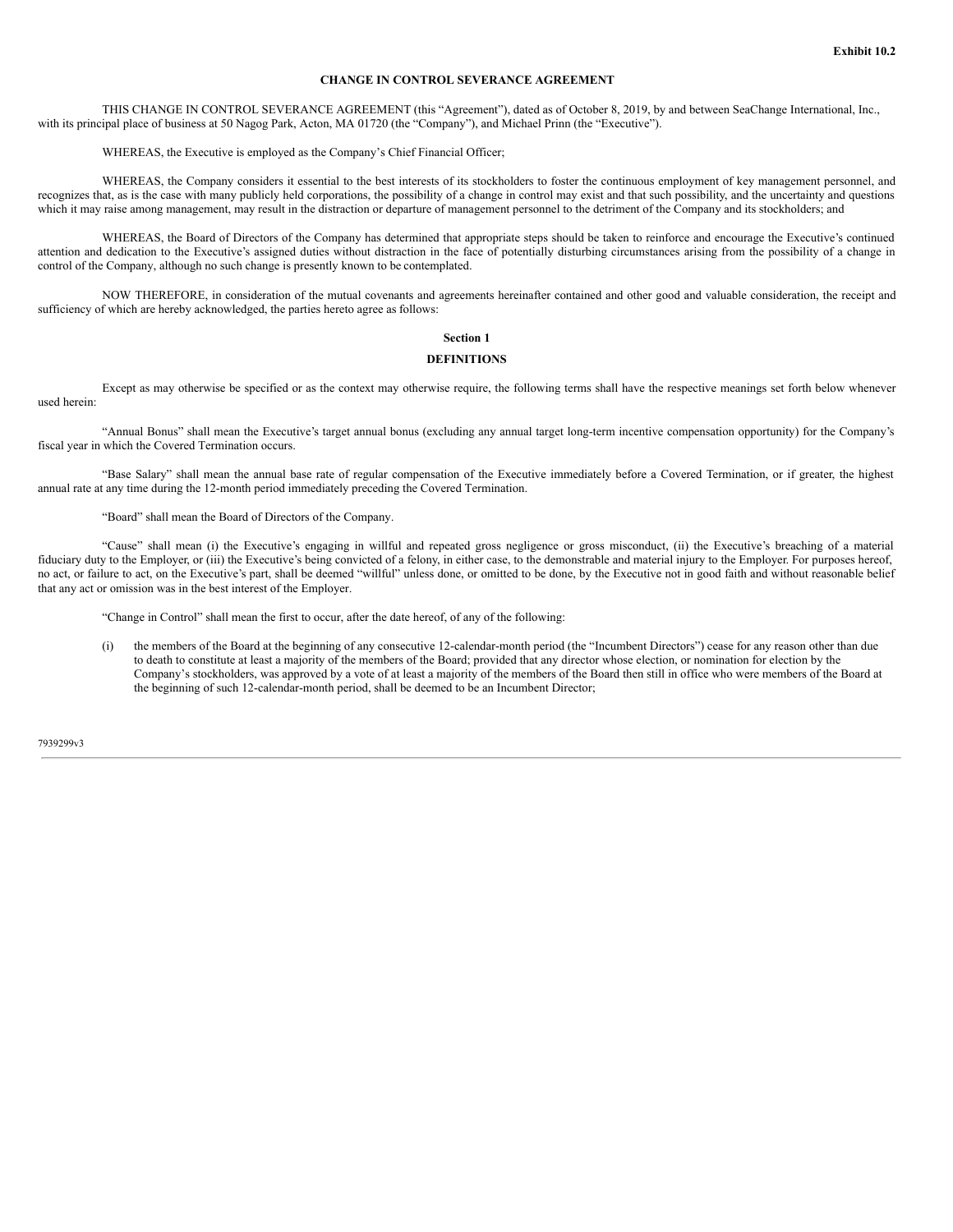- (ii) any consolidation or merger of the Company where the stockholders of the Company, immediately prior to the consolidation or merger, would not, immediately after the consolidation or merger, beneficially own (as such term is defined in Rule 13d-3 under the Securities Exchange Act), directly or indirectly, shares of Stock representing in the aggregate 50% or more of the combined voting power of the securities of the corporation issuing cash or securities in the consolidation or merger (or of its ultimate parent corporation, if any);
- (iii) there shall occur (A) any sale, lease, exchange or other transfer (in one transaction or a series of transactions contemplated or arranged by any party as a single plan) of all or substantially all of the assets of the Company, other than a sale or disposition by the Company of all or substantially all of the Company's assets to an entity, at least 50% of the combined voting power of the voting securities of which are owned by Persons in substantially the same proportion as their ownership of the Company immediately prior to such sale or (B) the approval by stockholders of the Company of any plan or proposal for the liquidation or dissolution of the Company; or
- (iv) any corporation or other legal person, pursuant to a tender offer, exchange offer, purchase of stock (whether in a market transaction or otherwise) or other transaction or event acquires securities representing 40% or more of the combined voting power of the voting securities of the Company, or there is a report filed on Schedule 13D or Schedule 14D-1 (or any successor schedule, form or report), each as promulgated pursuant to the U.S. Securities Exchange Act, disclosing that any "person" (as such term is used in Section 13(d)(3) or Section  $14(d)(2)$  of the Securities Exchange Act) has become the "beneficial owner" (as such term is used in Rule 13d-3 under the Securities Exchange Act) of securities representing 40% or more of the combined voting power of the voting securities of the Company.

Notwithstanding the foregoing, none of the foregoing event(s) shall constitute a Change in Control unless such event(s) constitutes a "change in the ownership or effective control" or a change "in the ownership of a substantial portion of the assets," in each case within the meaning of Section  $409A(a)(2)(A)(v)$  of the Code and any regulations and other guidance in effect from time-to-time thereunder.

Upon the occurrence of a Change in Control as provided above, no subsequent event or condition shall constitute a Change in Control for purposes of this Agreement, with the result that there can be no more than one Change in Control hereunder.

#### "Code" shall mean the Internal Revenue Code of 1986, as amended.

"Company" shall mean, subject to Section 6.1(a), SeaChange International, Inc., a Delaware corporation.

"Covered Termination" shall mean if, within the two (2) year period immediately following a Change in Control, the Executive (i) is terminated by the Employer without Cause (other than on account of death or Disability), or (ii) terminates the Executive's employment with the Employer for Good Reason. The Executive shall not be deemed to have been terminated for purposes of this Agreement merely because the Executive ceases to be employed by the Employer and becomes employed by a new employer involved in the Change in Control; provided that such new employer shall be bound by this Agreement as if it were the Employer hereunder with respect to the Executive. It is expressly understood that no Covered Termination shall be deemed to have occurred merely because, upon the occurrence of a Change in Control, the Executive ceases to be employed by the Employer and does not become employed by a successor to the Employer after the Change in Control if the successor makes an offer to employ the Executive on terms and conditions which, if imposed by the Employer, would not give the Executive a basis on which to terminate employment for Good Reason.

"Date of Termination" shall mean (i) if the Executive's employment is terminated by the Company for Cause, the date of receipt of the Notice of Termination for Cause or any later date specified therein (which date shall be not more than thirty (30) days after giving such notice), as the case may be; (ii) if the Executive's employment is terminated by the Executive for Good Reason, the 30th day following receipt by the Company of the Notice of Termination for Good Reason; (iii) if the Executive's employment is terminated by the Company other than for Cause or Disability, the date on which the Company notifies the Executive of such termination, (iv) if the Executive's employment is terminated by reason of death or Disability, the date of death of the Executive or the date on which it is determined that the Executive has a Disability, as the case may be, and (v) if the Executive's employment is terminated by the Executive without Good Reason (and not due to Disability), the date of receipt of the Notice of Termination (which date shall be not more than thirty (30) days after giving such notice). Notwithstanding the foregoing, in no event shall the Date of Termination with respect to a Covered Termination occur until the Executive experiences a separation from service within the meaning of Section 409A of the Code, and the date on which such separation from service takes place shall be the Date of Termination.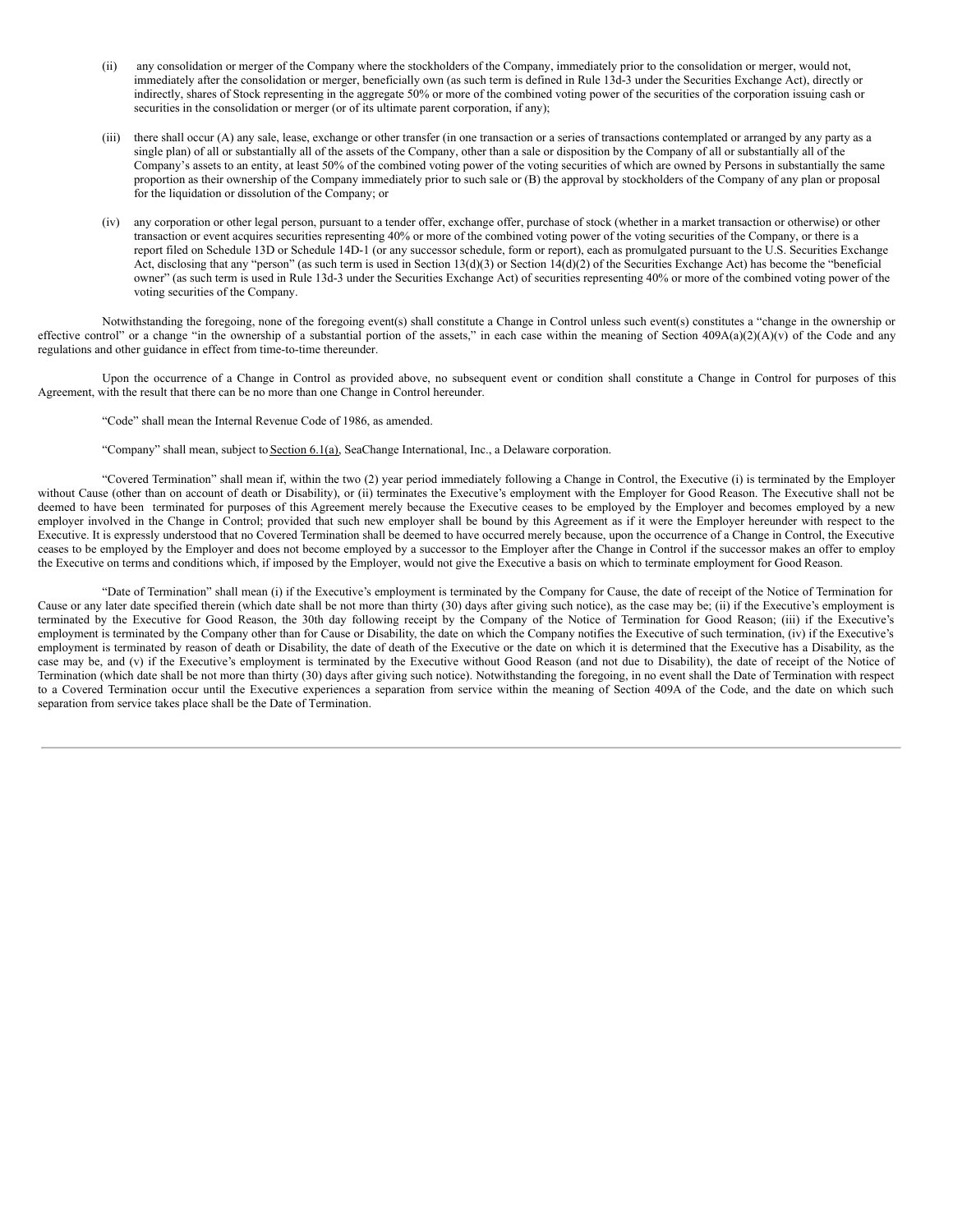"Disability" shall mean the occurrence after a Change in Control of the incapacity of the Executive due to physical or mental illness, whereby the Executive shall have been absent from the full-time performance of the Executive's duties with the Employer for six (6) consecutive months or, in any one (1) year period, for an aggregate of six (6) months.

"Employer" shall mean the Company (if and for so long as the Executive is employed thereby) and each Subsidiary which may now or hereafter employ the Executive or, where the context so requires, the Company and such Subsidiaries collectively. A subsidiary which ceases to be, directly or indirectly, through one or more intermediaries, controlling, controlled by or under common control with the Company prior to a Change in Control (other than in connection with and as an integral part of a series of transactions resulting in a Change in Control) shall, automatically and without any further action, cease to be (or be part of) the Employer for purposes hereof.

"Good Reason" shall mean, without the express written consent of the Executive, the occurrence after a Change in Control of any of the following circumstances:

- (i) the material reduction of the Executive's title, authority, duties or responsibilities, or the assignment to the Executive of any duties inconsistent with Executive's position, authority, duties or responsibilities from those in effect immediately prior to the Change in Control;
- (ii) a requirement that the Executive report to anyone other than the Board and/or the chief executive officer of the acquiring entity and/or the chief business officer of the applicable business unit of the acquiring company;
- (iii) a material reduction in the budget over which the Executive retains authority from that which exists as of immediately prior to the Change in Control;
- (iv) a reduction in the Executive's Base Salary as in effect immediately before the Change in Control;
- (v) a material reduction in the Executive's annual bonus opportunity or annual target long-term incentive compensation opportunity (whether payable in cash, shares of Stock or a combination thereof) as in effect on the Change in Control; provided, that for the avoidance of doubt, a material reduction of such annual target long-term incentive compensation opportunity shall not be deemed to occur if such opportunity becomes payable solely in cash;
- (vi) the Company's requiring the Executive to be based at any other geographic location more than 50 miles from that location at which the Executive primarily performed Executive's services immediately prior to the occurrence of a Change in Control, except for required travel on the Company's business to an extent substantially consistent with Executive's business travel obligations immediately prior to such Change in Control;
- (vii) the failure of the Company to obtain a reasonable agreement from any successor to assume and agree to perform this Agreement, as contemplated in Section  $6.1(a)$ ;
- (viii) the failure of the Company to pay the Executive any amounts due hereunder; or
- (ix) any material breach by the Company of this Agreement, including but not limited to a breach of the obligation under Section 2 of this Agreement.

For avoidance of doubt, whether there has been a reduction of an annual bonus opportunity or an annual target long-term incentive compensation opportunity under clause (v) above shall take into account, without limitation, any target, minimum and maximum amounts payable and the attainability and otherwise the reasonableness of any performance hurdles, goals and other measures, each considered relative to the corresponding element with respect to the Executive in the period prior to the Change in Control.

Notwithstanding anything to the contrary contained herein, the Executive's termination of employment will not be treated as for Good Reason as the result of the occurrence of any event specified in the foregoing clauses (i) through (ix) unless, within ninety (90) days following the occurrence of such event, the Executive provides written notice to the Company of the occurrence of such event, which notice sets forth the nature of the event and the Executive terminates employment on the 30th day following receipt by the Company of such notice.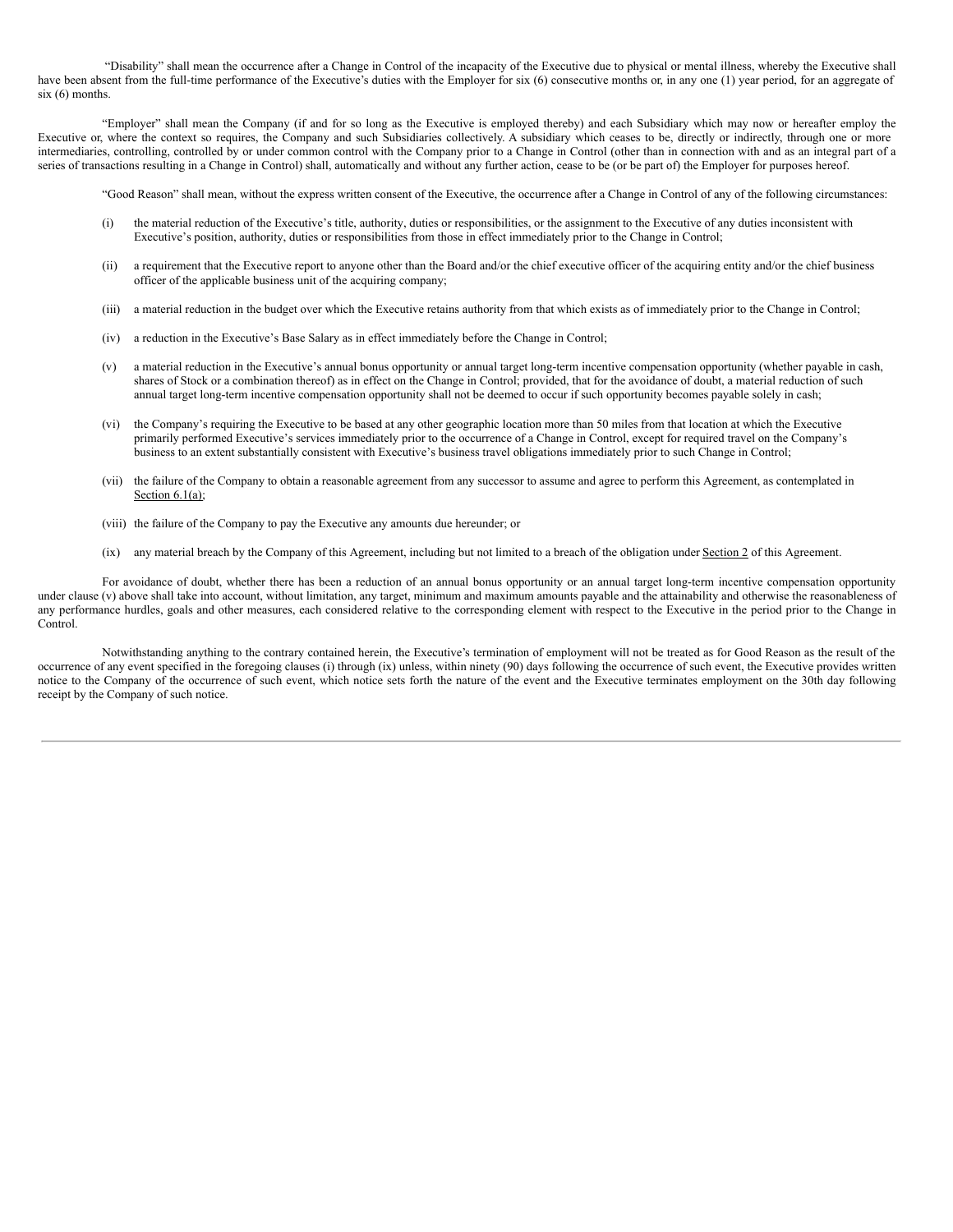"Notice of Termination" shall mean a notice given by the Employer or Executive, as applicable, which shall indicate the date of termination and the specific termination provision in this Agreement relied upon and shall set forth in reasonable detail the facts and circumstances claimed to provide a basis for termination of the Executive's employment under the provisions so indicated.

"Person" shall have the meaning ascribed thereto by Section  $3(a)(9)$  of the Securities Exchange Act, as modified and used in Sections 13(d) and 14(d) thereof (except that such term shall not include (i) the Company or any of its Subsidiaries, (ii) a trustee or other fiduciary holding securities under an employee benefit plan of the Company or any of its Subsidiaries, (iii) an underwriter temporarily holding securities pursuant to an offering of such securities, (iv) a corporation owned, directly or indirectly, by the stockholders of the Company in substantially the same proportion as their ownership of stock of the Company, or (v) such Executive or any "group" (as such term is used in Sections 13(d) and 14(d) of the Securities Exchange Act) which includes the Executive).

"Securities Exchange Act" shall mean the Securities Exchange Act of 1934, asamended. "Stock" shall mean the common stock, \$.01 par value, of theCompany.

"Subsidiary" shall mean any entity, directly or indirectly, through one or more intermediaries, controlled by the Company.

## **Section 2**

## **CHANGE IN CONTROL SEVERANCE BENEFITS**

- 2.1 Cash Severance. If a Covered Termination occurs, then, subject to the provisions of Section 2.3(b) and Section 4 below, the Company shall pay to the Executive an amount equal to the sum of: (a) one (1) times the Executive's Base Salary, (b) 150% of the Annual Bonus, plus (c) \$62,000.
- 2.2 Accelerated Vesting for Equity Awards. The vesting of the Executive's Equity Awards shall be governed by this**Section 2.2**. The term "Equity Award" shall mean stock options, stock appreciation rights, restricted stock, restricted stock units, performance shares or any other form of award that is measured with reference to the Stock.
	- (a) If an Executive's Equity Award (other than a Performance-Vested Equity Award, as defined below) is continued, assumed or substituted and at any time on and after the Change in Control and the Executive suffers a Covered Termination, then the vesting and exercisability of all such unvested Equity Awards held by the Executive shall be accelerated in full and any reacquisition rights held by the Company with respect to any such Equity Award shall lapse in full, in each case, upon such termination. A "Performance-Vested Equity Award" means any Equity Award that provides for vesting upon achieving a goal based on business criteria (including but not limited to stock price) that applies to the Executive, a business unit, division, Subsidiary, affiliate, the Company or any combination of the foregoing. Any accelerated vesting of a Performance-Vested Equity Award in connection with a Change in Control shall be determined under the terms of the underlying award agreement and the plan under which the Executive received such award.
	- (b) For avoidance of doubt, no change shall be made to any Equity Award (including, without limitation, any substitution or assumption of an Equity Award) that adversely affects the Executive unless it is consented to in writing by the Executive or is permitted under the terms of the plan under which the Equity Award was granted by the Company to the Executive.
- 2.3 (a) The payments and benefits provided for in Section 2.1 and Section 2.2 shall (except as otherwise expressly provided therein or as provided in Section 2.3(b) or Section 2.4(b), or as otherwise expressly provided hereunder) be made on the business day coinciding with or next following the 10th day following the Date of Termination with respect to a Covered Termination (the "Payment Date").

Notwithstanding any other provision of this Agreement, if the Executive is a "specified employee" as defined in Section 409A of the Code, any payment under this Agreement that would constitute deferred compensation for purposes of Section 409A of the Code that is payable on account of the Executive's separation from service shall be made in accordance with Section 2.4(b) hereof.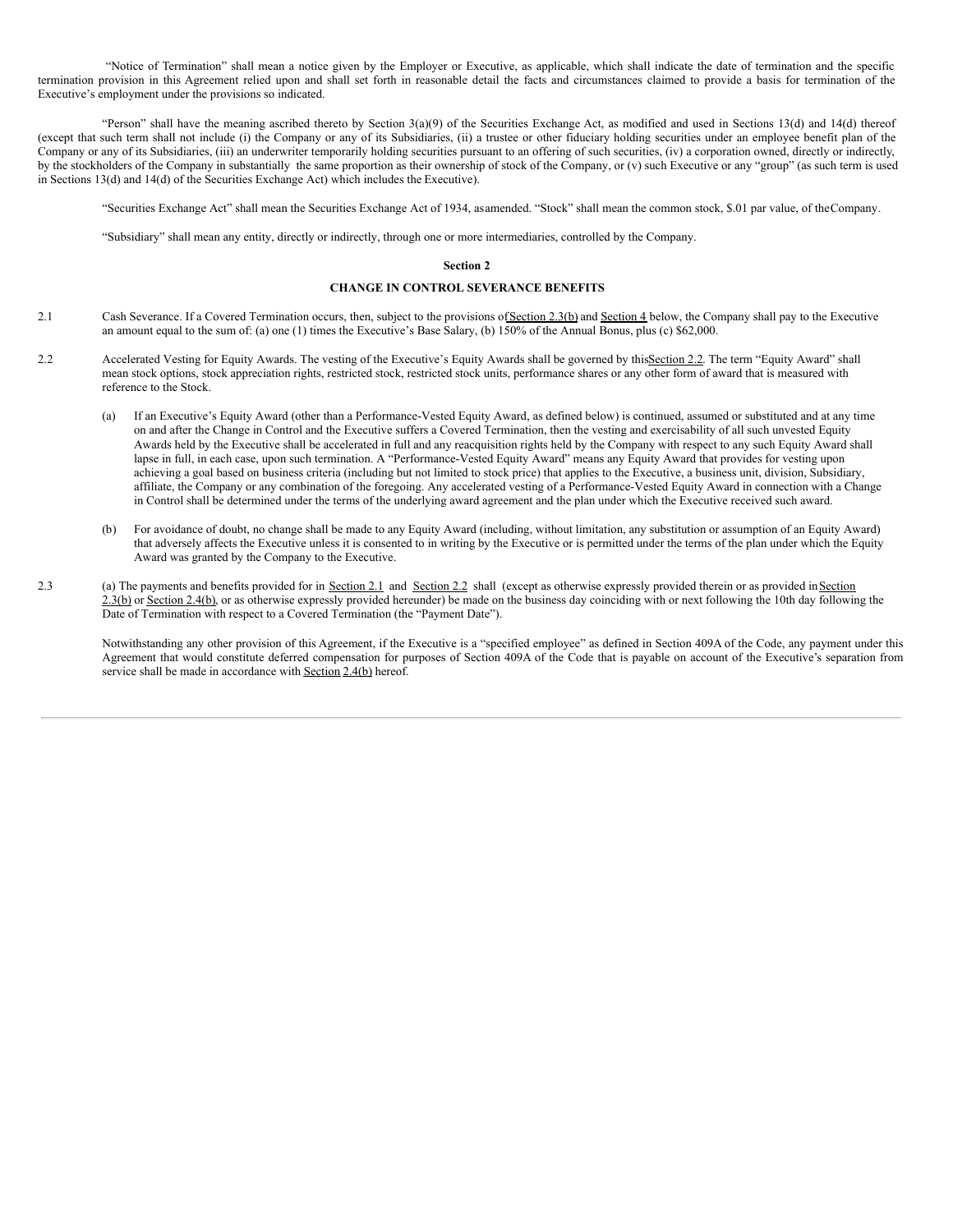<span id="page-47-0"></span>(b) Notwithstanding any other provision of this Agreement to the contrary, no payment or benefit otherwise provided for under or by virtue of the foregoing provisions of this Agreement shall be paid or otherwise made available unless, on or before the Payment Date, the Executive has executed and not revoked a valid, binding and irrevocable general release of claims in favor of the Employer, in form and substance reasonably acceptable to the Employer. Failure by the Executive to timely deliver (and not revoke) a valid and binding release shall result in the forfeiture of all payments and benefits under this Agreement.

- 2.4 The Company and the Executive acknowledge and agree that the payments and benefits described in Section 2.1, Section 2.2 and Section 3.1 of this Agreement (the "Deferred Compensation") may constitute a "nonqualified deferred compensation plan" that is subject to Section 409A of the Code. The Company and the Executive intend to administer the Deferred Compensation in a manner that at all times is either exempt from or complies in form and operation with the applicable limitations and standards of Section 409A of the Code. Therefore, notwithstanding anything else contained herein, the following limitations are expressly imposed with respect to the Deferred Compensation.
	- (a) The Executive's entitlement to receive or begin receiving payment of the Deferred Compensation is conditioned upon the Executive's separation from service. For this purpose, the Executive shall have separated from service if and only if his level of services to the Company and its affiliates decreases and is expected to remain at a level equal to twenty percent (20%) or less of the average level of services performed by the Executive during the immediately preceding 36-month period.
	- (b) If the Executive is a "specified employee" as defined in Section 409A of the Code with respect to the Company upon his separation from service, then any payment required hereunder, to the extent such payment would constitute deferred compensation for purposes of Section 409A of the Code that is payable on account of the Executive's separation from service, shall be deferred and shall not be paid to the Executive until the date that is the later of (1) the date such payment is due under the terms of this Agreement, or (2) 6 months and 1 day following the date of the Executive's separation from service.
	- (c) It is intended that each installment, if any of the payments and benefits constituting Deferred Compensation shall be treated as a separate "payment" for purposes of Section 409A of the Code. Neither the Company nor the Executive shall have the right to accelerate or defer the delivery of any such payments or benefits except to the extent specifically permitted or required by Section 409A of the Code.

## **Section 3**

## **PARACHUTE TAX PROVISIONS**

- 3.1 If all, or any portion, of the payments and benefits provided under this Agreement, if any, either alone or together with other payments and benefits which the Executive otherwise receives or is entitled to receive from the Company or its affiliates (collectively, the "Total Payments") would constitute an excess "parachute payment" within the meaning of Section 280G of the Code (whether or not under an existing plan, arrangement or other agreement) and would result in the imposition on the Executive of an excise tax under Section 4999 of the Code (the "Excise Tax"), then the Executive shall be paid or provided, as the case may be, the Total Payments unless the after-tax amount that would be retained by the Executive (after taking into account any and all applicable federal, state and local excise, income or other taxes payable by the Executive, including the Excise Tax) is less than the after-tax amount that would be retained by the Executive (after taking into account any and all applicable federal, state and local excise, income or other taxes payable by the Executive, other than the Excise Tax) if the Executive were instead to be paid or provided, as the case may be, the maximum amount of the Total Payments that the Executive could receive without being subject to the Excise Tax (the "Reduced Payments"), in which case the Executive shall be entitled only to the Reduced Payments. After- tax amounts under this Section 3.1 shall be calculated at the highest marginal individual income tax rate as set forth in the Code as in effect at the time of employment termination, subject to any adjustment that the 280G Firm (as defined in Section 3.2 below) deems appropriate to reflect the phase out of any deductions, exclusions or exemptions with respect to compensation payable to the Executive by the Company.
- 3.2 The amount or amounts (if any) payable under this Section 3 shall be determined, at the sole cost of the Company, by the 280G Firm, whose determination or determinations shall be final and binding on all parties. The "280G Firm" for purposes of this Section 3 shall be an accounting firm or law firm of national reputation that is selected for this purpose by the Company's Chief Executive Officer prior to a Change in Control. In order to assess whether payments under this Agreement or otherwise qualify as reasonable compensation that is exempt from being a parachute payment under Section 280G of the Code, the 280G Firm may retain the services of an independent valuation expert. The Company will direct the 280G Firm to submit any determination it makes under Section 3 and provide detailed supporting calculations and any valuation report, if applicable, to both the Executive and the Company as soon as reasonably practicable.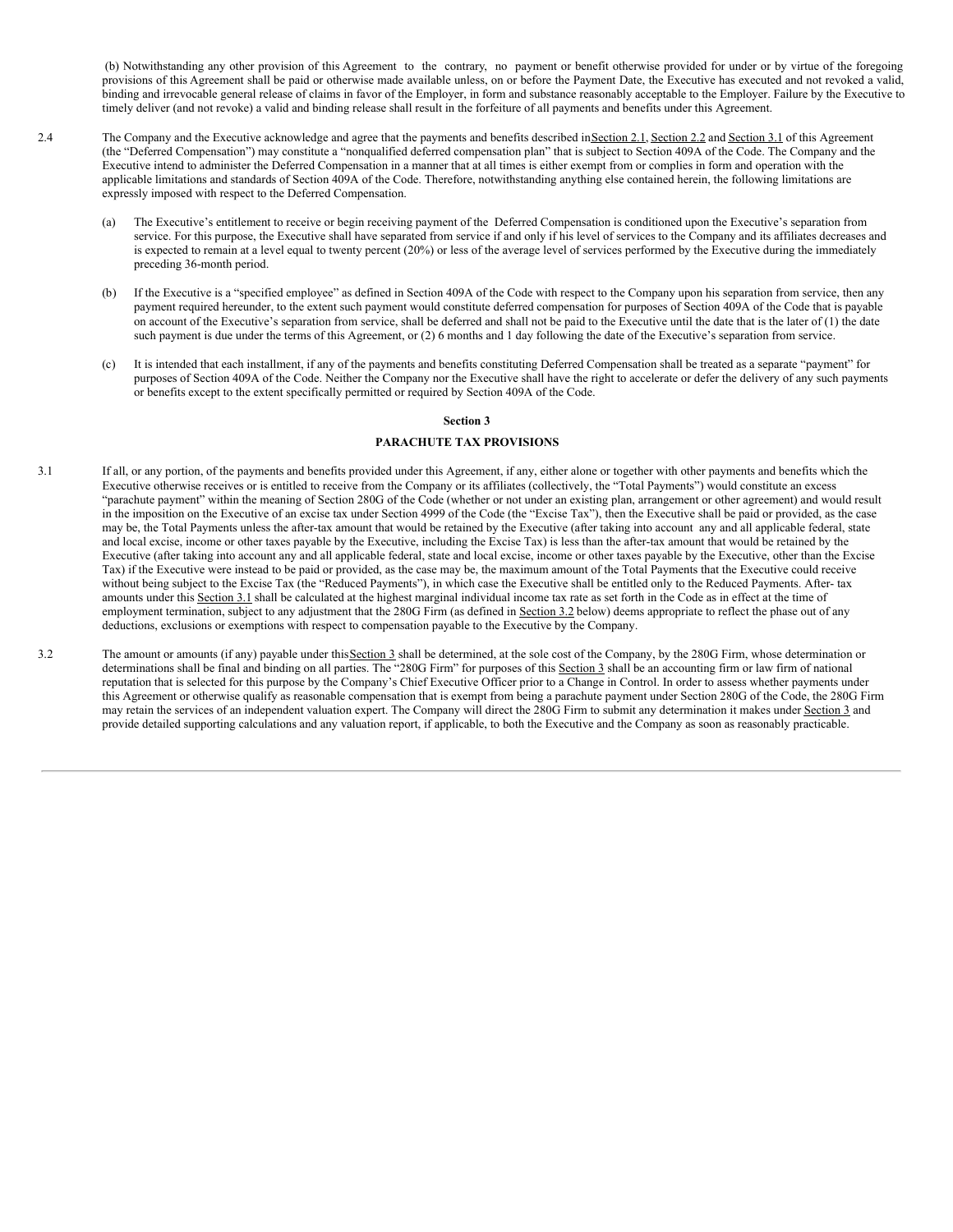- 3.3 If the 280G Firm determines that one or more reductions are required underSection 3, the 280G Firm shall also determine which of the Total Payments shall be reduced to the extent necessary so that no portion thereof shall be subject to the excise tax imposed by Section 4999 of the Code, and the Company shall pay only the Reduced Payments to the Executive. The 280G Firm shall make reductions required under Section 3 of this Agreement in a manner that maximizes the net after-tax amount payable to the Executive as follows: first, by reducing or eliminating the portion of the Total Payments that are payable in cash; second, by reducing or eliminating the portion of the Total Payments that are not payable in cash (other than Total Payments as to which Treasury Regulations Section 1.280G-1 Q/A 24(c) (or any successor provision thereto) applies ("Q&A-24(c) Payments")); and, third, by reducing or eliminating Q/A- 24(c) Payments. In the event that any O&A-24(c) Payment or acceleration is to be reduced, such O/A-24(c) Payment shall be reduced or cancelled in the reverse order of the date of grant of the awards.
- 3.4 As a result of the uncertainty in the application of Section 280G at the time that the 280G Firm makes its determinations under thisSection 3, it is possible that amounts will have been paid or distributed to the Executive that should not have been paid or distributed (collectively, the "Overpayments"), or that additional amounts should be paid or distributed to the Executive (collectively, the "Underpayments"). If the 280G Firm determines, based on either the assertion of a deficiency by the Internal Revenue Service against the Company or the Executive which assertion the 280G Firm believes has a high probability of success or controlling precedent or substantial authority, that an Overpayment has been made, the Executive must repay the Overpayment to the Company, without interest. If the 280G Firm determines, based upon controlling precedent or substantial authority, that an Underpayment has occurred, the 280G Firm will notify the Executive and the Company of that determination and the amount of that Underpayment will be paid promptly by the Company to the Executive.
- 3.5 The Executive will provide the 280G Firm access to, and copies of, any books, records, and documents in the Executive's possession as reasonably requested by the 280G Firm, and otherwise cooperate with the 280G Firm in connection with the preparation and issuance of the determinations and calculations contemplated by Section 3. Cooperation may include, among other things, being interviewed in order for the 280G Firm to assess whether any payments may be exempt from being parachute payments by virtue of qualifying as reasonable compensation for purposes of Section 280G of the Code.

## **Section 4**

## **RESTRICTIVE COVENANTS**

4.1 The Executive shall remain subject to the restrictive covenants set forth in the Employee Noncompetition, Nondisclosure and Developments Agreement ("Noncompete Agreement") following a Change in Control or any termination of employment thereafter. The Executive acknowledges that the covenants contained in the Noncompete Agreement are reasonable and necessary to protect the legitimate interests of the Company and its affiliates, that the Company would not have entered into this Agreement in the absence of such restrictions under the Noncompete Agreement, and that any violation of any provision of the Noncompete Agreement will result in irreparable injury to the Company. The Executive further represents and acknowledges that: (i) the Executive has been advised by the Company to consult Executive's own legal counsel in respect of this Agreement and the Noncompete Agreement, and (ii) the Executive has had full opportunity, prior to execution of this Agreement, to review thoroughly this Agreement and the Noncompete Agreement with Executive's counsel.

#### **Section 5**

#### **TERM OF AGREEMENT**

- 5.1 The Agreement shall terminate on December 31, 2019, provided, however, that the term of this Agreement shall be automatically extended thereafter for successive four (4)) year periods unless, at least ninety (90) days prior to the termination date of the then current succeeding four- year extended term of this Agreement, either party has notified the other party that the term hereunder shall expire at the end of the then-current term. Notwithstanding the foregoing, if a Change in Control occurs before the expiration of the term of this Agreement as described above, the term of this Agreement shall automatically be extended until the second anniversary of such Change in Control.
- 5.2 The obligations of the Company and the Executive under this Agreement which by their nature may require either partial or total performance after its expiration shall survive any such expiration.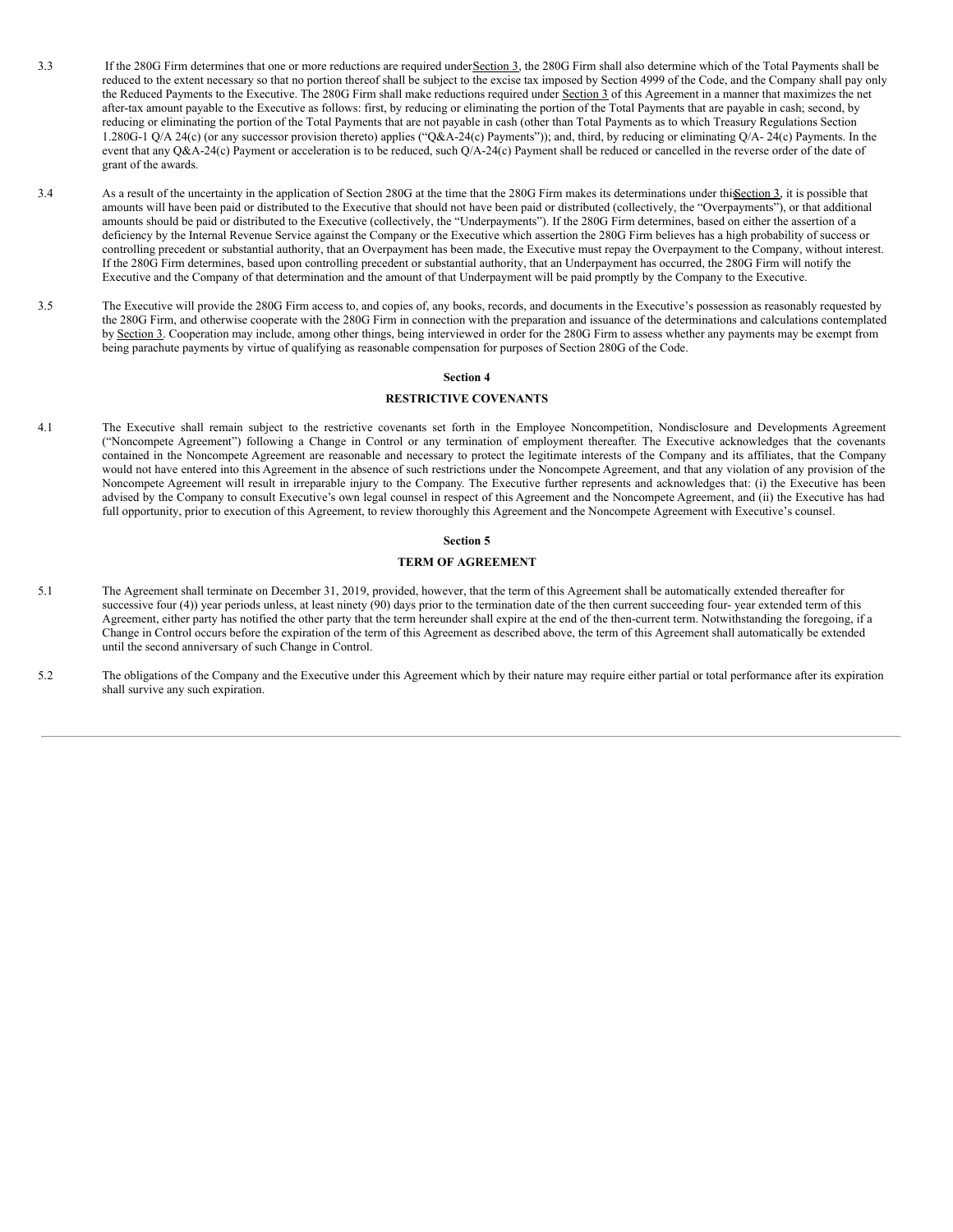5.3 This Agreement shall not affect any rights of the Company or the Executive prior to a Change in Control or any rights of the Executive granted in any other agreement, plan or arrangements. The rights, duties and benefits provided hereunder shall only become effective upon a Change in Control. If the employment of the Executive by the Company is terminated for any reason prior to a Change in Control, this Agreement shall thereafter be of no further force and effect.

## **Section 6**

## **MISCELLANEOUS**

- 6.1 (a) The Company shall require any successor (whether direct or indirect, by purchase, merger, consolidation or otherwise) to all or substantially all of the business or assets of the Company expressly to assume and agree to perform under the terms of this Agreement in the same manner and to the same extent that the Company and its affiliates would be required to perform it if no such succession had taken place (provided that such a requirement to perform which arises by operation of law shall be deemed to satisfy the requirements for such an express assumption and agreement), and in such event the Company (as constituted prior to such succession) shall have no further obligation under or with respect to this Agreement. Failure of the Company to obtain such assumption and agreement with respect to the Executive prior to the effectiveness of any such succession shall be a breach of the terms of this Agreement with respect to the Executive and shall entitle the Executive to compensation from the Employer (as constituted prior to such succession) in the same amount and on the same terms as the Executive would be entitled to hereunder were the Executive's employment terminated for Good Reason following a Change in Control, except that for purposes of implementing the foregoing, the date on which any such succession becomes effective shall be deemed the Date of Termination. As used in this Agreement, "Company" shall mean the Company as hereinbefore defined and any successor to its business or assets as aforesaid which assumes and agrees (or is otherwise required) to perform this Agreement. Nothing in this Section  $6.1(a)$  shall be deemed to cause any event or condition which would otherwise constitute a Change in Control not to constitute a Change in Control.
	- (b) Notwithstanding Section 6.1(a), the Company shall remain liable to the Executive upon a Covered Termination after a Change in Control if the Executive is not offered continuing employment by a successor to the Employer on a basis which would not constitute a termination for Good Reason.
	- (c) This Agreement, and the Executive's and the Company's rights and obligations hereunder, may not be assigned by the Executive or, except as provided in Section 6.1(a), the Company, respectively; any purported assignment by the Executive or the Company in violation hereof shall be null andvoid.
	- (d) The terms of this Agreement shall inure to the benefit of and be enforceable by the personal or legal representatives, executors, administrators, permitted successors, heirs, distributees, devisees and legatees of the Executive. If the Executive shall die while an amount would still be payable to the Executive hereunder if they had continued to live, all such amounts, unless otherwise provided herein, shall be paid in accordance with the terms of this Agreement to the Executive's devisee, legatee or other designee or, if there is no such designee, the Executive's estate.
- 6.2 The Executive shall not be required to mitigate damages or the amount of any payment or benefit provided for under this Agreement by seeking other employment or otherwise, nor will any payments or benefits hereunder be subject to offset in the event the Executive does mitigate.
- 6.3 The Employer shall pay all reasonable legal fees and expenses incurred in a legal proceeding, including any arbitration pursuant to Section 6.10 or otherwise, by the Executive in seeking to obtain or enforce any right or benefit provided by this Agreement. Such payments are to be made within twenty (20) days after the Executive's request for payment accompanied with such evidence of fees and expenses incurred as the Employer reasonably may require; provided that if the Executive institutes a proceeding and the judge or other decision-maker presiding over the proceeding affirmatively finds that the Executive has failed to prevail substantially, the Executive shall pay Executive's own costs and expenses (and, if applicable, return any amounts theretofore paid on the Executive's behalf under this Section 6.3).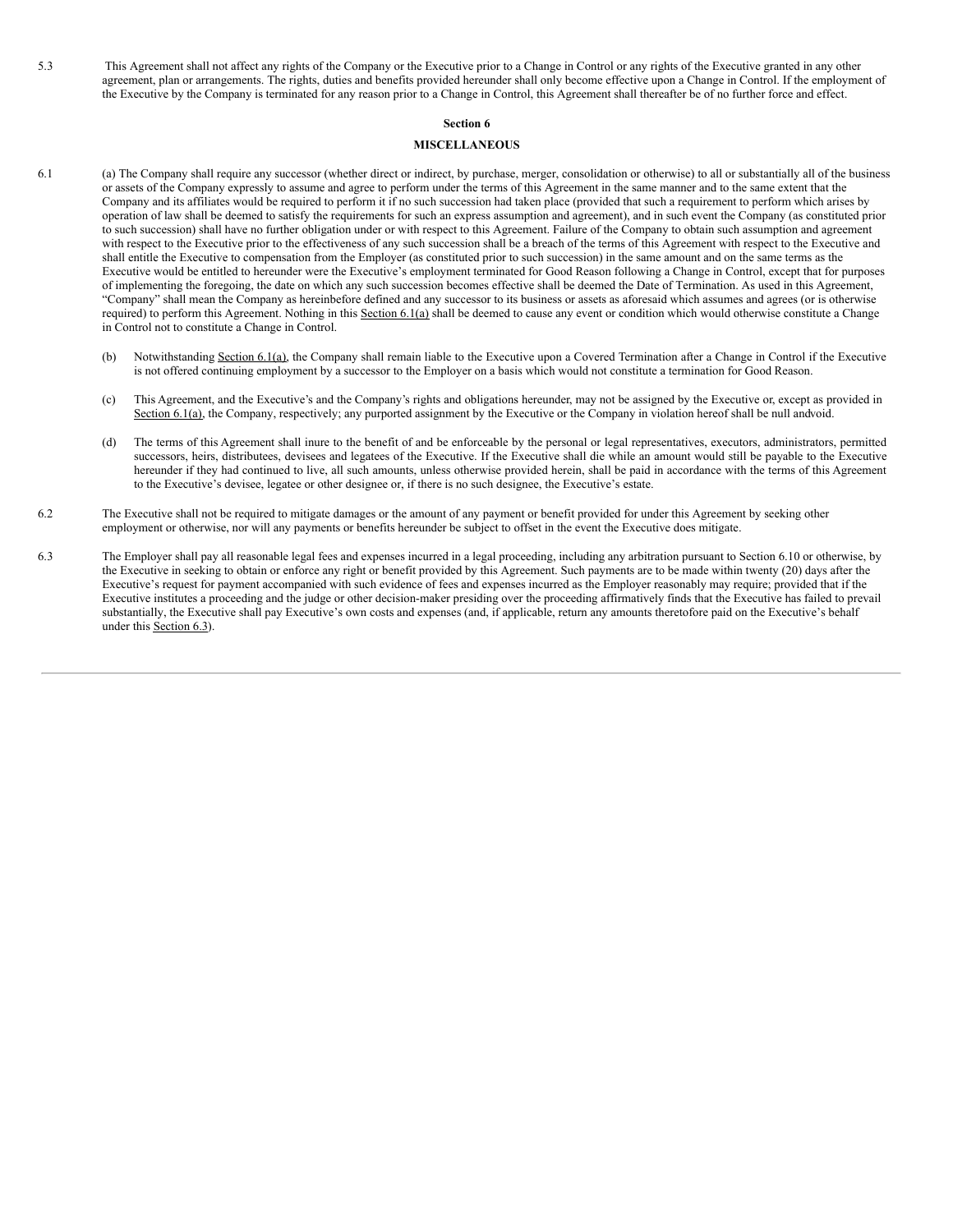- 6.4 For the purposes of this Agreement, notice and all other communications provided for in this Agreement shall be in writing and shall be deemed to have been duly given when hand delivered or mailed by United States certified or registered express mail, return receipt requested, postage prepaid, if to the Executive, addressed to the Executive at his or her respective address on file with the Company; if to the Company, addressed to SeaChange International, Inc., 50 Nagog Park, Acton, MA 01720, and directed to the attention of its Chief Financial Officer; if to the Board, addressed to the Board of Directors, c/o 50 Nagog Park, Acton, MA 01720, and directed to the Company's Chief Financial Officer; or to such other address as any party may have furnished to the others in writing in accordance herewith, except that notice of change of address shall be effective only upon receipt.
- 6.5 Unless otherwise determined by the Employer in an applicable plan or arrangement, no amounts payable hereunder upon a Covered Termination shall be deemed salary or compensation for the purpose of computing benefits under any employee benefit plan or other arrangement of the Employer for the benefit of its employees.
- 6.6 Other than as set forth in a Performance-Vested Equity Award(s) to which the Executive is party with the Company, this Agreement is the exclusive arrangement with the Executive applicable to payments and benefits in connection with a change in control of the Company (whether or not a Change in Control), and supersedes any prior arrangements involving the Company or its predecessors or affiliates relating to any change in control (whether or not a Change in Control). This Agreement shall not limit any right of the Executive to receive any payments or benefits under an employee benefit or executive compensation plan of the Employer, initially adopted as of or after the date hereof, which are expressly contingent thereunder upon the occurrence of a change in control (including, but not limited to, the acceleration of any rights or benefits thereunder); provided that in no event shall the Executive be entitled to any payment or benefit under this Agreement which duplicates a payment or benefit received or receivable by the Executive under any severance or similar plan or policy of the Employer, and in any such case the Executive shall only be entitled to receive the greater of the two payments.
- 6.7 Any payments hereunder shall be made out of the general assets of the Employer. The Executive shall have the status of general unsecured creditor of the Employer.
- 6.8 Nothing in this Agreement shall confer on the Executive any right to continue in the employ of the Employer or interfere in any way (other than by virtue of requiring payments or benefits as may expressly be provided herein) with the right of the Employer to terminate the Executive's employment at any time.
- 6.9 The Employer shall be entitled to withhold from any payments or deemed payments any amount of tax withholding required by law.
- 6.10 The Executive may elect to have any controversy or claim arising out of or relating to this Agreement or the breach of this Agreement (other than with respect to an alleged breach of a restrictive covenant under Section 4 above) that is not resolved by the Employer submitted to binding arbitration under the Federal Arbitration Act in Boston, Massachusetts, administered by the American Arbitration Association under its Employment Dispute Resolution Rules, subject to any additional terms and conditions as may be agreed to by the Executive and the Employer. The determination of the arbitrator(s) shall be conclusive and binding on the Employer and Executive and judgment may be entered on the arbitrator(s)' award in any court having jurisdiction. The arbitration provisions hereof shall, with respect to such controversy or dispute, survive the termination of this Agreement. This Section 6.10 shall be administered in accordance with the disputed payment provisions of Treasury Regulation Section 1.409A-3(g).
- 6.11 This Agreement may be amended, superseded, canceled, renewed or extended, and the terms hereof may be waived, only by a written instrument signed by the parties or, in the case of a waiver, by the party waiving compliance. No delay on the part of any party in exercising any right, power or privilege hereunder shall operate as a waiver thereof, nor shall any waiver on the part of any party of any such right, power or privilege nor any single or partial exercise of any such right, power or privilege, preclude any other or further exercise thereof or the exercise of any other such right, power or privilege.
- 6.12 The Executive agrees that he will be subject to any compensation clawback or recoupment policies that may be applicable to him as an executive officer of the Company, as in effect from time to time and as approved by the Board or a duly authorized committee thereof, whether or not approved before or after the effective date of this Agreement.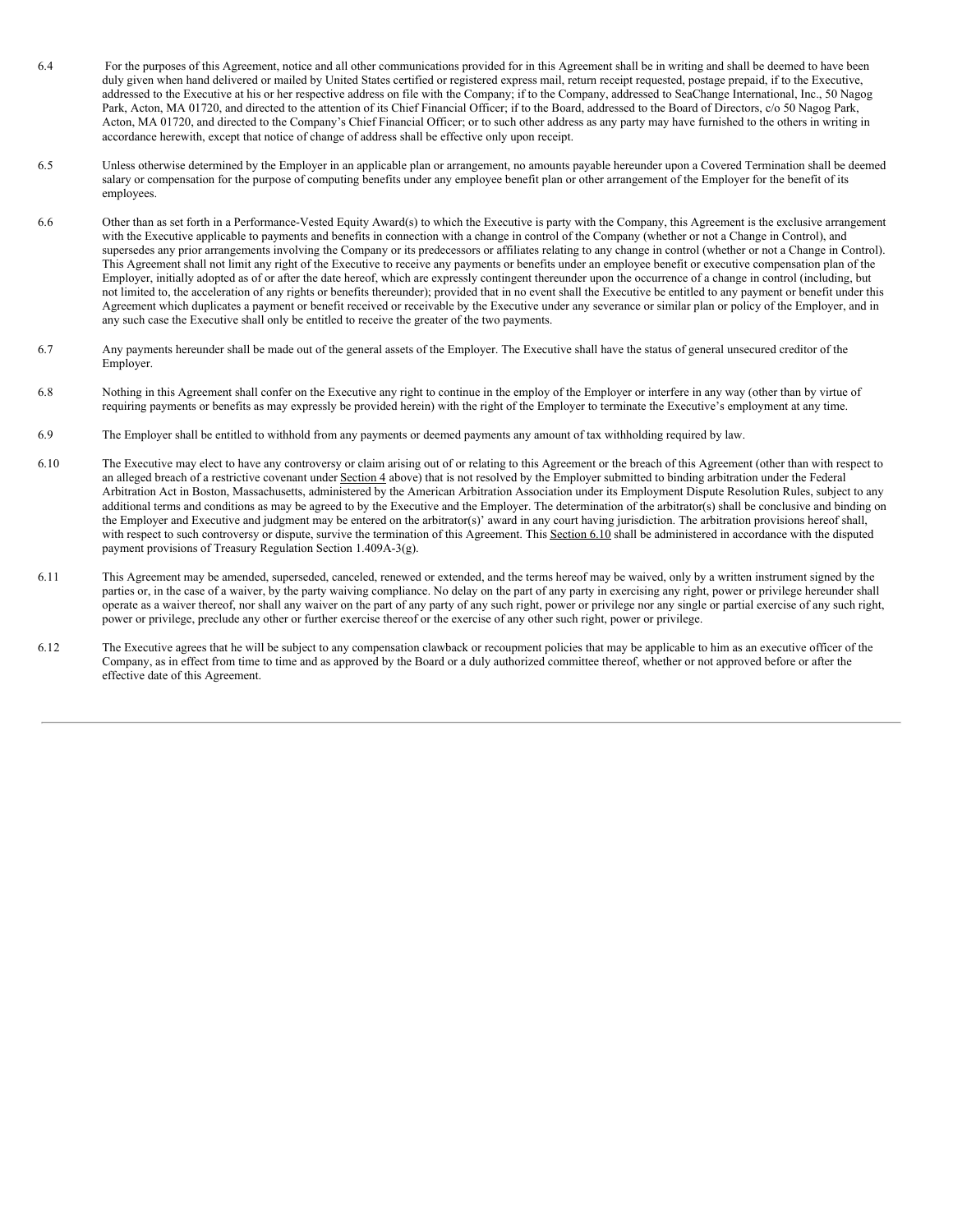- 6.13 The invalidity or unenforceability of any provision of this Agreement shall not affect the validity or enforceability of any other provision of this Agreement which shall remain in full force and effect.
- 6.14 The use of captions in this Agreement is for convenience. The captions are not intended to and do not provide substantive rights.
- 6.15 THIS AGREEMENT SHALL BE CONSTRUED, ADMINISTERED AND ENFORCED ACCORDING TO THE LAWS OF THE COMMONWEALTH OF MASSACHUSETTS WITHOUT REGARD TO PRINCIPLES OF CONFLICTS OF LAW, EXCEPT TO THE EXTENT PREEMPTED BY FEDERAL LAW.

**[The remainder of this page is left intentionally blank.]**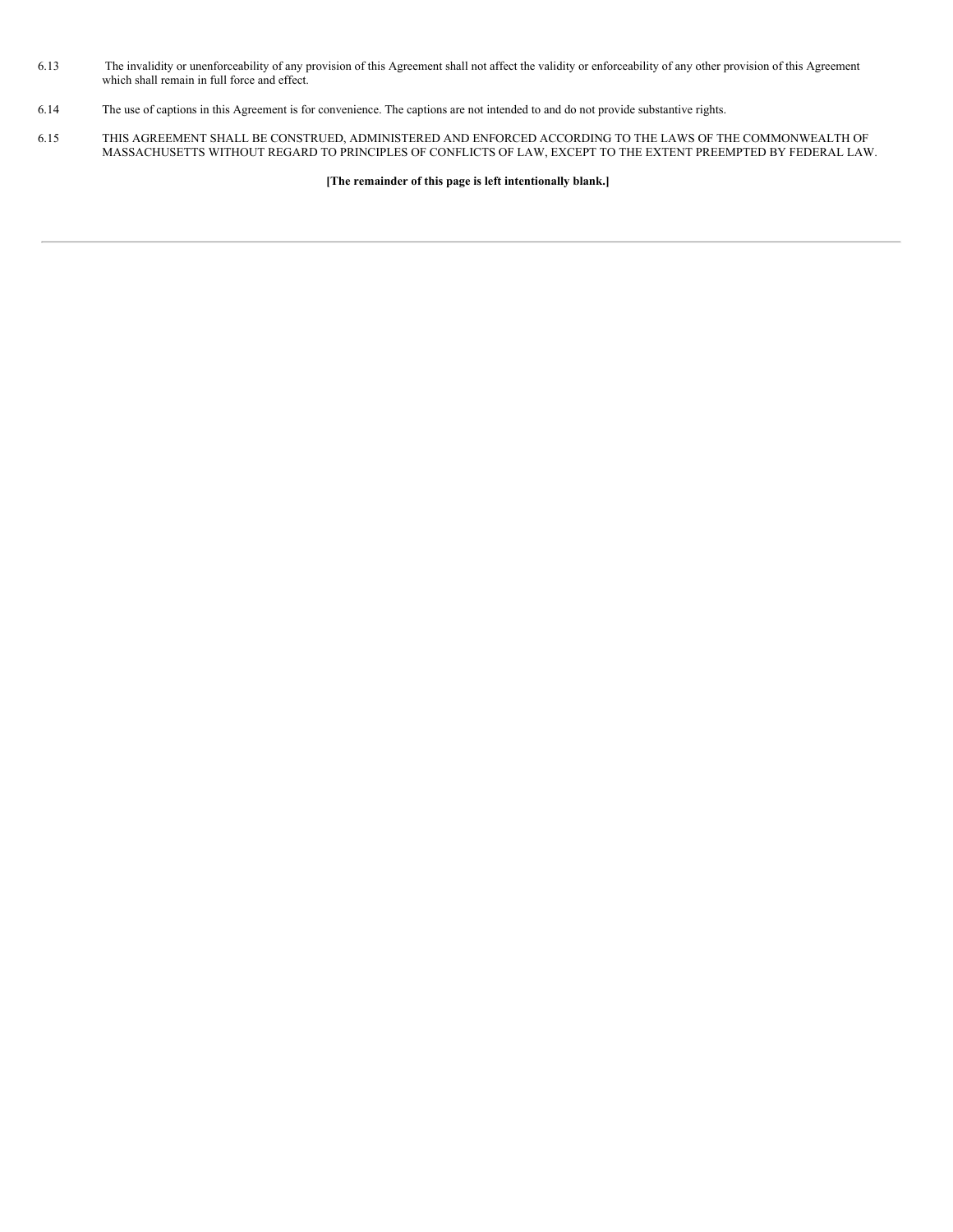IN WITNESS WHEREOF, the parties hereto have signed their names, effective as of the date first above written.

# SEACHANGE INTERNATIONAL, INC.

| By:    | /s/ Yossi Aloni                       |
|--------|---------------------------------------|
| Name:  | Yossi Aloni                           |
| Title: | President and Chief Executive Officer |

EXECUTIVE:

| By:   | /s/ Michael Prinn |
|-------|-------------------|
| Name: | Michael Prinn     |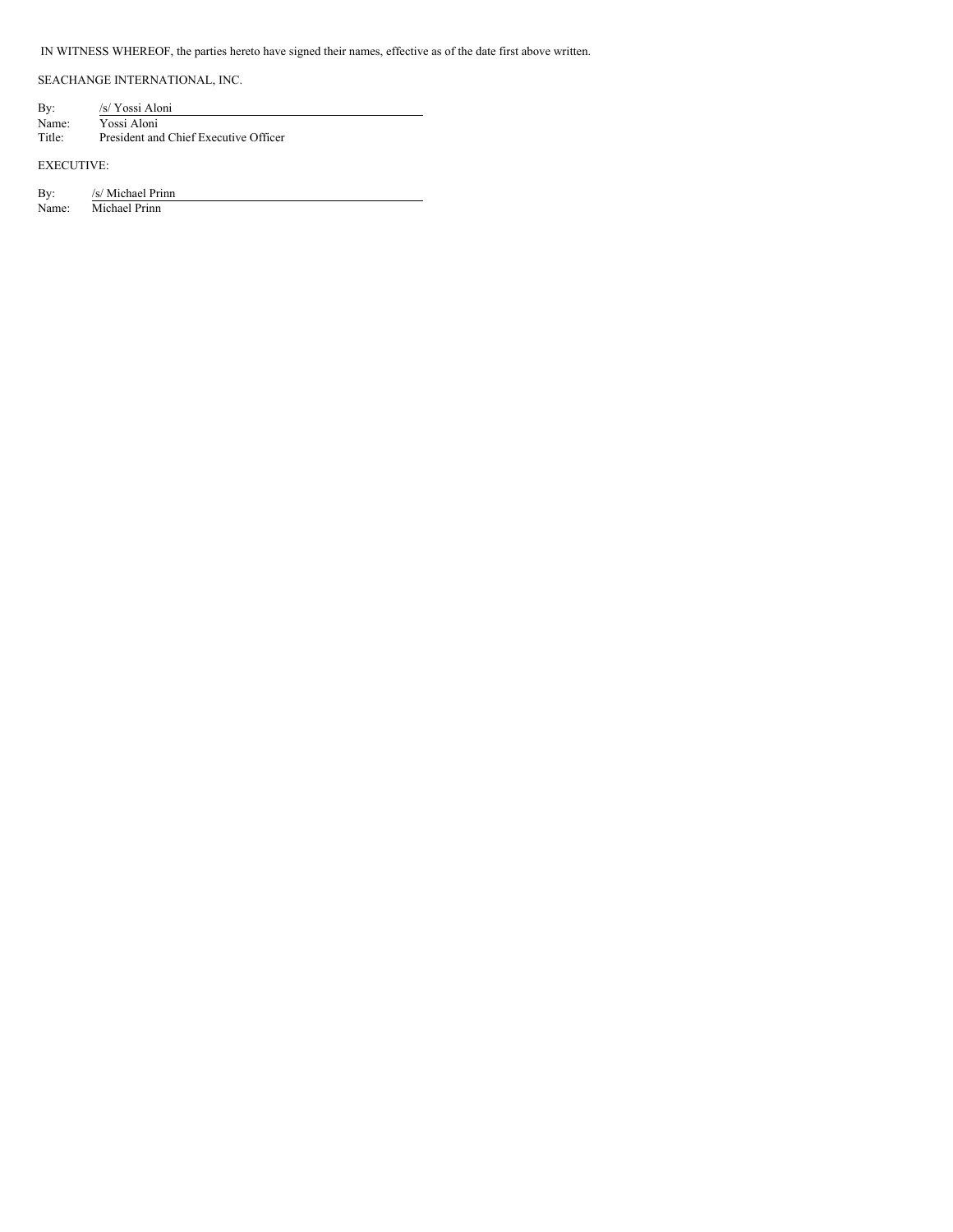## **CERTIFICATION**

<span id="page-53-0"></span>I, Yossi Aloni, certify that:

- 1. I have reviewed this quarterly report on Form 10-Q of SeaChange International, Inc.;
- 2. Based on my knowledge, this report does not contain any untrue statement of a material fact or omit to state a material fact necessary to make the statements made, in light of the circumstances under which such statements were made, not misleading with respect to the period covered by this report;
- 3. Based on my knowledge, the financial statements, and other financial information included in this report, fairly present in all material respects the financial condition, results of operations and cash flows of the registrant as of, and for, the periods presented in this report;
- 4. The registrant's other certifying officer and I are responsible for establishing and maintaining disclosure controls and procedures (as defined in Exchange Act Rules 13a-15(e) and 15d-15(e)) and internal control over financial reporting (as defined in Exchange Act Rules 13a – 15(f) and 15d – 15(f)) for the registrant and have:
	- (a) Designed such disclosure controls and procedures, or caused such disclosure controls and procedures to be designed under our supervision, to ensure that material information relating to the registrant, including its consolidated subsidiaries, is made known to us by others within those entities, particularly during the period in which this report is being prepared;
	- (b) Designed such internal control over financial reporting, or caused such internal control over financial reporting to be designed under our supervision, to provide reasonable assurance regarding the reliability of financial reporting and the preparation of financial statements for external purposes in accordance with generally accepted accounting principles;
	- (c) Evaluated the effectiveness of the registrant's disclosure controls and procedures and presented in this report our conclusions about the effectiveness of the disclosure controls and procedures, as of the end of the period covered by this report based on such evaluation; and
	- (d) Disclosed in this report any change in the registrant's internal control over financial reporting that occurred during the registrant's most recent fiscal quarter (the registrant's fourth fiscal quarter in the case of an annual report) that has materially affected, or is reasonably likely to materially affect, the registrant's internal control over financial reporting; and
- 5. The registrant's other certifying officer and I have disclosed, based on our most recent evaluation of internal control over financial reporting, to the registrant's auditors and the audit committee of the registrant's board of directors (or persons performing the equivalent functions):
	- (a) All significant deficiencies and material weaknesses in the design or operation of internal control over financial reporting which are reasonably likely to adversely affect the registrant's ability to record, process, summarize and report financial information; and
	- (b) Any fraud, whether or not material, that involves management or other employees who have a significant role in the registrant's internal control over financial reporting.

Date: December 5, 2019

By:  $\frac{1}{s}$  YOSSI ALONI

Yossi Aloni *Chief Executive Of icer (Principal Executive Of icer)*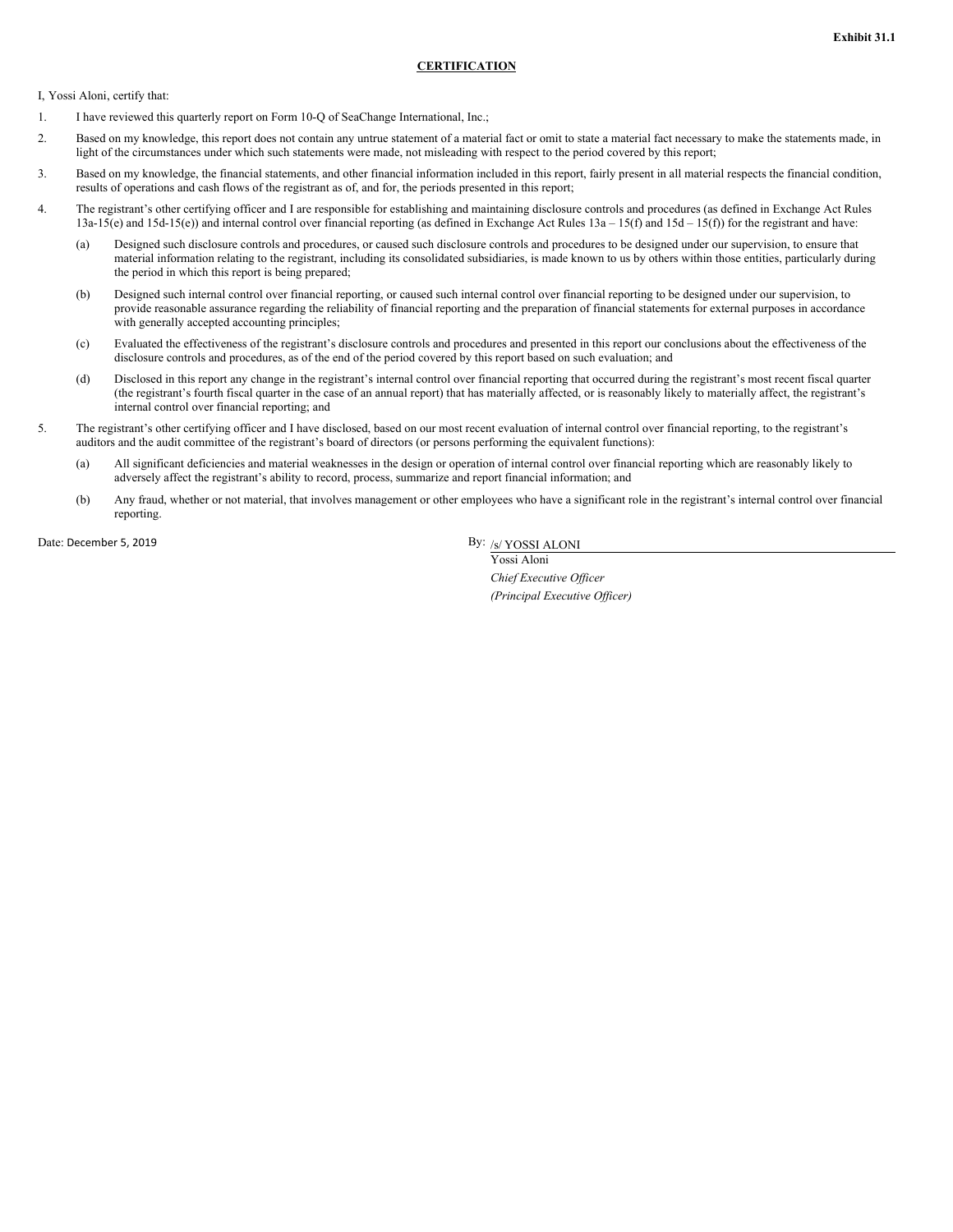## **CERTIFICATION**

<span id="page-54-0"></span>I, Michael D. Prinn, certify that:

- 1. I have reviewed this quarterly report on Form 10-Q of SeaChange International, Inc.;
- 2. Based on my knowledge, this report does not contain any untrue statement of a material fact or omit to state a material fact necessary to make the statements made, in light of the circumstances under which such statements were made, not misleading with respect to the period covered by this report;
- 3. Based on my knowledge, the financial statements, and other financial information included in this report, fairly present in all material respects the financial condition, results of operations and cash flows of the registrant as of, and for, the periods presented in this report;
- 4. The registrant's other certifying officer and I are responsible for establishing and maintaining disclosure controls and procedures (as defined in Exchange Act Rules 13a-15(e) and 15d-15(e)) and internal control over financial reporting (as defined in Exchange Act Rules 13a – 15(f) and 15d – 15(f)) for the registrant and have:
	- (a) Designed such disclosure controls and procedures, or caused such disclosure controls and procedures to be designed under our supervision, to ensure that material information relating to the registrant, including its consolidated subsidiaries, is made known to us by others within those entities, particularly during the period in which this report is being prepared;
	- (b) Designed such internal control over financial reporting, or caused such internal control over financial reporting to be designed under our supervision, to provide reasonable assurance regarding the reliability of financial reporting and the preparation of financial statements for external purposes in accordance with generally accepted accounting principles;
	- (c) Evaluated the effectiveness of the registrant's disclosure controls and procedures and presented in this report our conclusions about the effectiveness of the disclosure controls and procedures, as of the end of the period covered by this report based on such evaluation; and
	- (d) Disclosed in this report any change in the registrant's internal control over financial reporting that occurred during the registrant's most recent fiscal quarter (the registrant's fourth fiscal quarter in the case of an annual report) that has materially affected, or is reasonably likely to materially affect, the registrant's internal control over financial reporting; and
- 5. The registrant's other certifying officer and I have disclosed, based on our most recent evaluation of internal control over financial reporting, to the registrant's auditors and the audit committee of the registrant's board of directors (or persons performing the equivalent functions):
	- (a) All significant deficiencies and material weaknesses in the design or operation of internal control over financial reporting which are reasonably likely to adversely affect the registrant's ability to record, process, summarize and report financial information; and
	- (b) Any fraud, whether or not material, that involves management or other employees who have a significant role in the registrant's internal control over financial reporting.

Date: December 5, 2019

By: /s/ MICHAEL D. PRINN Michael D. Prinn

> *Chief Financial Of icer, Senior Vice President and Treasurer (Principal Financial and Accounting Of icer)*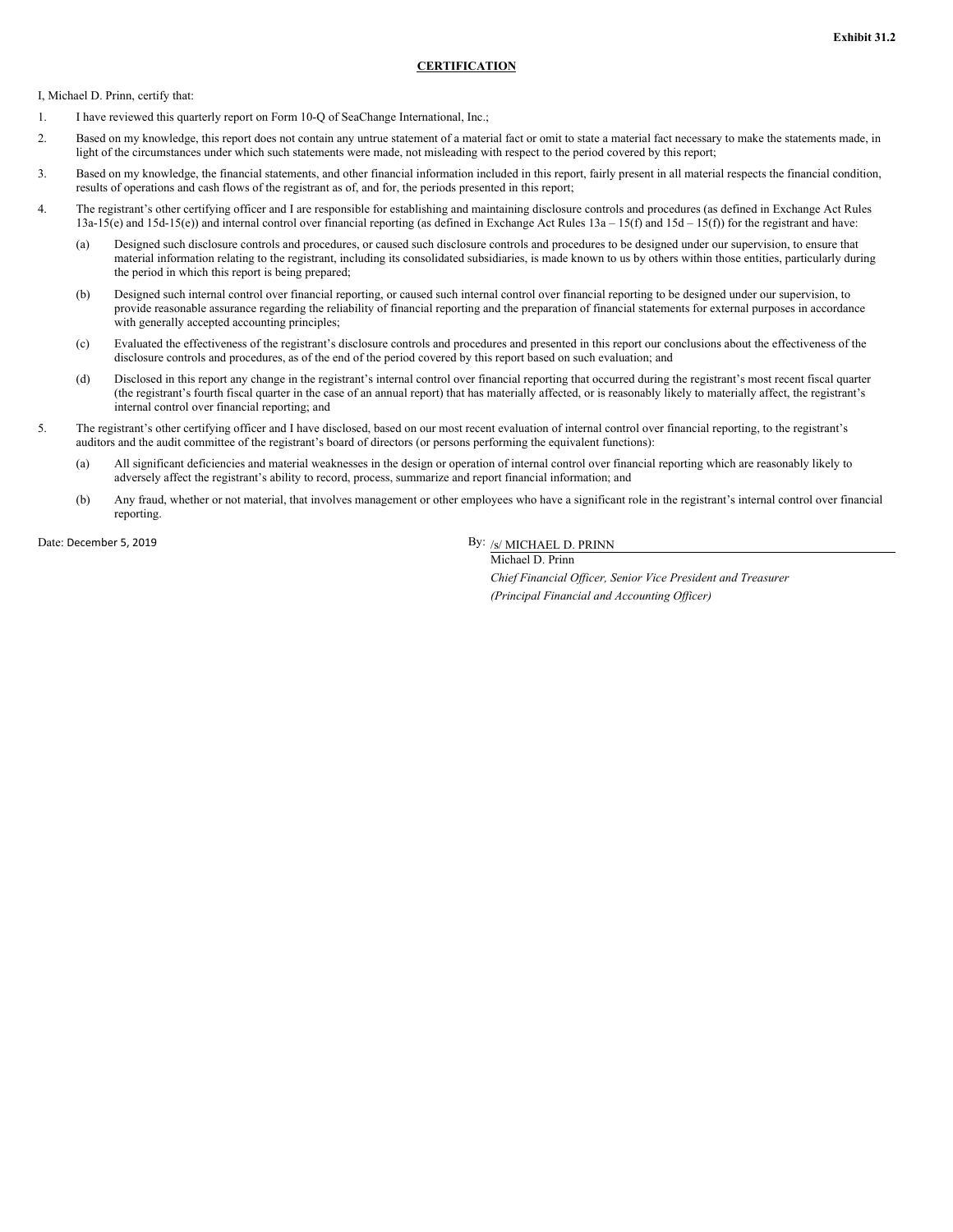## **CERTIFICATION PURSUANT TO 18 U.S.C. SECTION 1350, AS ADOPTED PURSUANT TO SECTION 906 OF THE SARBANES-OXLEY ACT OF 2002**

<span id="page-55-0"></span>In connection with the Quarterly Report of SeaChange International, Inc. (the "*Company*") on Form 10-Q for the period ending October 31, 2019 as filed with the Securities and Exchange Commission on the date hereof (the "*Report*"), I, Yossi Aloni, Chief Executive Officer of the Company, certify, pursuant to 18 U.S.C. § 1350, as adopted pursuant to § 906 of the Sarbanes-Oxley Act of 2002, that to my knowledge:

(1) The Report fully complies with the requirements of section 13(a) or 15(d) of the Securities Exchange Act of 1934; and

(2) The information contained in the Report fairly presents, in all material respects, the financial condition and results of operations of the Company.

Date: December 5, 2019 /s/ YOSSI ALONI

Yossi Aloni *Chief Executive Of icer (Principal Executive Of icer)*